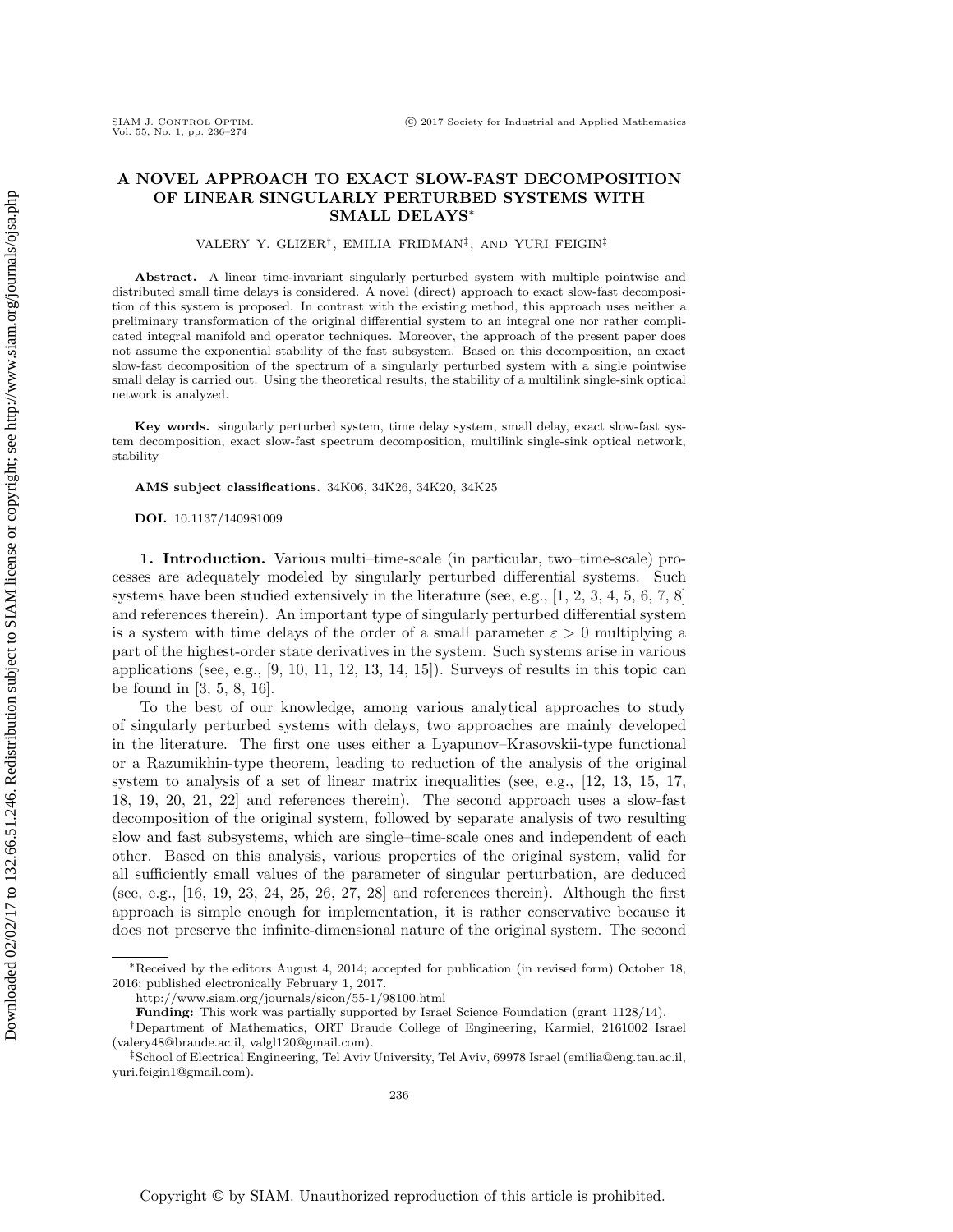method, preserving the infinite-dimensional nature of the original system, is much less conservative.

In the present paper, we develop the second approach to analysis of singularly perturbed systems with delays, i.e., the slow-fast decomposition approach. There are two types of such a decomposition, asymptotic and exact. The asymptotic decomposition yields a set of unconnected slow and fast subsystems, which is not equivalent to the original singularly perturbed system. Due to such a decomposition, one needs to prove that some property of the decomposed system is valid also for the original one, which is a disadvantage of the asymptotic slow-fast decomposition. In contrast with the asymptotic decomposition, the exact slow-fast decomposition transforms the original system to the equivalent set of unconnected slow and fast subsystems. The latter means that both systems, original and decomposed, have the same properties, while a study of the decomposed system can be carried out separately for the slow and fast parts, which essentially simplifies analysis of the original system. This is a considerable advantage of the exact slow-fast decomposition of a singularly perturbed system.

In this paper, we deal with the exact slow-fast decomposition. For undelayed singularly perturbed systems, starting from the work [\[29\]](#page-37-20), such a decomposition has been developed and used in numerous works (see, e.g., [\[2,](#page-36-1) [4,](#page-36-3) [30,](#page-37-21) [31,](#page-38-0) [32,](#page-38-1) [33,](#page-38-2) [34\]](#page-38-3) and references therein). However, the exact slow-fast decomposition of singularly perturbed systems with the small delays was developed in only two works [\[23,](#page-37-14) [24\]](#page-37-15). In [\[23\]](#page-37-14), the case of the system with delays only in the fast state variable was considered, and the decomposition was applied for feedback stabilization of such a system. In [\[24\]](#page-37-15), the case of the system with a single pointwise delay and a distributed delay in both slow and fast state variables was studied, and the decomposition was applied for stability analysis of the considered system. In these papers, the exact slow-fast decomposition was carried out based on a transformation of the original differential system to an equivalent integral one, and using integral manifolds and operator techniques subject to the assumption on the exponential stability of the fast subsystem. The decomposed system was an integral system.

In the present paper, a singularly perturbed system with multiple pointwise and distributed small time delays in both slow and fast state variables is considered. A novel (direct) approach to the exact slow-fast decomposition of such a system is proposed. This approach does not require the transformation of the original system to the integral one, as well as rather complex integral manifolds and operator techniques, and the restrictive assumption on the stability of the fast subsystem. This approach proposes explicit linear transformations of the original state variables, leading to the exact slow-fast decomposition of the original system. The decomposed system remains differential. The method proposed in this paper is simpler and more convenient for applications than the method of the existing works [\[23,](#page-37-14) [24\]](#page-37-15). It can be effectively used in analysis of uncontrolled singularly perturbed systems with the small delays, in design of stabilizing controls for such a type of controlled systems, as well as in studying stabilizability, detectability, controllability, and observability of such systems. Two applications of the exact slow-fast decomposition are presented in the paper. The first application is an exact slow-fast decomposition of the spectrum of a singularly perturbed system with a small pointwise delay. The second application is stability and instability analysis of a multilink single-sink optical network.

The paper is organized as follows. In the next section, the problem is formulated rigorously. In section [3,](#page-4-0) by introducing a new state variable of two arguments, the original system is transformed equivalently to a new system consisting of two ordinary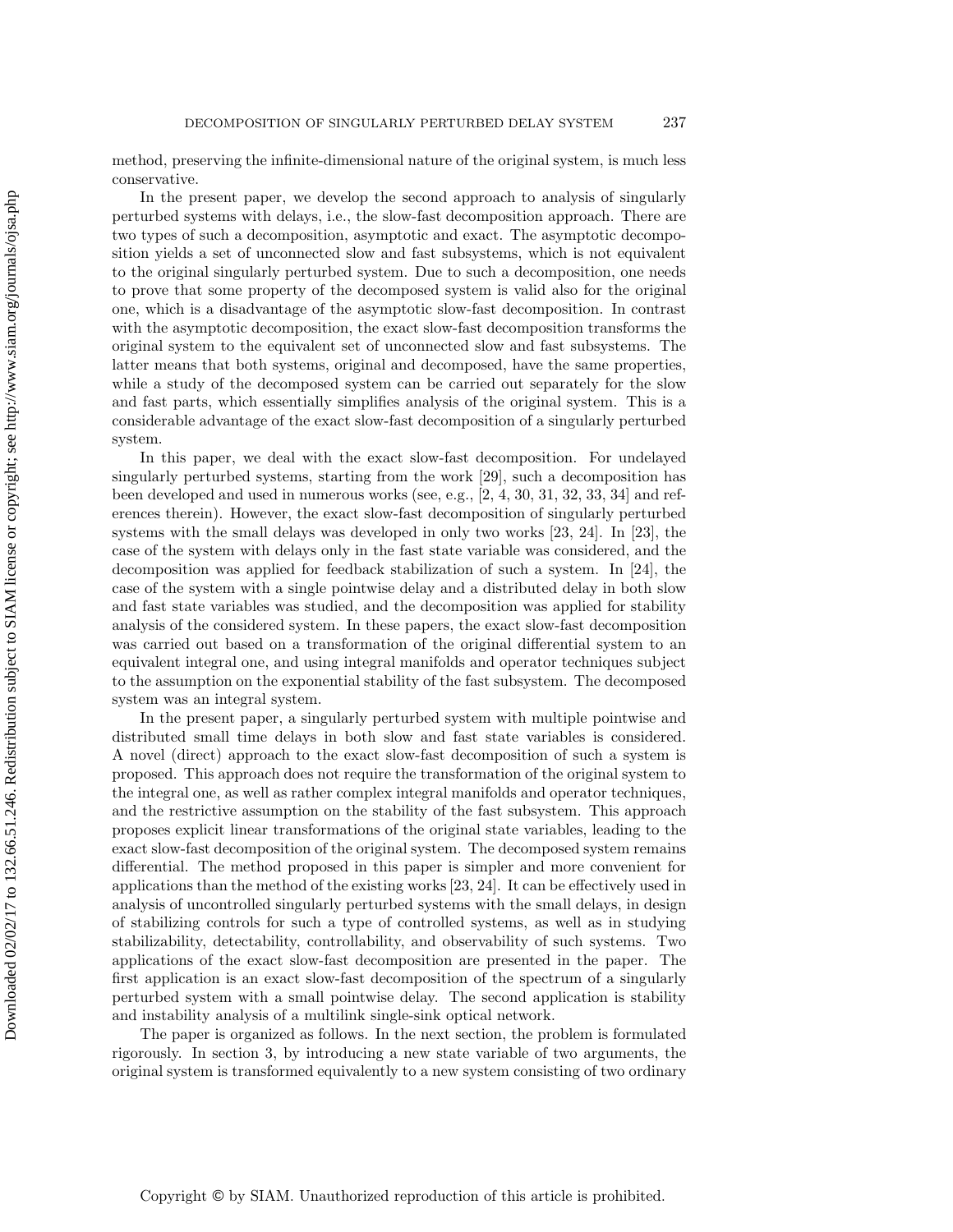functional-differential equations and one partial first-order differential equation subject to a boundary condition. In this new system, one ordinary functional-differential equation is a slow mode equation, while the second ordinary functional-differential equation, as well as the partial differential equation, are fast mode equations. The rest of this section, as well as sections [4](#page-7-0)[–6,](#page-12-0) are devoted to a consecutive elimination of the slow state variable from the fast mode equations and the fast state variables from the resulting slow mode equation. These eliminations are subject to proper linear transformations of the state variables, finite-dimensional for the first elimination and infinite-dimensional for the second elimination. As a result of these eliminations, a slow-fast decomposed system, equivalent to the original one, is obtained. In section [7,](#page-15-0) the case of a singularly perturbed system with a single pointwise small delay is treated. Based on the previous results, an exact slow-fast spectrum decomposition for this system is obtained. Using the theoretical results of the previous sections, a real-world problem (stability and instability of a multilink single-sink optical network) is studied in section [8.](#page-19-0) Section [9](#page-24-0) contains conclusions. In Appendices [A,](#page-25-0) [B,](#page-30-0) and [C](#page-33-0) we give the proofs of three important lemmas.

**Notation.** (1)  $E^n$  is the real *n*-dimensional Euclidean space, while  $C^n$  is the complex *n*-dimensional Euclidean space. (2)  $\|\cdot\|$  is the Euclidean norm of a vector and of a matrix (real or complex). (3)  $L^2[a, b; E^n]$  is the Hilbert  $L^2$ -space of functions  $f(\eta):[a, b] \to E^n$ , and for any  $f(\eta), g(\eta) \in L^2[a, b; E^n], \langle f(\eta), g(\eta) \rangle_{L^2[a, b; E^n]}$  is the inner product in this space. (4)  $L^2[a, b; C^n]$  is the Hilbert  $L^2$ -space of functions  $f(\eta):[a, b] \to C^n$ , and for any  $f(\eta), g(\eta) \in L^2[a, b; C^n], \langle f(\eta), g(\eta) \rangle_{L^2[a, b; C^n]}$  is the inner product in this space. (5)  $W^{1,2}[a, b; C^n]$  is the corresponding Sobolev space of functions  $f(\eta):[a,b] \to C^n$ . (6)  $\mathcal{M}[a,b;n]$  denotes the Hilbert space of all pairs  $f = (f_E, f_L(\eta)), f_E \in E^n, f_L(\eta) \in L^2[a, b; E^n];$  the inner product in this space is  $\langle f, g \rangle_{\mathcal{M}[a,b;n]} = f_E^T g_E + \langle f_L(\eta), g_L(\eta) \rangle_{L^2[a,b;E^n]},$  and the norm is  $||f||$ is  $\langle f, g \rangle_{\mathcal{M}[a,b;n]} = f_E^T g_E + \langle f_L(\eta), g_L(\eta) \rangle_{L^2[a,b;E^n]},$  and the norm is  $||f||_{\mathcal{M}[a,b;n]} = \sqrt{\langle f, f \rangle_{\mathcal{M}[a,b;n]}};$  the superscript "*T*" denotes the transposition. (7) col(*x, y*), where  $x \in E^n$ ,  $y \in E^m$ , is the column block-vector of the dimension  $n + m$  with the upper block x and the lower block y. (8)  $I_n$  is the identity matrix of dimension  $n \times n$ . (9)  $V_a^b[D(\eta)]$  is the variation in the Euclidean matrix norm of the  $n \times m$ -matrix-valued function  $D(\eta)$ ,  $\eta \in [a, b]$ .

**2. Problem statement.** In subsection 2.1, the initial differential system with delays is presented. Some important notions from the topics of differential systems with delays and singularly perturbed differential systems with small delays are recalled. In subsection 2.2, the initially formulated system is converted equivalently to a form more suitable for the further analysis. In subsection 2.3, objectives of the paper are formulated.

<span id="page-2-0"></span>**2.1. Initial system.** Consider the differential system

$$
dx(t)/dt = \sum_{j=0}^{N} \left[ A_{1j}(\varepsilon)x(t - \varepsilon h_j) + A_{2j}(\varepsilon)y(t - \varepsilon h_j) \right] + \int_{-h}^{0} \left[ G_1(\eta, \varepsilon)x(t + \varepsilon \eta) + G_2(\eta, \varepsilon)y(t + \varepsilon \eta) \right] d\eta, \quad t \ge 0,
$$

$$
\varepsilon dy(t)/dt = \sum_{j=0}^{N} \left[ A_{3j}(\varepsilon)x(t - \varepsilon h_j) + A_{4j}(\varepsilon)y(t - \varepsilon h_j) \right] + \int_{-h}^{0} \left[ G_3(\eta, \varepsilon)x(t + \varepsilon \eta) + G_4(\eta, \varepsilon)y(t + \varepsilon \eta) \right] d\eta, \quad t \ge 0,
$$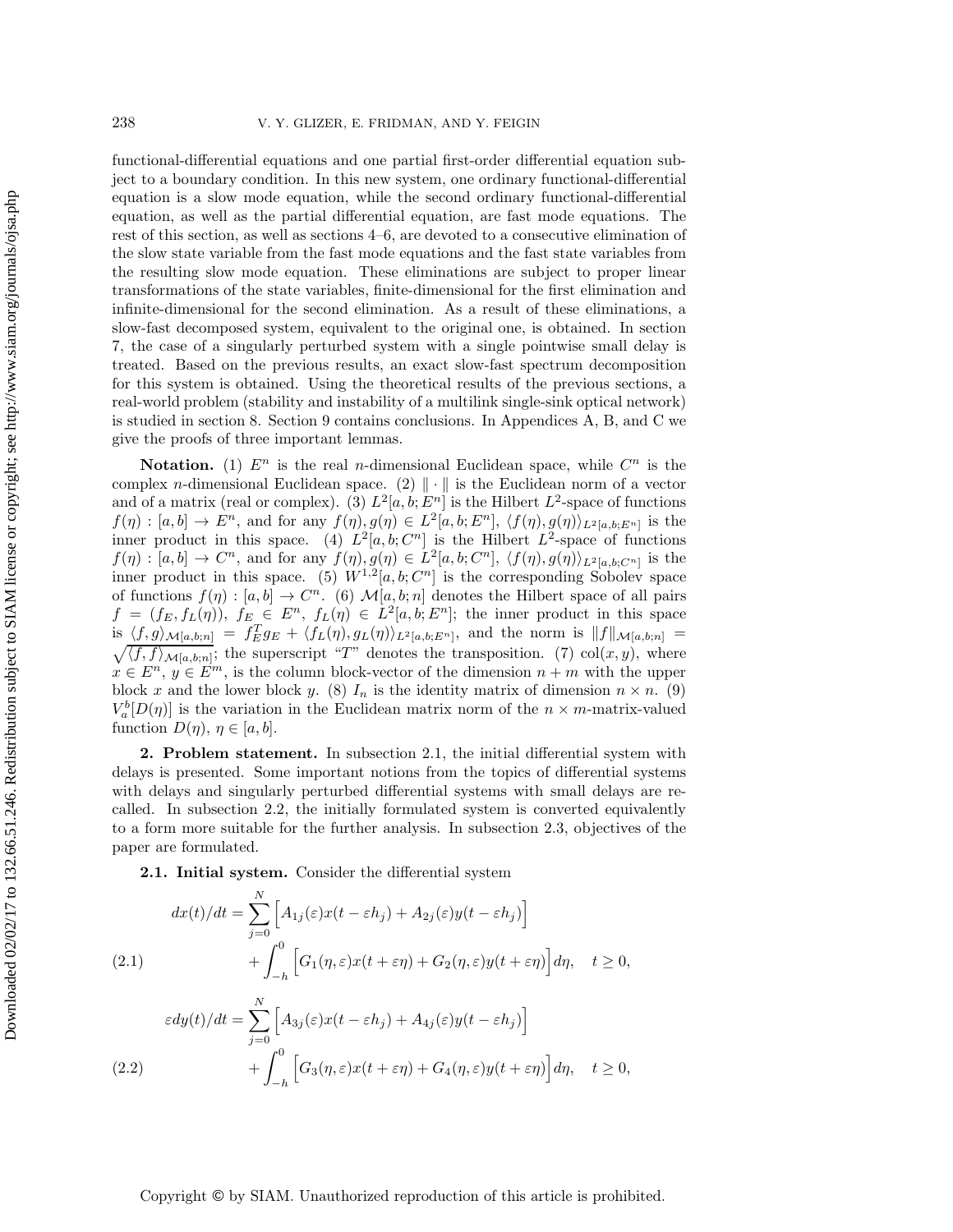where  $x(t) \in E^n$ ,  $y(t) \in E^m$ ;  $\varepsilon \in (0, \varepsilon_0]$  is a small parameter,  $\varepsilon_0 > 0$  is a given constant;  $N \ge 0$  is a given integer;  $A_{ij}(\varepsilon)$  and  $G_i(\eta, \varepsilon)$   $(i = 1, \ldots, 4; j = 0, \ldots, N)$  are given matrices of corresponding dimensions, dependent on  $\varepsilon$  and  $(\eta, \varepsilon)$ , respectively; and  $h_0 = 0 < h_1 < \cdots < h_N = h$  are given constants.

<span id="page-3-0"></span>The system  $(2.1)$ – $(2.2)$  is subject to the initial conditions

(2.3) 
$$
x(\theta) = \varphi_x(\theta), \quad y(\theta) = \varphi_y(\theta), \quad \theta \in [-\varepsilon h, 0), \quad x(0) = x^0, \quad y(0) = y^0,
$$

where  $\varphi_x(\theta) \in L^2[-\varepsilon_0 h, 0; E^n]$  and  $\varphi_y(\theta) \in L^2[-\varepsilon_0 h, 0; E^m]$ , as well as  $x^0 \in E^n$  and  $y^0 \in E^m$ , are given.

The system  $(2.1)$ – $(2.2)$  is a functional-differential system. It is infinite-dimensional. The state variable of this system has the form  $(z(t), z(t + \varepsilon \eta))$ ,  $\eta \in [-h, 0]$ , where  $z(t) = col(x(t), y(t)), z(t + \varepsilon \eta) = col(x(t + \varepsilon \eta), y(t + \varepsilon \eta)).$  For any given  $t \ge 0$  and  $\varepsilon > 0$ ,  $(z(t), z(t + \varepsilon \eta)) \in \mathcal{M}[-\varepsilon h, 0; n + m]$ ,  $(x(t), x(t + \varepsilon \eta)) \in \mathcal{M}[-\varepsilon h, 0; n]$ , and  $(y(t), y(t + \varepsilon \eta)) \in \mathcal{M}[-\varepsilon h, 0; m]$ . The component  $z(t)$  of the state variable is called its Euclidean part, while the component  $z(t + \epsilon \eta)$  is called the functional part of the state variable. More details on a functional-differential system and its state variable can be found, for instance, in [\[35\]](#page-38-4) and references therein.

The system  $(2.1)$ – $(2.2)$  is singularly perturbed by a small positive parameter  $\varepsilon$ (see, e.g., [\[3,](#page-36-2) [5,](#page-36-4) [16\]](#page-37-7) and references therein). The important feature of  $(2.1)$ – $(2.2)$  is that all the delays (pointwise and distributed) are proportional to the small parameter  $\varepsilon$ . This system is singularly perturbed not only because of the presence of the small multiplier for a part of the derivatives, but also because of the small delay (see, e.g., [\[8,](#page-36-7) section 18.4], [\[36,](#page-38-5) [37\]](#page-38-6), and references therein). Equation [\(2.1\)](#page-2-0) is called a slow mode, and the Euclidean part  $x(t)$  of the state variable  $(x(t), x(t + \varepsilon \eta))$  is called a slow one, while [\(2.2\)](#page-2-0) and the entire state variable  $(y(t), y(t + \varepsilon \eta))$  are called a fast mode and a fast state variable, respectively. As it will be shown below, the functional part  $x(t + \varepsilon \eta)$  of the state variable  $(x(t), x(t + \varepsilon \eta))$  is fast.

In what follows, we make these assumptions:

**(A1)** The matrix-valued functions  $A_{ij}(\varepsilon)$   $(i = 1, \ldots, 4; j = 0, \ldots, N)$  are continuously differentiable for  $\varepsilon \in [0, \varepsilon_0]$ .

**(A2)** The matrix-valued functions  $G_i(\eta, \varepsilon)$  ( $i = 1, \ldots, 4$ ) are piecewise continuous with respect to  $\eta \in [-h, 0]$  for any  $\varepsilon \in [0, \varepsilon_0]$ , and they are continuously differentiable with respect to  $\varepsilon \in [0, \varepsilon_0]$  uniformly in  $\eta \in [-h, 0]$ .

By virtue of the results of [\[38\]](#page-38-7), for any given  $\varepsilon \in (0, \varepsilon_0]$ , the problem  $(2.1)$ – $(2.2)$ , [\(2.3\)](#page-3-0) has the unique locally absolutely continuous solution  $z(t, \varepsilon) = col(x(t, \varepsilon), y(t, \varepsilon)),$  $t \geq 0$ .

**2.2. Conversion of the system [\(2.1\)](#page-2-0)–[\(2.2\)](#page-2-0).** Let us consider the following matrix-valued functions:

<span id="page-3-1"></span>(2.4) 
$$
D_{A,i}(\eta,\varepsilon) = \begin{cases} -\sum_{j=1}^{N} A_{ij}(\varepsilon), & \eta \leq -h, \\ -\sum_{j=1}^{k} A_{ij}(\varepsilon), & -h_{k+1} < \eta \leq -h_k, \ k = 1,\ldots,N-1, \\ 0, & \eta > -h_1, \end{cases}
$$

(2.5) 
$$
D_{G,i}(\eta,\varepsilon) = -\begin{cases} \int_{-h}^{0} G_i(s,\varepsilon)ds, & \eta \le -h, \\ \int_{\eta}^{0} G_i(s,\varepsilon)ds, & -h < \eta < 0, \\ 0, & \eta \ge 0, \end{cases}
$$

<span id="page-3-3"></span><span id="page-3-2"></span>
$$
(2.6) \qquad D_i(\eta,\varepsilon) = D_{A,i}(\eta,\varepsilon) + D_{G,i}(\eta,\varepsilon), \qquad i = 1,\ldots,4, \ \eta \in [-h,0], \ \varepsilon \in [0,\varepsilon_0].
$$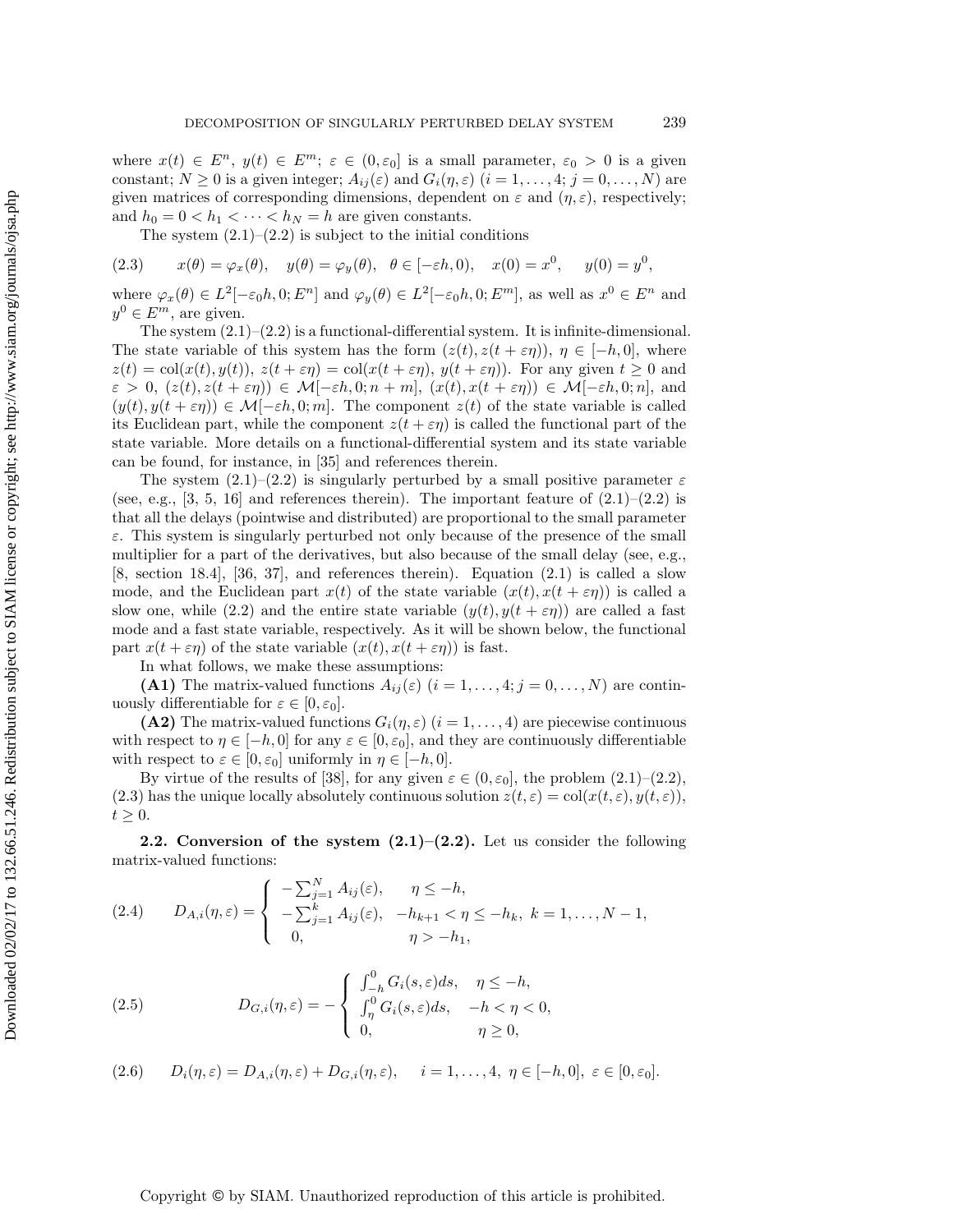*Remark* 2.1. For each  $\varepsilon \in [0, \varepsilon_0]$ , the matrix-valued functions  $D_i(\eta, \varepsilon)$   $(i = 1, \ldots, 4)$ are piecewise continuous in  $\eta \in [-h, 0]$  with the break points  $\eta = -h_j$   $(j = 1, \ldots,$ N), where these functions have finite limits from the right  $D_i(-h_j + 0, \varepsilon)$  = lim<sub>n→−h<sub>i</sub>+0</sub>  $D_i(\eta, \varepsilon)$ . These functions are continuous from the left at the break points  $\eta = -h_j$  (j = 1,..., N – 1). Moreover, these functions are of bounded variation (in the Euclidean matrix norm) with respect to  $\eta \in [-h, 0]$  uniformly in  $\varepsilon \in [0, \varepsilon_0]$ .

Let us denote for all  $i = 1, \ldots, 4, j = 1, \ldots, N, \eta \in [-h_j, -h_{j-1}], \varepsilon \in [0, \varepsilon_0]$  the following:

$$
D_{ij}(\eta,\varepsilon) = \begin{cases} D_i(-h_j + 0,\varepsilon), & \eta = -h_j, \\ D_i(\eta,\varepsilon), & \eta \in (-h_j, -h_{j-1}]. \end{cases}
$$

<span id="page-4-2"></span>*Remark* 2.2. The functions  $D_{ij}(\eta, \varepsilon)$   $(i = 1, \ldots, 4; j = 1, \ldots, N)$  are differentiable with respect to  $\eta \in [-h_j, -h_{j-1}]$  for all  $\varepsilon \in [0, \varepsilon_0]$ .

<span id="page-4-1"></span>Using  $(2.4)$ – $(2.6)$ , the system  $(2.1)$ – $(2.2)$  can be rewritten equivalently as

(2.7) 
$$
dx(t)/dt = A_{10}(\varepsilon)x(t) + A_{20}(\varepsilon)y(t) + \int_{-h}^{0} [d_{\eta}D_{1}(\eta, \varepsilon)]x(t + \varepsilon \eta) + \int_{-h}^{0} [d_{\eta}D_{2}(\eta, \varepsilon)]y(t + \varepsilon \eta), \quad t \ge 0,
$$

(2.8) 
$$
\varepsilon dy(t)/dt = A_{30}(\varepsilon)x(t) + A_{40}(\varepsilon)y(t) + \int_{-h}^{0} [d_{\eta}D_{3}(\eta, \varepsilon)]x(t + \varepsilon \eta) + \int_{-h}^{0} [d_{\eta}D_{4}(\eta, \varepsilon)]y(t + \varepsilon \eta), \quad t \ge 0,
$$

where the integrals in the right-hand parts are Stieltjes ones.

**2.3. Objectives of the paper.** Our objectives in this paper are (I) for all sufficiently small  $\varepsilon > 0$ , to decompose equivalently the problem  $(2.7)$ – $(2.8)$ ,  $(2.3)$  into two parts, purely slow and purely fast systems with corresponding initial conditions; (II) to use the above-mentioned decomposition for an exact decomposition of the spectrum of a system of the type  $(2.1)$ – $(2.2)$  into purely slow and purely fast parts; (III) based on the theoretical results of the paper, to analyze the asymptotic stability and the instability of a multilink single-sink optical network.

<span id="page-4-0"></span>**3. Transformation of system [\(2.7\)](#page-4-1)–[\(2.8\)](#page-4-1).** In this section, two consecutive equivalent transformations of the system  $(2.7)$ – $(2.8)$  are carried out. The first transformation (subsection 3.1) is due to the following observation. The presence of a small delay in a state variable with the slow Euclidean part of a time delay system generates an "additional" singular perturbation effect and an additional fast state variable in the system. This new fast variable is the functional part of the above-mentioned state variable with the slow Euclidean part (see, e.g., [\[8,](#page-36-7) section 18.4], [\[36,](#page-38-5) [37\]](#page-38-6), and references therein). Therefore, in the exact slow-fast decomposition of system  $(2.7)$ – $(2.8)$ , we have to separate not the mode for  $(x(t), x(t + \varepsilon \eta))$  (equation [\(2.7\)](#page-4-1)) and the mode for  $(y(t), y(t+\varepsilon\eta))$  (equation [\(2.8\)](#page-4-1)), but the mode for  $x(t)$  and the modes for  $x(t+\varepsilon\eta)$ and  $(y(t), y(t+\varepsilon\eta))$ . In order to do this, the fast mode of  $x(t+\varepsilon\eta)$  should be obtained. This is done in subsection 3.1 by definition of a new state variable—the functional part of the original state variable  $(x(t), x(t + \varepsilon \eta))$ —and deriving a fast differential equation for this state variable. The latter allows us to transform the original system  $(2.7)$ – $(2.8)$  into an equivalent new system consisting of one slow mode and two fast modes. The second transformation (subsection 3.2) is a linear algebraic invertible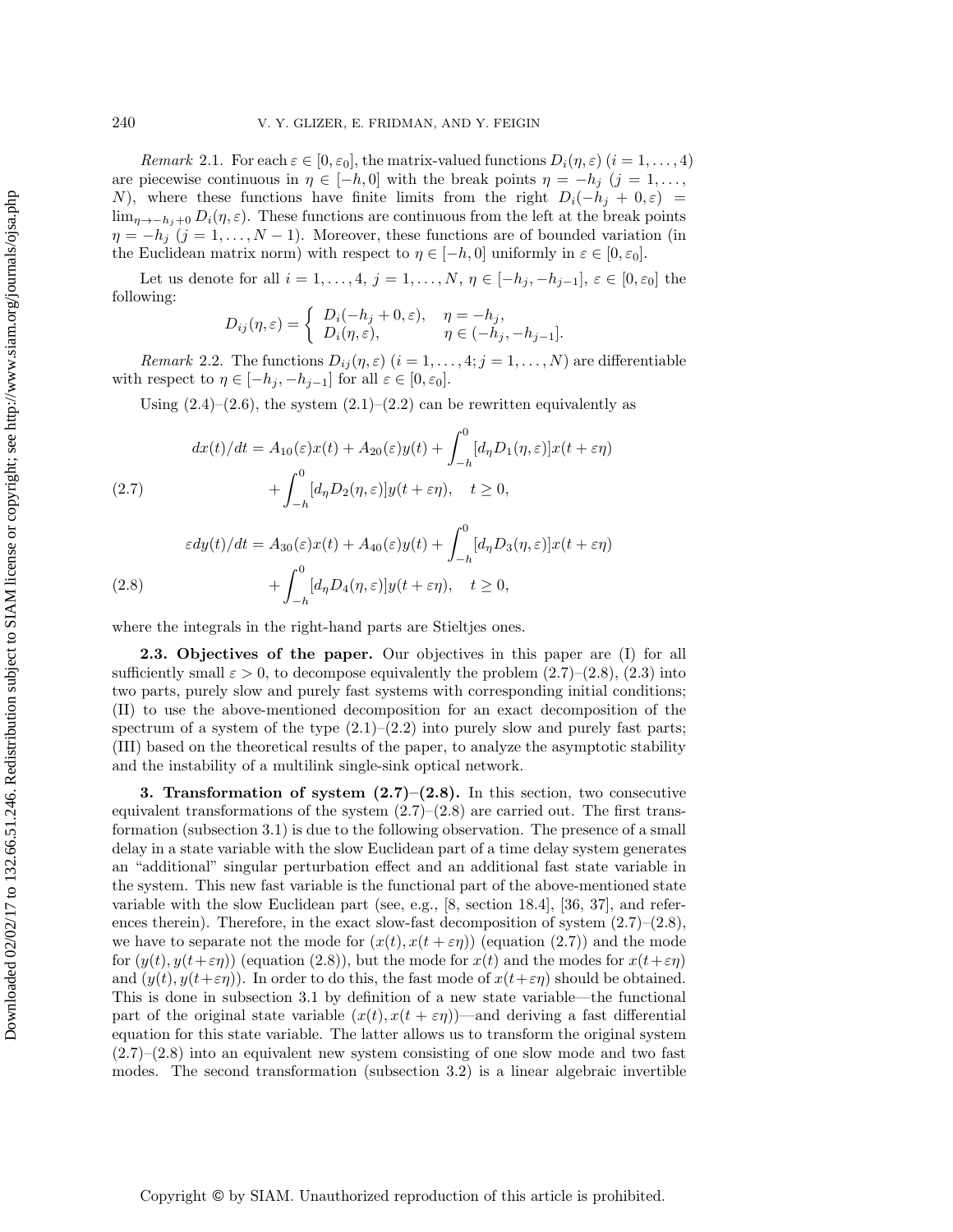transformation of the fast state variables in the new system. This transformation allows us to eliminate the slow state variable from the fast modes of the resulting system by a proper choice of its matrix-valued coefficients.

**3.1. Additional fast state variable.** For a given  $\varepsilon \in (0, \varepsilon_0]$ , let us define the function, a new state variable,

<span id="page-5-0"></span>(3.1) 
$$
v(t,\eta) \stackrel{\triangle}{=} x(t+\varepsilon\eta), \quad t \ge 0, \ \eta \in [-h,0].
$$

*Remark* 3.1. The new state variable  $v(t, \eta)$  is the functional part of the state  $(x(t), x(t + \varepsilon \eta))$ . Therefore, it is a function of two independent variables, time t and the independent variable  $\eta$ , representing the stretched delay. The latter varies in the stretched delay interval  $[-h, 0]$ . Thus, in contrast with the undelayed case, here we have not only two time scales, the original t and the stretched  $t/\varepsilon$  time, but also two delay scales, the original  $\theta \in [-\varepsilon h, 0]$  and the stretched  $\eta \in [-h, 0]$  delay.

The state variable  $v(t, \eta)$  satisfies the following differential equation and boundary and initial conditions:

<span id="page-5-1"></span>(3.2) 
$$
\epsilon \partial v(t, \eta) / \partial t - \partial v(t, \eta) / \partial \eta = 0, \quad (t, \eta) \in \Omega_{\varepsilon}^{+},
$$

<span id="page-5-3"></span>(3.3) 
$$
v(t,0) = x(t), \quad t \ge 0,
$$

<span id="page-5-4"></span>(3.4) 
$$
v(t,\eta) = \varphi_x(t+\varepsilon\eta), \quad (t,\eta) \in \Omega_{\varepsilon}^-; \qquad v(t,\eta) = x^0, \quad (t,\eta) \in \Omega_{\varepsilon}^0,
$$

where  $\Omega_{\varepsilon}^{+} \stackrel{\triangle}{=} \{(t,\eta): t \geq 0, \eta \in [-h,0], t + \varepsilon\eta > 0\}, \Omega_{\varepsilon}^{-} \stackrel{\triangle}{=} \{(t,\eta): t \geq 0, \eta \in$  $[-h, 0], t + \varepsilon \eta < 0$ , and  $\Omega_{\varepsilon}^0 \stackrel{\triangle}{=} \{(t, \eta) : t \ge 0, \eta \in [-h, 0], t + \varepsilon \eta = 0\}.$ Using  $(3.1)$ , we can rewrite the system  $(2.7)$ – $(2.8)$  in the form

<span id="page-5-2"></span>(3.5) 
$$
dx(t)/dt = A_{10}(\varepsilon)x(t) + A_{20}(\varepsilon)y(t) + \int_{-h}^{0} [d_{\eta}D_{1}(\eta, \varepsilon)]v(t, \eta) + \int_{-h}^{0} [d_{\eta}D_{2}(\eta, \varepsilon)]y(t + \varepsilon \eta), \quad t \ge 0,
$$

(3.6) 
$$
\varepsilon dy(t)/dt = A_{30}(\varepsilon)x(t) + A_{40}(\varepsilon)y(t) + \int_{-h}^{0} [d_{\eta}D_{3}(\eta, \varepsilon)]v(t, \eta) + \int_{-h}^{0} [d_{\eta}D_{4}(\eta, \varepsilon)]y(t + \varepsilon \eta), \quad t \ge 0.
$$

<span id="page-5-5"></span>*Remark* 3.2. Due to the results of [\[35,](#page-38-4) [39\]](#page-38-8), the system [\(3.2\)](#page-5-1), [\(3.5\)](#page-5-2)–[\(3.6\)](#page-5-2), along with the boundary condition  $(3.3)$  and the initial conditions  $(3.4)$ ,  $(2.3)$ , is equivalent to the system  $(2.7)$ – $(2.8)$  with the initial conditions  $(2.3)$  and the relation  $(3.1)$ . In the new system, the Euclidean and the functional parts of the state variable  $(x(t), x(t +$  $\varepsilon(\tau)$ ) become separated state variables, thus increasing the Euclidean dimension of the new system.

*Remark* 3.3. Since the partial derivative with respect to time t in  $(3.2)$  is multiplied by the small parameter  $\varepsilon$ , the state variable  $v(t, \eta)$  is fast. Thus, in the system  $(3.2), (3.5)$  $(3.2), (3.5)$  $(3.2), (3.5)$ – $(3.6),$  $(3.6),$  the mode  $(3.5)$  and the state variable  $x(t)$  are slow, while the modes [\(3.2\)](#page-5-1), [\(3.6\)](#page-5-2) and the state variables  $v(t, \eta)$ ,  $(y(t), y(t + \varepsilon \eta))$  are fast.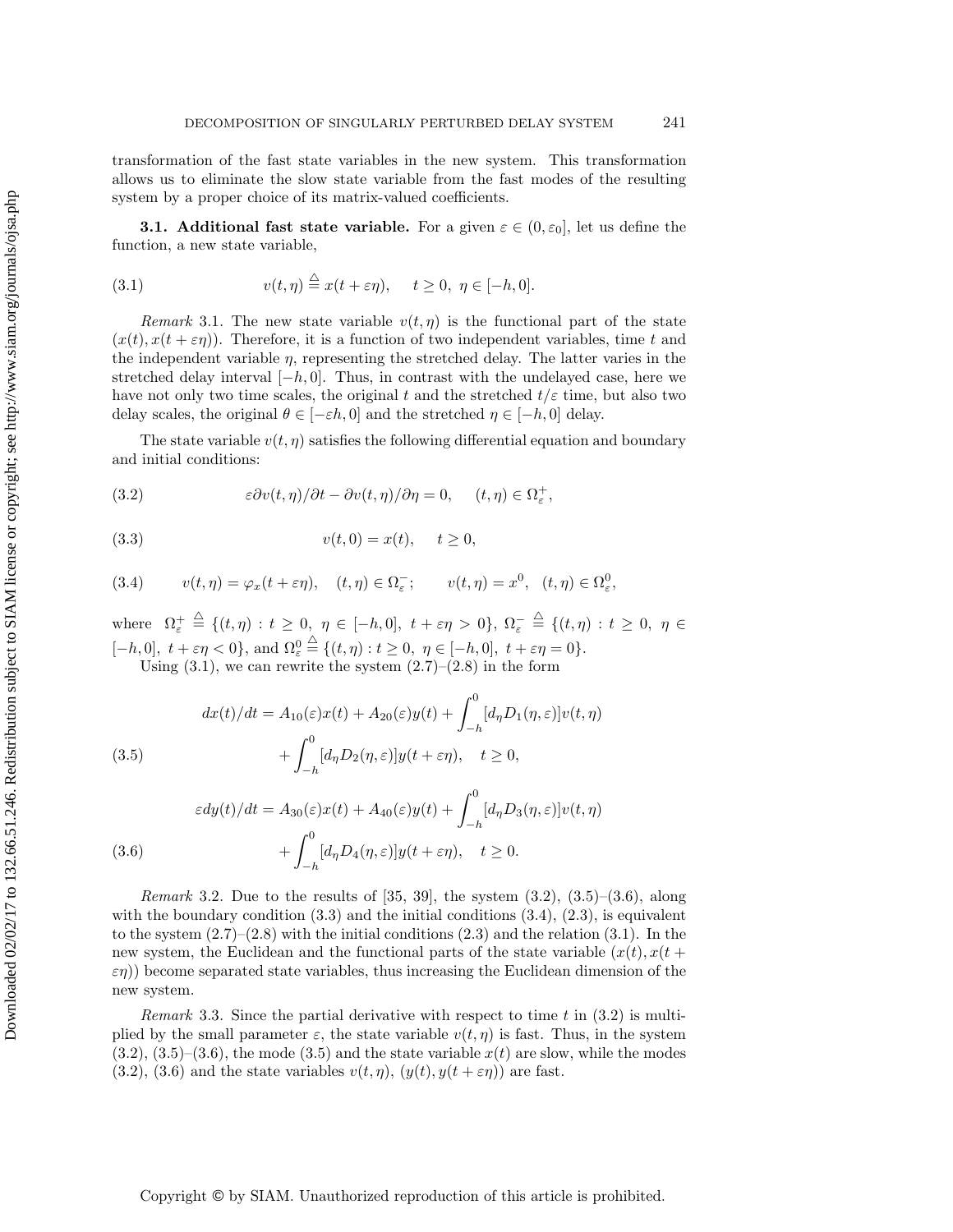**3.2. Fast states' transformation of the system [\(3.2\)](#page-5-1)–[\(3.3\)](#page-5-3), [\(3.5\)](#page-5-2)–[\(3.6\)](#page-5-2).** Let us transform the fast state variables of  $(3.2)$ – $(3.3)$ ,  $(3.5)$ – $(3.6)$  as follows:

<span id="page-6-0"></span>(3.7) 
$$
w_v(t,\eta) = v(t,\eta) - L_v(\eta,\varepsilon)x(t), \quad (t,\eta) \in \Omega,
$$

<span id="page-6-1"></span>(3.8) 
$$
w_y(t) = y(t) - L_y(\varepsilon)x(t), \quad t \ge 0,
$$

$$
w_y(t + \varepsilon \eta) = y(t + \varepsilon \eta) - L_y(\varepsilon)v(t, \eta), \quad t \ge 0, \ \eta \in [-h, 0],
$$

where  $w_v(t, \eta)$  and  $(w_y(t), w_y(t + \varepsilon \eta))$  are new state variables;  $L_v(\eta, \varepsilon)$  and  $L_y(\varepsilon)$  are some matrix-valued functions of  $(\eta, \varepsilon) \in [-h, 0] \times (0, \varepsilon_0]$  and  $\varepsilon \in (0, \varepsilon_0]$ , respectively;  $L_v(\eta, \varepsilon)$  is differentiable with respect to  $\eta \in [-h, 0]$  for any  $\varepsilon \in (0, \varepsilon_0]$ ; and  $\Omega \stackrel{\triangle}{=}$  $\{(t, \eta): t \geq 0, \eta \in [-h, 0]\}.$ 

Substituting [\(3.7\)](#page-6-0) into [\(3.2\)](#page-5-1) yields for  $(t, \eta) \in \Omega_{\varepsilon}^{+}$ 

(3.9) 
$$
\varepsilon \frac{\partial w_v(t,\eta)}{\partial t} - \frac{\partial w_v(t,\eta)}{\partial \eta} = \left(\frac{dL_v(\eta,\varepsilon)}{d\eta}\right) x(t) - \varepsilon L_v(\eta,\varepsilon) \left(\frac{dx(t)}{dt}\right).
$$

<span id="page-6-3"></span><span id="page-6-2"></span>The derivative of  $w_y(t)$  for  $t \geq 0$  has the form

(3.10) 
$$
\frac{dw_y(t)}{dt} = \frac{dy(t)}{dt} - L_y(\varepsilon) \left(\frac{dx(t)}{dt}\right)
$$

Now, we do the following. First, we eliminate  $v(t, \eta)$  and  $(y(t), y(t + \varepsilon \eta))$  from  $(3.5)$ , using the transformations  $(3.7)$ – $(3.8)$ . Second, we substitute  $(3.5)$ – $(3.6)$  into  $(3.9)$  and  $(3.10)$ , and eliminate  $v(t, \eta)$  and  $(y(t), y(t+\varepsilon\eta))$  from the resulting equations, using the same transformations. As a final result, we obtain the following system of three differential equations with respect to  $x(t)$ ,  $w_v(t, \eta)$ , and  $(w_y(t), w_y(t + \varepsilon \eta))$ :

.

<span id="page-6-4"></span>(3.11)  
\n
$$
\frac{dx(t)}{dt} = F_1\Big(\varepsilon, L_v(\eta, \varepsilon), L_y(\varepsilon)\Big)x(t) + \int_{-h}^0 \Big[d_\eta \Gamma_{12}\Big(\eta, \varepsilon, L_y(\varepsilon)\Big)\Big]w_v(t, \eta)
$$
\n
$$
+ A_{20}(\varepsilon)w_y(t) + \int_{-h}^0 [d_\eta D_2(\eta, \varepsilon)]w_y(t + \varepsilon \eta), \quad t \ge 0,
$$
\n
$$
\varepsilon \frac{\partial w_v(t, \eta)}{\partial t} - \frac{\partial w_v(t, \eta)}{\partial \eta} = \left\{ \frac{dL_v(\eta, \varepsilon)}{d\eta} - F_2\Big(\varepsilon, L_v(\eta, \varepsilon), L_y(\varepsilon)\Big) \right\}x(t)
$$
\n
$$
- \varepsilon L_v(\eta, \varepsilon) \left\{ \int_{-h}^0 \Big[d_\eta \Gamma_{12}\Big(\eta, \varepsilon, L_y(\varepsilon)\Big)\Big]w_v(t, \eta) + A_{20}(\varepsilon)w_y(t)
$$
\n(3.12)  
\n
$$
+ \int_{-h}^0 [d_\eta D_2(\eta, \varepsilon)]w_y(t + \varepsilon \eta) \right\}, \quad (t, \eta) \in \Omega_\varepsilon^+,
$$

$$
\frac{\varepsilon dw_y(t)}{dt} = F_3\Big(\varepsilon, L_v(\eta, \varepsilon), L_y(\varepsilon)\Big)x(t)
$$
  
+ 
$$
\int_{-h}^0 \Big[d_\eta\Big(\Gamma_{34}\Big(\eta, \varepsilon, L_y(\varepsilon)\Big) - \varepsilon L_y(\varepsilon)\Gamma_{12}\Big(\eta, \varepsilon, L_y(\varepsilon)\Big)\Big)\Big]w_v(t, \eta)
$$
  
+ 
$$
\Big(A_{40}(\varepsilon) - \varepsilon L_y(\varepsilon)A_{20}\Big)w_y(t)
$$
  
(3.13) 
$$
+ \int_{-h}^0 \Big[d_\eta\Big(D_4(\eta, \varepsilon) - \varepsilon L_y(\varepsilon)D_2(\eta, \varepsilon)\Big)\Big]w_y(t + \varepsilon\eta), \qquad t \ge 0,
$$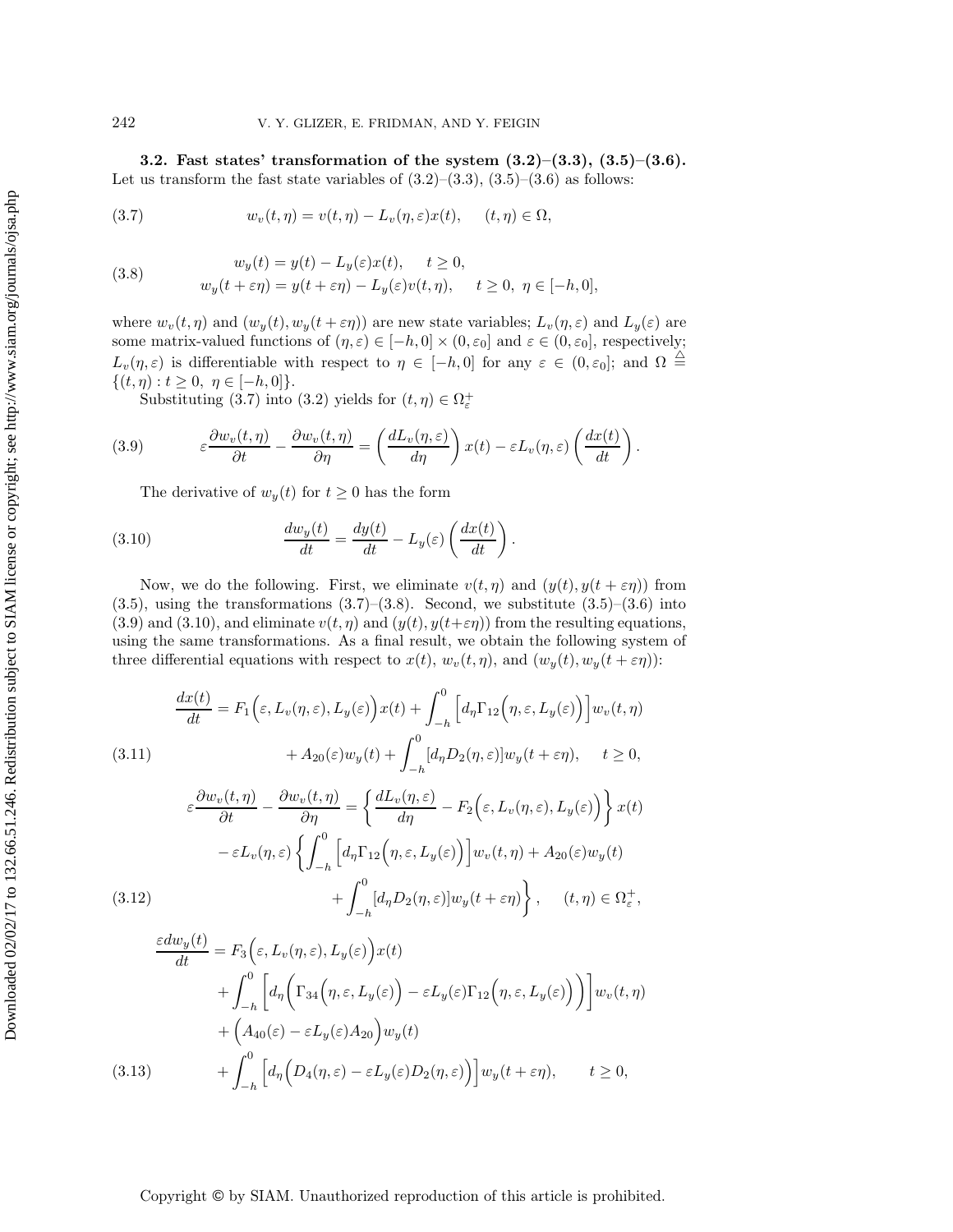where

<span id="page-7-3"></span>(3.14) 
$$
F_1\left(\varepsilon, L_v(\eta, \varepsilon), L_y(\varepsilon)\right) \stackrel{\triangle}{=} \Upsilon_{12}\left(\varepsilon, L_y(\varepsilon)\right) + \int_{-h}^0 \left[ d_\eta \Gamma_{12}\left(\eta, \varepsilon, L_y(\varepsilon)\right) \right] L_v(\eta, \varepsilon),
$$

(3.15) 
$$
F_2(\varepsilon, L_v(\eta, \varepsilon), L_y(\varepsilon)) \stackrel{\triangle}{=} \varepsilon L_v(\eta, \varepsilon) F_1(\varepsilon, L_v(\eta, \varepsilon), L_y(\varepsilon)),
$$

(3.16) 
$$
F_3(\varepsilon, L_v(\eta, \varepsilon), L_y(\varepsilon)) \stackrel{\triangle}{=} \Upsilon_{34}(\varepsilon, L_y(\varepsilon)) - \varepsilon L_y(\varepsilon) \Upsilon_{12}(\varepsilon, L_y(\varepsilon)) + \int_{-h}^0 \left[ d_\eta \left( \Gamma_{34}(\eta, \varepsilon, L_y(\varepsilon)) - \varepsilon L_y(\varepsilon) \Gamma_{12}(\eta, \varepsilon, L_y(\varepsilon)) \right) \right] L_v(\eta, \varepsilon),
$$

(3.17) 
$$
\begin{aligned}\n\Upsilon_{k k+1}(\varepsilon, L_y(\varepsilon)) &\stackrel{\triangle}{=} A_{k0}(\varepsilon) + A_{k+1 0}(\varepsilon)L_y(\varepsilon), & k = 1, 3, \\
\Gamma_{k k+1}(\eta, \varepsilon, L_y(\varepsilon)) &\stackrel{\triangle}{=} D_k(\eta, \varepsilon) + D_{k+1}(\eta, \varepsilon)L_y(\varepsilon), & k = 1, 3.\n\end{aligned}
$$

The system  $(3.11)$ – $(3.13)$  is singularly perturbed. In this system, the mode  $(3.11)$ and the state  $x(t)$  are slow, while the modes [\(3.12\)](#page-6-4), [\(3.13\)](#page-6-4) and the states  $w_v(t, \eta)$ ,  $(w_u(t), w_u(t + \varepsilon \eta))$  are fast. Moreover, due to the transformation [\(3.7\)](#page-6-0), the boundary condition [\(3.3\)](#page-5-3) for the system [\(3.2\)](#page-5-1), [\(3.5\)](#page-5-2)–[\(3.6\)](#page-5-2) becomes for  $t \ge 0$ 

<span id="page-7-1"></span>(3.18) 
$$
w_v(t,0) = \left(I_n - L_v(0,\varepsilon)\right)x(t).
$$

*Remark* 3.4. Since the transformations  $(3.7)$ – $(3.8)$  are invertible, the system  $(3.11)$ –  $(3.13)$  with the boundary condition  $(3.18)$  and the system  $(3.2)$ ,  $(3.5)$ – $(3.6)$  with the boundary condition  $(3.3)$  are equivalent to each other subject to  $(3.7)$ – $(3.8)$ .

Now, we are in position to separate the fast modes from the slow one. Such a separation is carried out in the next section.

<span id="page-7-0"></span>**4. Separation of the fast modes from the slow mode in the system [\(3.11\)](#page-6-4)–[\(3.13\)](#page-6-4).** In this section, first, we choose the matrices  $L_v(\eta, \varepsilon)$  and  $L_y(\varepsilon)$  in such a way that the terms in the right-hand sides of  $(3.12)$ – $(3.13)$ , containing the slow state  $x(t)$ , vanish. Such a choice yields a system of two equations with respect to these matrices (subsection 4.1). In subsection 4.2, the existence of a solution to this system is established. Finally, based on the results of subsections 4.1 and 4.2, the singularly perturbed upper triangular system, equivalent to the system [\(3.11\)](#page-6-4)–[\(3.13\)](#page-6-4), is derived. In this system, the fast modes do not contain the slow state variable, while the slow mode contains the fast state variables.

**4.1. Elimination of the slow state from the fast modes [\(3.12\)](#page-6-4)–[\(3.13\)](#page-6-4).** In order to separate the fast modes from the slow mode in the system  $(3.11)$ – $(3.13)$ , we have to eliminate the slow state variable  $x(t)$  from the fast modes [\(3.12\)](#page-6-4)–[\(3.13\)](#page-6-4). For this purpose, we choose the matrices  $L_v(\eta, \varepsilon)$  and  $L_y(\varepsilon)$  such that the coefficients for  $x(t)$  in the right-hand sides of these equations become zero. Thus, we obtain the following system of equations with respect to  $L_v(\eta, \varepsilon)$  and  $L_y(\varepsilon)$ :

<span id="page-7-2"></span>(4.1) 
$$
dL_v(\eta, \varepsilon)/d\eta = F_2\Big(\varepsilon, L_v(\eta, \varepsilon), L_y(\varepsilon)\Big),
$$

$$
\mathcal{H}_4(0)L_y(\varepsilon) = -F_3\Big(\varepsilon, L_v(\eta, \varepsilon), L_y(\varepsilon)\Big) + \mathcal{H}_4(0)L_y(\varepsilon),
$$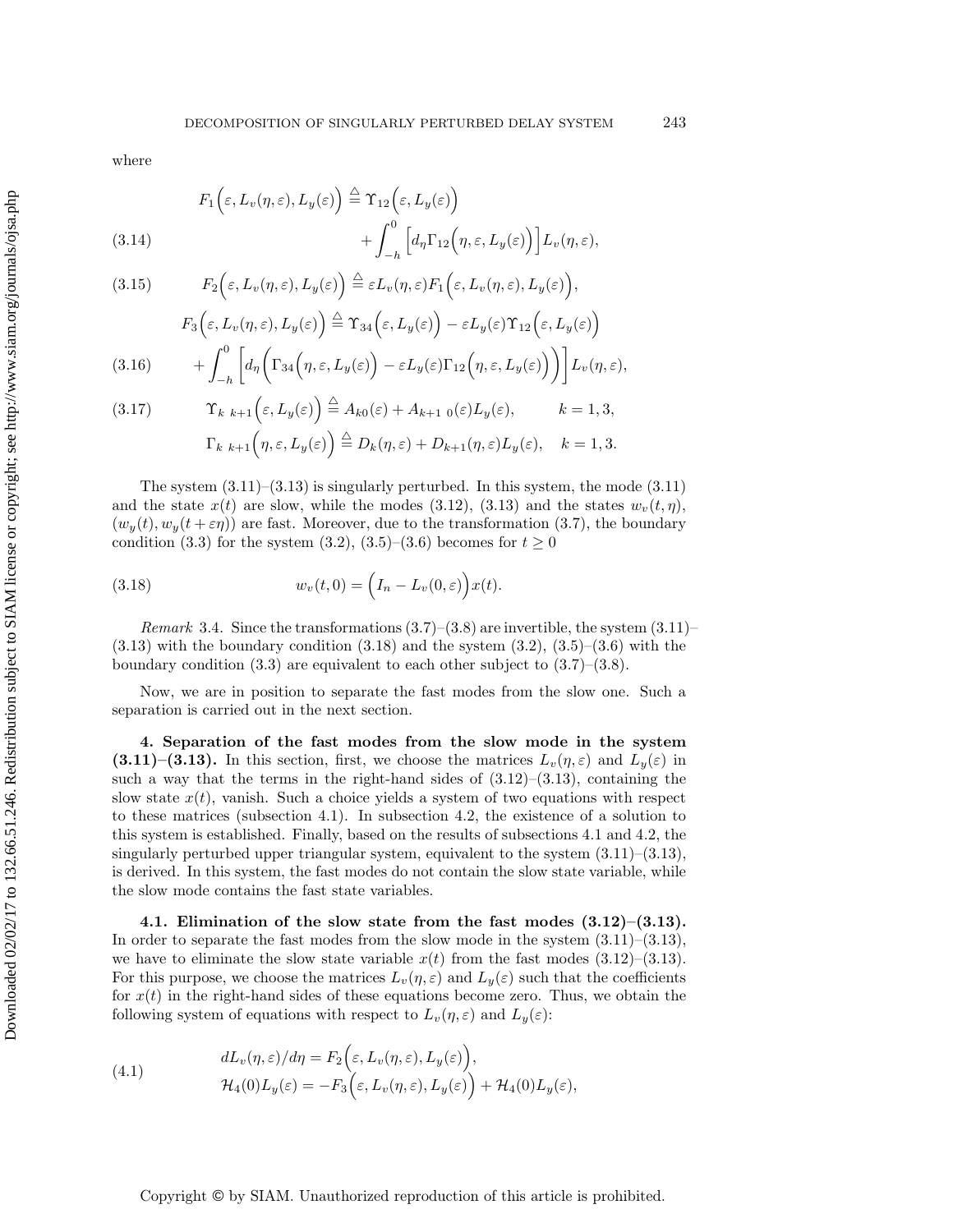where

<span id="page-8-0"></span>(4.2) 
$$
\mathcal{H}_i(\varepsilon) \stackrel{\triangle}{=} A_{i0}(\varepsilon) + \int_{-h}^0 d_\eta \Big[ D_i(\eta, \varepsilon) \Big] = \sum_{j=0}^N A_{ij}(\varepsilon) + \int_{-h}^0 G_i(\eta, \varepsilon) d\eta,
$$
  
  $i = 1, ..., 4.$ 

The system [\(4.1\)](#page-7-2) is functional-differential-algebraic. In the next subsection, we show the existence of a solution to [\(4.1\)](#page-7-2) by constructing and justifying its asymptotic solution with respect to  $\varepsilon$ .

**4.2. Asymptotic solution of system [\(4.1\)](#page-7-2).** We look for the zero-order asymptotic solution  $(L_v^0(\eta), L_y^0)$  of [\(4.1\)](#page-7-2). Equations for this asymptotic solution are obtained by formally setting  $\varepsilon = 0$  in [\(4.1\)](#page-7-2), and replacing  $L_v(\eta, \varepsilon)$  and  $L_y(\varepsilon)$  with  $L_v^0(\eta)$  and  $L_y^0$ , respectively. Thus, by using  $(3.14)$ – $(3.16)$ ,  $(3.18)$ , and  $(4.2)$ , the following system of equations with respect to  $L_v^0(\eta)$  and  $L_y^0$  is obtained:

<span id="page-8-1"></span>(4.3) 
$$
dL_v^0(\eta)/d\eta = 0, \quad \eta \in [-h, 0],
$$

(4.4) 
$$
\mathcal{H}_4(0)L_y^0 = -A_{30}(0) - \int_{-h}^0 [d_{\eta}D_3(\eta,0)]L_v^0(\eta) + \int_{-h}^0 [d_{\eta}D_4(\eta,0)]L_y^0(I_n - L_v^0(\eta)).
$$

It is seen that any constant  $n \times n$  matrix is a solution of [\(4.3\)](#page-8-1). In order to eliminate  $L_y^0$  from the right-hand side of [\(4.4\)](#page-8-1), we choose

<span id="page-8-2"></span>(4.5) 
$$
L_v^0(\eta) \equiv L_v^0 = I_n, \quad \eta \in [-h, 0].
$$

Substituting [\(4.5\)](#page-8-2) into [\(4.4\)](#page-8-1) yields  $\mathcal{H}_4(0)L_y^0 = -\mathcal{H}_3(0)$ . Using the following additional assumption,

<span id="page-8-4"></span><span id="page-8-3"></span>(A3) det $\mathcal{H}_4(0) \neq 0$ ,

we obtain the unique solution of this equation,

(4.6) 
$$
L_y^0 = -\mathcal{H}_4^{-1}(0)\mathcal{H}_3(0).
$$

Thus, the terms  $L_v^0(\eta)$  and  $L_y^0$  of the zero-order asymptotic solution to [\(4.1\)](#page-7-2) have been derived. Based on this asymptotic solution, we obtain the following lemma.

Lemma 4.1. *Let assumptions* (A1)–(A3) *be valid. Then there exists a positive number*  $\varepsilon_1^*$  ( $\varepsilon_1^* \leq \varepsilon_0$ ) such that, for all  $\varepsilon \in (0, \varepsilon_1^*]$ , system [\(4.1\)](#page-7-2) has a solution  $(L_v(\eta, \varepsilon), L_y(\varepsilon))$  *satisfying the condition*  $L_v(-h, \varepsilon) = I_n$  *and the inequalities* 

<span id="page-8-5"></span>
$$
(4.7) \t\t\t ||L_v(\eta, \varepsilon) - L_v^0(\eta)|| \le a_1^* \varepsilon \quad \forall \eta \in [-h, 0], \t\t\t ||L_y(\varepsilon) - L_y^0(\varepsilon)|| \le a_1^* \varepsilon,
$$

*where*  $a_1^* > 0$  *is some constant independent of*  $\varepsilon$ *.* 

The lemma is proven in Appendix [A.](#page-25-0)

**4.3. Upper triangular system for**  $t \geq \varepsilon h$ . Due to the existence of a solution to system  $(4.1)$ , the fast mode equations  $(3.12)$  and  $(3.13)$  in the system  $(3.11)$ – $(3.13)$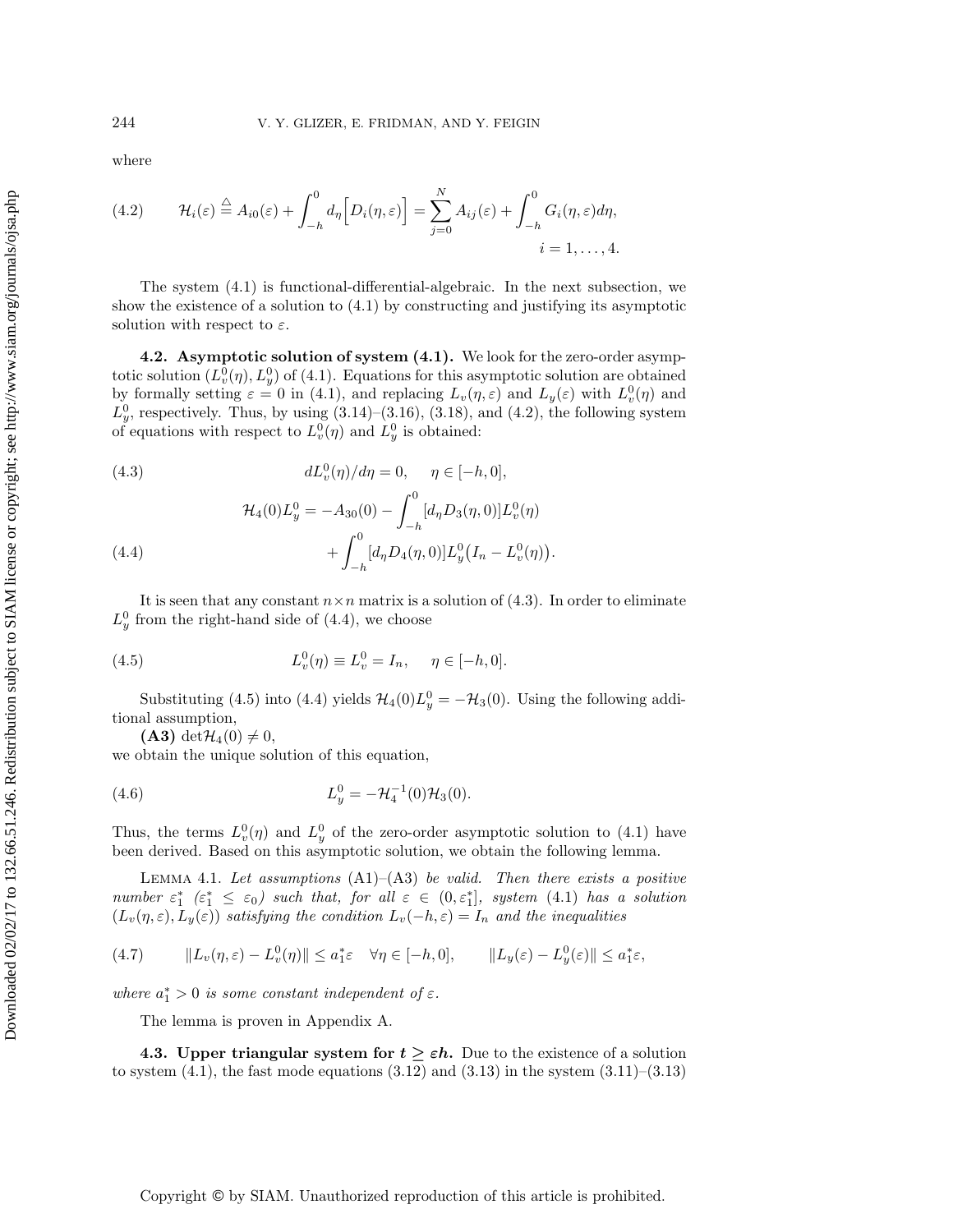become as follows for  $(t, \eta) \in \Omega_{\varepsilon}^+$ :

<span id="page-9-0"></span>
$$
\varepsilon \frac{\partial w_v(t,\eta)}{\partial t} - \frac{\partial w_v(t,\eta)}{\partial \eta} = -\varepsilon L_v(\eta,\varepsilon) \Biggl\{ \int_{-h}^0 \Bigl[ d_\eta \Gamma_{12} \Bigl( \eta,\varepsilon, L_y(\varepsilon) \Bigr) \Bigr] w_v(t,\eta)
$$
\n
$$
(4.8) \qquad \qquad + A_{20}(\varepsilon) w_y(t) + \int_{-h}^0 [d_\eta D_2(\eta,\varepsilon)] w_y(t+\varepsilon \eta) \Biggr\},
$$
\n
$$
\frac{\varepsilon dw_y(t)}{dt} = \int_{-h}^0 \Bigl[ d_\eta \Bigl( \Gamma_{34} \Bigl( \eta,\varepsilon, L_y(\varepsilon) \Bigr) - \varepsilon L_y(\varepsilon) \Gamma_{12} \Bigl( \eta,\varepsilon, L_y(\varepsilon) \Bigr) \Bigr) \Bigr] w_v(t,\eta)
$$
\n
$$
+ \Bigl( A_{40}(\varepsilon) - \varepsilon L_y(\varepsilon) A_{20}(\varepsilon) \Bigr) w_y(t)
$$
\n
$$
(4.9) \qquad \qquad + \int_{-h}^0 \Bigl[ d_\eta \Bigl( D_4(\eta,\varepsilon) - \varepsilon L_y(\varepsilon) D_2(\eta,\varepsilon) \Bigr) \Bigr] w_y(t+\varepsilon \eta).
$$

<span id="page-9-1"></span>Using  $(2.3)$ ,  $(3.4)$ , and  $(3.7)$ – $(3.8)$  yields the initial conditions for  $(4.8)$  and  $(4.9)$ 

(4.10) 
$$
w_v(t, \eta) = \varphi_x(t + \varepsilon \eta) - L_v(\eta, \varepsilon)x(t), \quad (t, \eta) \in \Omega_{\varepsilon}^-,
$$

$$
w_v(t, \eta) = x^0 - L_v(\eta, \varepsilon)x(t), \quad (t, \eta) \in \Omega_{\varepsilon}^0,
$$

(4.11) 
$$
w_y(\theta) = \varphi_y(\theta) - L_y(\varepsilon)\varphi_x(\theta), \quad \theta \in [-\varepsilon h, 0), \quad w_y(0) = y^0 - L_y(\varepsilon)x^0.
$$

It is seen that the initial conditions for  $w_y(\cdot)$  are independent of the slow state variable  $x(t)$ , while the initial conditions for  $w_v(\cdot)$  and the boundary condition [\(3.18\)](#page-7-1) depend on  $x(t)$ . Thus, although the fast mode differential equations  $(4.8)$ – $(4.9)$  do not contain the slow state variable  $x(t)$ , a part of the initial conditions for these equations and the boundary condition [\(3.18\)](#page-7-1) still contain this variable.

*Remark* 4.2. The presence of the slow state in the boundary condition [\(3.18\)](#page-7-1) is unavoidable, because [\(3.18\)](#page-7-1) is a direct consequence of the boundary condition [\(3.3\)](#page-5-3). The latter is necessary and sufficient for the equivalence of the original differential system  $(2.7)$ – $(2.8)$  and the transformed one  $(3.2)$ ,  $(3.5)$ – $(3.6)$ . Without  $(3.3)$ , the differential systems  $(2.7)$ – $(2.8)$  and  $(3.2)$ ,  $(3.5)$ – $(3.6)$  are not equivalent to each other. However, as will be shown in sections [6](#page-12-0) and [7,](#page-15-0) the connection [\(3.18\)](#page-7-1) between the fast and slow states does not prevent the further complete exact separation of the slow mode from the fast one, as well as the exact slow-fast decomposition of the spectrum of the original system  $(2.7)$ – $(2.8)$ .

In order to resolve the problem of the presence of  $x(t)$  in the conditions [\(4.10\)](#page-9-1), we introduce into consideration the domain  $\tilde{\Omega}_{\varepsilon} \stackrel{\triangle}{=} \{(t,\eta) : t > \varepsilon h, \eta \in [-h,0] \} \subset \Omega_{\varepsilon}^+$ . In what follows, we consider the functional-differential set of equations [\(3.11\)](#page-6-4), [\(4.8\)](#page-9-0), [\(4.9\)](#page-9-0), and the boundary condition [\(3.18\)](#page-7-1) for  $(t, \eta) \in \tilde{\Omega}_{\varepsilon}$ . Also, we consider the original problem  $(2.7)$ – $(2.8)$ ,  $(2.3)$  on the interval  $t \in [0, \varepsilon h]$   $(\varepsilon \in (0, \varepsilon_1^*])$ , where this problem is not singularly perturbed any more, and it has the unique absolutely continuous solution  $x(t) = x_{\text{in}}(t, \varepsilon)$ ,  $y(t) = y_{\text{in}}(t, \varepsilon)$ , bounded uniformly in  $\varepsilon \in (0, \varepsilon_1^*]$ . Thus, the system [\(3.11\)](#page-6-4), [\(4.8\)](#page-9-0)–[\(4.9\)](#page-9-0), [\(3.18\)](#page-7-1), considered for  $(t, \eta) \in \Omega_{\varepsilon}$ , is subject to the following conditions for all  $\varepsilon \in (0, \varepsilon_1^*]$ : [\(3.11\)](#page-6-4) is subject to the initial condition

<span id="page-9-2"></span>
$$
(4.12) \t\t x(\varepsilon h) = x_{\rm in}(\varepsilon h);
$$

[\(4.9\)](#page-9-0) is subject to the initial condition

<span id="page-9-3"></span>(4.13) 
$$
w_y(t) = y_{\text{in}}(t, \varepsilon) - L_y(\varepsilon)x_{\text{in}}(t, \varepsilon), \quad t \in [0, \varepsilon h];
$$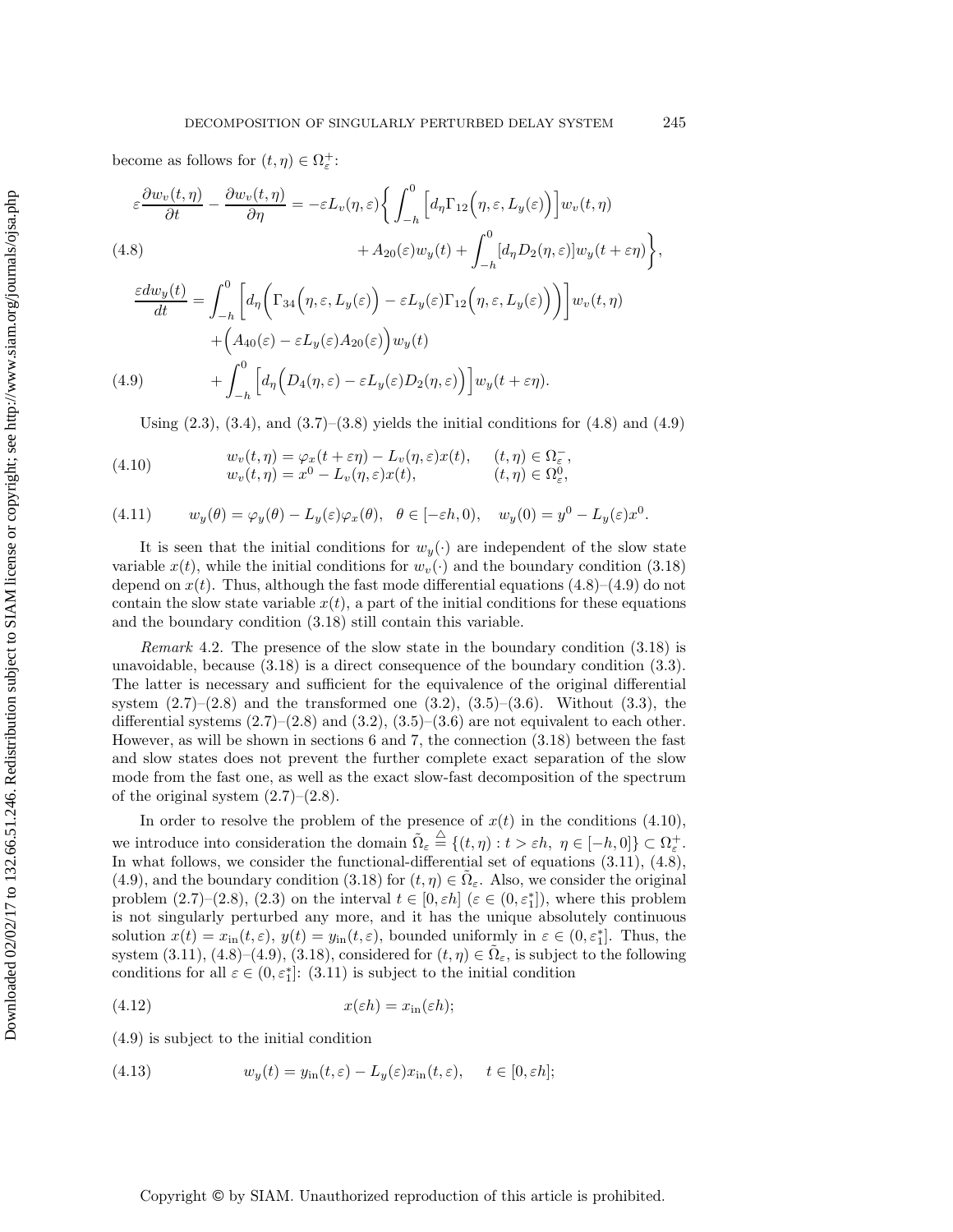and [\(3.18\)](#page-7-1) is considered for  $t > \varepsilon h$ . Moreover, the conditions [\(4.10\)](#page-9-1), along with the transformation [\(3.7\)](#page-6-0), determine the fast state variable  $w_v(t, \eta)$  in the rectangle  $\{(t,\eta): t \in [0,\varepsilon h], \eta \in [-h,0]\}\$ as (4.14)

<span id="page-10-4"></span><span id="page-10-2"></span>
$$
w_v(t, \eta) = \varphi_x(t + \varepsilon \eta) - L_v(\eta, \varepsilon)x_{\rm in}(t, \varepsilon), \qquad (t, \eta) \in \Omega_{\varepsilon}^-,
$$
  
\n
$$
w_v(t, \eta) = x^0 - L_v(\eta, \varepsilon)x_{\rm in}(t, \varepsilon), \qquad (t, \eta) \in \Omega_{\varepsilon}^0,
$$
  
\n
$$
w_v(t, \eta) = x_{\rm in}(t + \varepsilon \eta, \varepsilon) - L_v(\eta, \varepsilon)x_{\rm in}(t, \varepsilon), \qquad (t, \eta) \in \{0 \le t \le \varepsilon h\} \cap \Omega_{\varepsilon}^+.
$$

The transformation [\(3.7\)](#page-6-0)–[\(3.8\)](#page-6-1) is invertible for all  $(t, \eta) \in \Omega$ . Using this observation, the above-mentioned equivalence of the systems  $(3.2)$ – $(3.3)$ ,  $(3.5)$ – $(3.6)$ , and  $(2.7)$ – $(2.8)$ , as well as Remark [3.2](#page-5-5) and Lemma [4.1,](#page-8-3) one directly obtains the theorem.

THEOREM 4.3. Let assumptions (A1)–(A3) be valid. Let  $(L_v(\eta, \varepsilon), L_y(\varepsilon))$  be the *solution of system* [\(4.1\)](#page-7-2) *mentioned in Lemma* [4.1](#page-8-3)*. Then, for all*  $\varepsilon \in (0, \varepsilon_1^*]$ *, the system*  $(3.11)$ *,*  $(4.8)$  – $(4.9)$ *,*  $(3.18)$  *for*  $(t, \eta) \in \Omega_{\varepsilon}$  *with the initial conditions*  $(4.12)$ – $(4.13)$ *, and the system*  $(2.7)$ – $(2.8)$  *for*  $t \in (\varepsilon h, +\infty)$  *with the initial conditions* 

<span id="page-10-5"></span>(4.15) 
$$
x(t) = x_{\text{in}}(t), \quad y(t) = y_{\text{in}}(t), \quad t \in [0, \varepsilon h],
$$

*are equivalent to each other subject to the relations* [\(3.7\)](#page-6-0)*–*[\(3.8\)](#page-6-1) *and* [\(3.1\)](#page-5-0) *on their state variables.*

In what follows, the system  $(3.11)$ ,  $(4.8)$ – $(4.9)$ ,  $(3.18)$  subject to the initial conditions  $(4.12)$ – $(4.13)$  is called the *upper triangular system* (UTS) for  $t \geq \varepsilon h$ . It is seen that the right-hand sides of the fast modes [\(4.8\)](#page-9-0) and [\(4.9\)](#page-9-0) in the UTS do not contain the slow state variable  $x(t)$ , while the right-hand side of the slow mode [\(3.11\)](#page-6-4) of this system does contain the fast state variables  $w_v(t, \eta)$  and  $(w_y(t), w_y(t + \varepsilon \eta))$ . To eliminate these state variables from [\(3.11\)](#page-6-4), this equation needs a proper transformation. Such a transformation is undertaken in the next section.

**5. Transformation of the slow mode in the upper triangular system for**  $t \geq \varepsilon h$ . In subsection 5.1, we introduce some auxiliary matrix-valued functions, used in the transformation of [\(3.11\)](#page-6-4). The transformation itself is made in subsection 5.2. This transformation is a linear functional invertible transformation, and it allows us to eliminate the fast state variables from the resulting slow mode equation.

**5.1. Auxiliary matrix-valued functions.** Let us consider the following matrixvalued functions for any  $\varepsilon \in (0, \varepsilon_1^*]$ :

<span id="page-10-0"></span>(5.1) 
$$
Q_v(\eta, \varepsilon) = \begin{cases} 0, & \eta \le -h, \\ Q_{v,k}(\eta, \varepsilon), & -h_k < \eta \le -h_{k-1}, \ k = 1, ..., N, \\ Q_{v,1}(0, \varepsilon), & \eta > 0, \end{cases}
$$

(5.2) 
$$
D_{Q,v}(\eta,\varepsilon) = -\begin{cases} \int_{-\hbar}^{0} Q_v(s,\varepsilon)ds, & \eta \leq -h, \\ \int_{\eta}^{0} Q_v(s,\varepsilon)ds, & -h < \eta < 0, \\ 0, & \eta \geq 0, \end{cases}
$$

<span id="page-10-1"></span>(5.3) 
$$
Q_y(\eta,\varepsilon) = \begin{cases} 0, & \eta \leq -h, \\ Q_{y,k}(\eta,\varepsilon), & -h_k < \eta \leq -h_{k-1}, k = 1,\ldots,N, \\ Q_{y,1}(0,\varepsilon), & \eta > 0, \end{cases}
$$

<span id="page-10-3"></span>(5.4) 
$$
D_{Q,y}(\eta,\varepsilon) = -\begin{cases} \int_{-h}^{0} Q_y(s,\varepsilon)ds, & \eta \leq -h, \\ \int_{\eta}^{0} Q_y(s,\varepsilon)ds, & -h < \eta < 0, \\ 0, & \eta \geq 0. \end{cases}
$$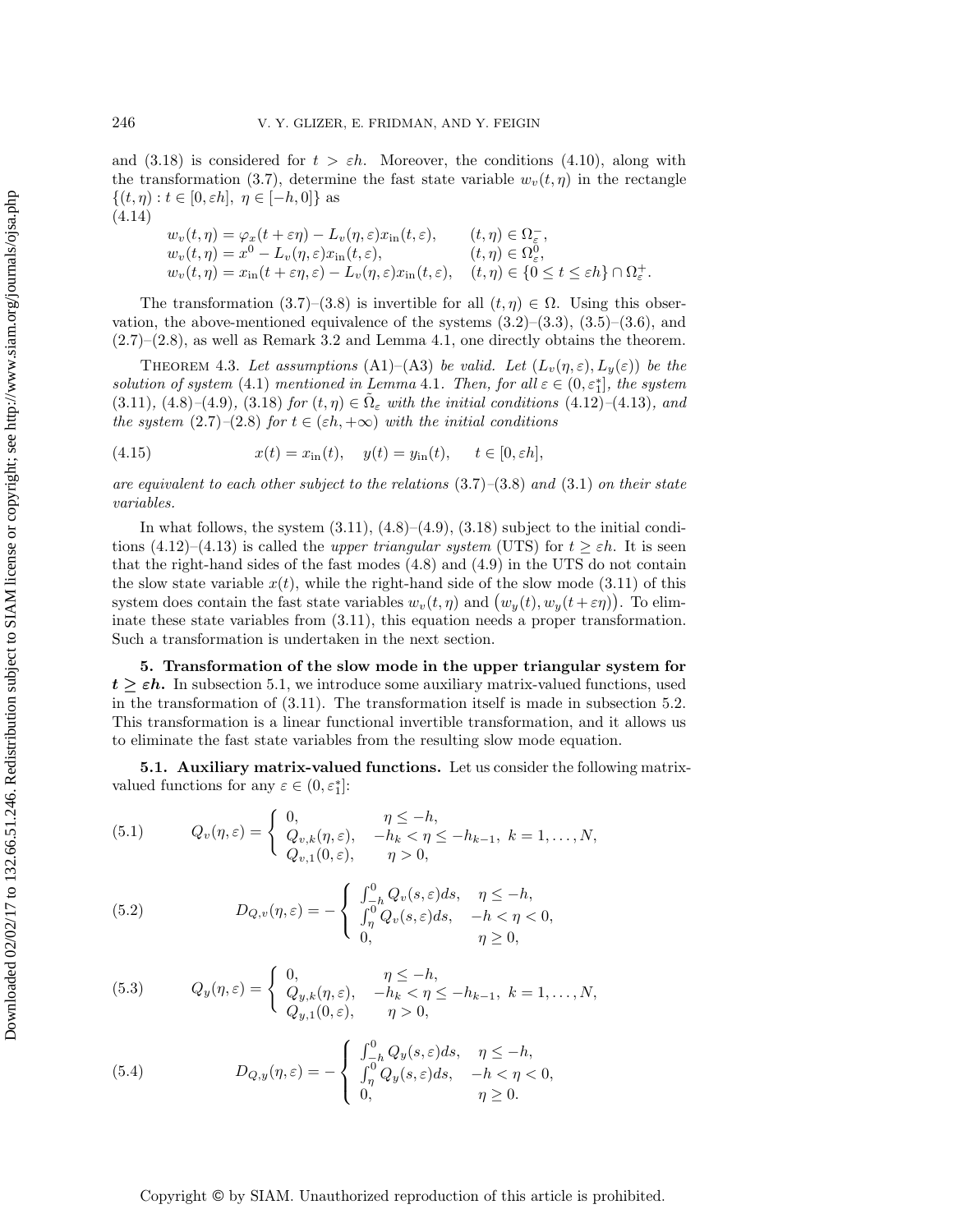In [\(5.1\)](#page-10-0) and [\(5.3\)](#page-10-1), for any  $j \in \{1, ..., N\}$ ,  $Q_{v,j}(\eta, \varepsilon)$  and  $Q_{y,j}(\eta, \varepsilon)$  are some  $n \times n$ and  $n \times m$ , respectively, matrix-valued functions of  $(\eta, \varepsilon) \in [-h_j, -h_{j-1}] \times (0, \varepsilon_1^*]$ , differentiable with respect to  $\eta \in [-h_j, -h_{j-1}]$  for each  $\varepsilon \in (0, \varepsilon_1^*]$ .

**5.2. Transformation of [\(3.11\)](#page-6-4).** In order to eliminate the fast state variables  $w_v(t, \eta)$  and  $(w_u(t), w_u(t + \varepsilon \eta))$  from [\(3.11\)](#page-6-4), we make in this equation the following transformation of the slow state variable:

<span id="page-11-0"></span>(5.5)  

$$
w_x(t) = x(t) - \varepsilon \int_{-h}^{0} [d_{\eta} D_{Q,v}(\eta, \varepsilon)] w_v(t, \eta) - \varepsilon P_y(\varepsilon) w_y(t)
$$

$$
- \varepsilon \int_{-h}^{0} [d_{\eta} D_{Q,y}(\eta, \varepsilon)] w_y(t + \varepsilon \eta), \quad t \ge \varepsilon h, \ \varepsilon \in (0, \varepsilon_1^*],
$$

where  $w_x(t)$  is a new slow state variable and  $P_y(\varepsilon)$  is some  $n \times m$ -matrix.

Let us change the variable of integration  $\eta$  in both integrals of [\(5.5\)](#page-11-0) as follows:  $\omega = t + \varepsilon \eta$ . Then, let us differentiate both sides of the resulting equation with respect to t. After this, let us return to the original variable of integration  $\eta$  in all integrals, obtained after the differentiation in  $t$ . As a final result, we obtain

<span id="page-11-1"></span>
$$
\frac{dw_x(t)}{dt} = \frac{dx(t)}{dt} + \int_{-h}^{0} [d_{\eta}Q_v(\eta,\varepsilon)]w_v(\eta,\varepsilon)
$$
\n
$$
(5.6) \qquad -\int_{-h}^{0} [d_{\eta}D_{Q,v}(\eta,\varepsilon)]\left(\varepsilon\frac{\partial w_v(t,\eta)}{\partial t} - \frac{\partial w_v(t,\eta)}{\partial \eta}\right) - Q_v(0,\varepsilon)w_v(t,0)
$$
\n
$$
-\varepsilon P_y(\varepsilon)\left(\frac{dw_y(t)}{dt}\right) + \int_{-h}^{0} [d_{\eta}Q_y(\eta,\varepsilon)]w_y(t+\varepsilon\eta) - Q_y(0,\varepsilon)w_y(t), \quad t \ge \varepsilon h.
$$

Now, we do the following. First, we substitute [\(3.11\)](#page-6-4) and [\(4.9\)](#page-9-0) into [\(5.6\)](#page-11-1). Second, we replace the value  $w_v(t, 0)$  in the obtained equation with its expression [\(3.18\)](#page-7-1). Third, we eliminate from the resulting equation the original slow state variable  $x(t)$ and the expression  $\varepsilon \partial w_v(t, \eta)/\partial t - \partial w_v(t, \eta)/\partial \eta$ , using [\(5.5\)](#page-11-0) and [\(4.8\)](#page-9-0), respectively. Thus, we obtain the differential equation for  $w_x(t)$ . In order to write down this equation, let us introduce into consideration the set of unknown matrices,

(5.7) 
$$
\mathcal{N}(\eta,\varepsilon) \stackrel{\triangle}{=} \Big\{Q_v(\eta,\varepsilon), P_y(\varepsilon), Q_y(\eta,\varepsilon)\Big\},\,
$$

and the following expressions:

<span id="page-11-4"></span><span id="page-11-3"></span><span id="page-11-2"></span> $\lambda$ 

(5.8) 
$$
\mathcal{F}_1(\varepsilon, \mathcal{N}(\eta, \varepsilon)) \stackrel{\triangle}{=} F_1(\varepsilon, L_v(\eta, \varepsilon), L_y(\varepsilon)) - Q_v(0, \varepsilon) \Big( I_n - L_v(0, \varepsilon) \Big),
$$

$$
\mathcal{F}_2(\varepsilon, \mathcal{N}(\eta, \varepsilon)) \stackrel{\triangle}{=} \varepsilon \mathcal{F}_1(\varepsilon, \mathcal{N}(\eta, \varepsilon)) P_y(\varepsilon) + A_{20}(\varepsilon)
$$

$$
- P_y(\varepsilon) \Big( A_{40}(\varepsilon) - \varepsilon L_y(\varepsilon) A_{20}(\varepsilon) \Big) - Q_y(0, \varepsilon)
$$

$$
(5.9) \qquad + \varepsilon \int_{-h}^0 \Big[ d_{\eta} D_{Q,v}(\eta, \varepsilon) \Big] L_v(\eta, \varepsilon) A_{20}(\varepsilon),
$$

<span id="page-11-5"></span>
$$
\mathcal{F}_3(\eta, \varepsilon, \mathcal{N}(\eta, \varepsilon)) \stackrel{\triangle}{=} \varepsilon \mathcal{F}_1(\varepsilon, \mathcal{N}(\eta, \varepsilon)) D_{Q, v}(\eta, \varepsilon) + Q_v(\eta, \varepsilon) \n+ \left\{ I_n + \varepsilon \int_{-h}^0 [d_\eta D_{Q, v}(\eta, \varepsilon)] L_v(\eta, \varepsilon) \right\} \Gamma_{12}(\eta, \varepsilon, L_y(\varepsilon)) \n- P_y(\varepsilon) \left[ \Gamma_{34}(\eta, \varepsilon, L_y(\varepsilon)) - \varepsilon L_y(\varepsilon) \Gamma_{12}(\eta, \varepsilon, L_y(\varepsilon)) \right],
$$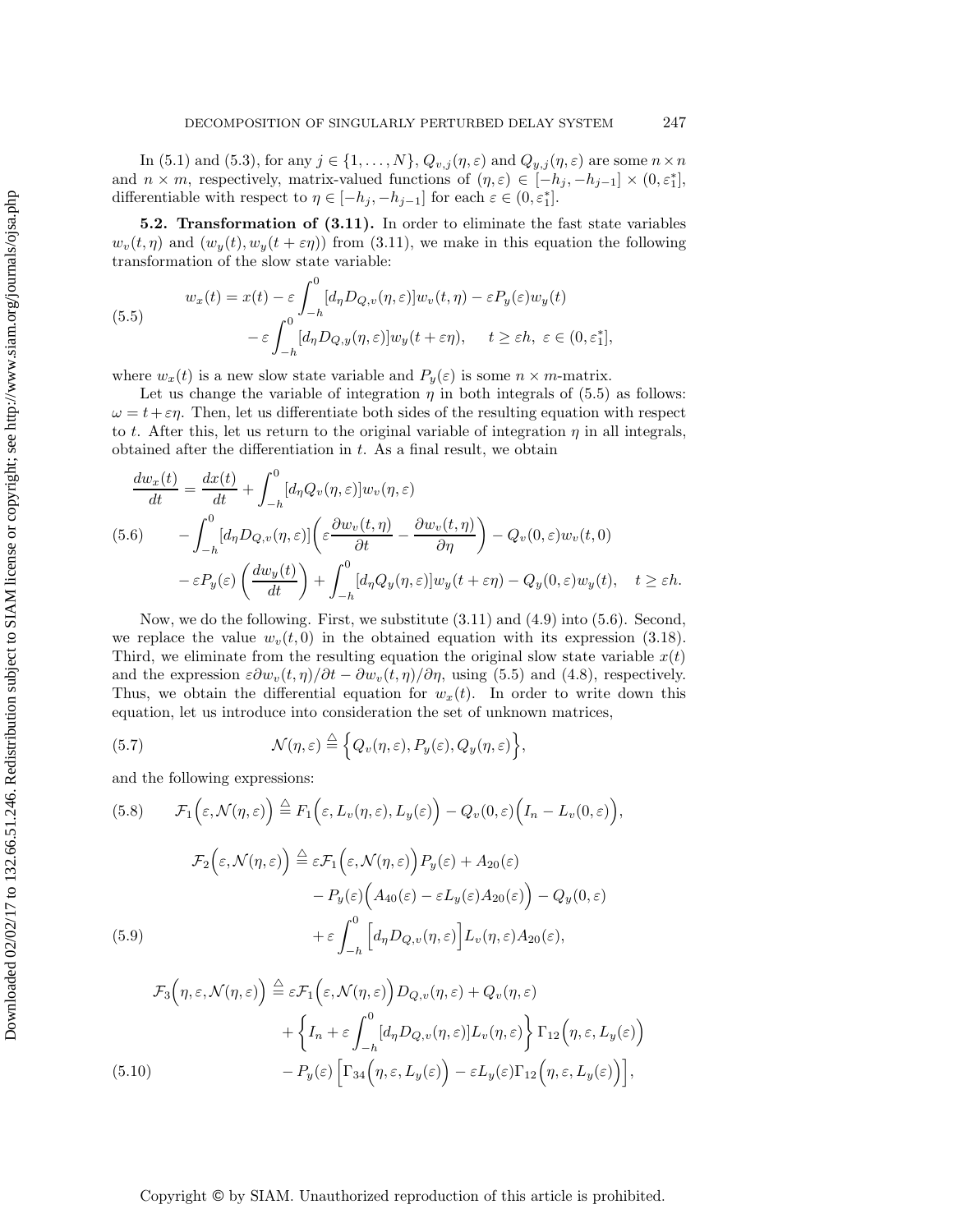248 V. Y. GLIZER, E. FRIDMAN, AND Y. FEIGIN

<span id="page-12-1"></span>(5.11) 
$$
\mathcal{F}_4(\eta, \varepsilon, \mathcal{N}(\eta, \varepsilon)) \stackrel{\triangle}{=} \varepsilon \mathcal{F}_1(\varepsilon, \mathcal{N}(\eta, \varepsilon)) D_{Q,y}(\eta, \varepsilon) + Q_y(\eta, \varepsilon) + \left\{ I_n + \varepsilon \int_{-h}^0 [d_\eta D_{Q,v}(\eta, \varepsilon)] L_v(\eta, \varepsilon) \right\} D_2(\eta, \varepsilon)
$$

$$
- P_y(\varepsilon) \left[ D_4(\eta, \varepsilon) - \varepsilon L_y(\varepsilon) D_2(\eta, \varepsilon) \right].
$$

Using  $(5.7)$ – $(5.11)$ , we represent the above-mentioned differential equation for  $w_x(t)$  in the form

<span id="page-12-2"></span>
$$
\frac{dw_x(t)}{dt} = \mathcal{F}_1\Big(\varepsilon, \mathcal{N}(\eta, \varepsilon)\Big)w_x(t) + \mathcal{F}_2\Big(\varepsilon, \mathcal{N}(\eta, \varepsilon)\Big)w_y(t)
$$
\n
$$
(5.12) \quad + \int_{-h}^{0}\Big[d_{\eta}\mathcal{F}_3\Big(\eta, \varepsilon, \mathcal{N}(\eta, \varepsilon)\Big)\Big]w_v(t, \eta) + \int_{-h}^{0}\Big[d_{\eta}\mathcal{F}_4\Big(\eta, \varepsilon, \mathcal{N}(\eta, \varepsilon)\Big)\Big]w_y(t + \varepsilon\eta).
$$

Due to the transformation [\(5.5\)](#page-11-0), the boundary condition [\(3.18\)](#page-7-1) becomes

<span id="page-12-3"></span>
$$
w_v(t,0) = \left(I_n - L_v(0,\varepsilon)\right) w_x(t) + \varepsilon \left(I_n - L_v(0,\varepsilon)\right) \left\{ \int_{-h}^0 \left[d_\eta D_{Q,v}(\eta,\varepsilon)\right] w_v(t,\eta) d\eta \right.\n(5.13) + P_y(\varepsilon) w_y(t) + \int_{-h}^0 \left[d_\eta D_{Q,y}(\eta,\varepsilon)\right] w_y(t+\varepsilon \eta) d\eta \right\},\
$$
  
\n $t \ge \varepsilon h, \quad \varepsilon \in (0,\varepsilon_1^*].$ 

Thus, we have transformed the UTS to the equivalent new system, which is obtained from the UTS by replacing there the slow mode [\(3.11\)](#page-6-4) with [\(5.12\)](#page-12-2), and the boundary condition [\(3.18\)](#page-7-1) with [\(5.13\)](#page-12-3), while the other equations of the UTS remain the same. This new system has the same feature as the UTS. Namely, the fast modes [\(4.8\)](#page-9-0) and [\(4.9\)](#page-9-0) are separated from the slow one (the fast modes do not contain the slow state variable  $w_x(t)$ , while the slow mode [\(5.12\)](#page-12-2) is not separated from the fast ones (the slow mode contains the fast state variables  $w_v(t, \eta)$  and  $(w_u(t), w_u(t+\varepsilon\eta))$ ). However, in contrast with the UTS, now it is possible to separate the slow mode from the fast modes, i.e., to eliminate  $w_v(t, \eta)$  and  $(w_y(t), w_y(t + \varepsilon \eta))$  from [\(5.12\)](#page-12-2) by a proper choice of  $\mathcal{N}(\eta,\varepsilon)$ . Such a separation is made in the next section.

<span id="page-12-0"></span>**6.** Separation of the slow mode  $(5.12)$  from the fast modes  $(4.8)$ – $(4.9)$ . In this section, first, we choose the set of unknown matrices  $\mathcal{N}(\eta,\varepsilon)$  in such a way that the terms in the right-hand sides of [\(5.12\)](#page-12-2), containing the fast states  $w_v(t, \eta)$ and  $(w_y(t), w_y(t + \varepsilon \eta))$ , vanish. Such a choice yields a system of three equations with respect to the matrices of the set  $\mathcal{N}(\eta,\varepsilon)$  (subsection 6.1). In subsection 6.2, the existence of a solution to this system is established. Finally, based on the results of subsections 6.1 and 6.2, the singularly perturbed diagonal system, equivalent to the UTS, is derived. In this system, the fast modes do not contain the slow state variable, and the slow mode does not contain the fast state variables; i.e., the slow and fast differential equations are completely separated.

**6.1. Elimination of the fast state variables from [\(5.12\)](#page-12-2).** In order to eliminate the fast state variables from [\(5.12\)](#page-12-2), and thus to separate the slow state variable  $w_x(t)$  from the fast states  $w_y(t, \cdot)$  and  $w_y(\cdot)$ , one has to choose the set  $\mathcal{N}(\eta, \varepsilon)$  such that the matrix  $\mathcal{F}_2(\varepsilon,\mathcal{N}(\eta,\varepsilon))$  becomes zero, while the matrices  $\mathcal{F}_3(\varepsilon,\mathcal{N}(\eta,\varepsilon))$  and  $\mathcal{F}_4(\varepsilon,\mathcal{N}(\eta,\varepsilon))$  become constant with respect to  $\eta$ . This observation, along with [\(5.9\)](#page-11-3)–  $(5.11)$ , leads to the following equations for obtaining the set  $\mathcal{N}(\eta,\varepsilon)$ :

<span id="page-12-4"></span>(6.1) 
$$
\mathcal{F}_2(\varepsilon,\mathcal{N}(\eta,\varepsilon))=0,
$$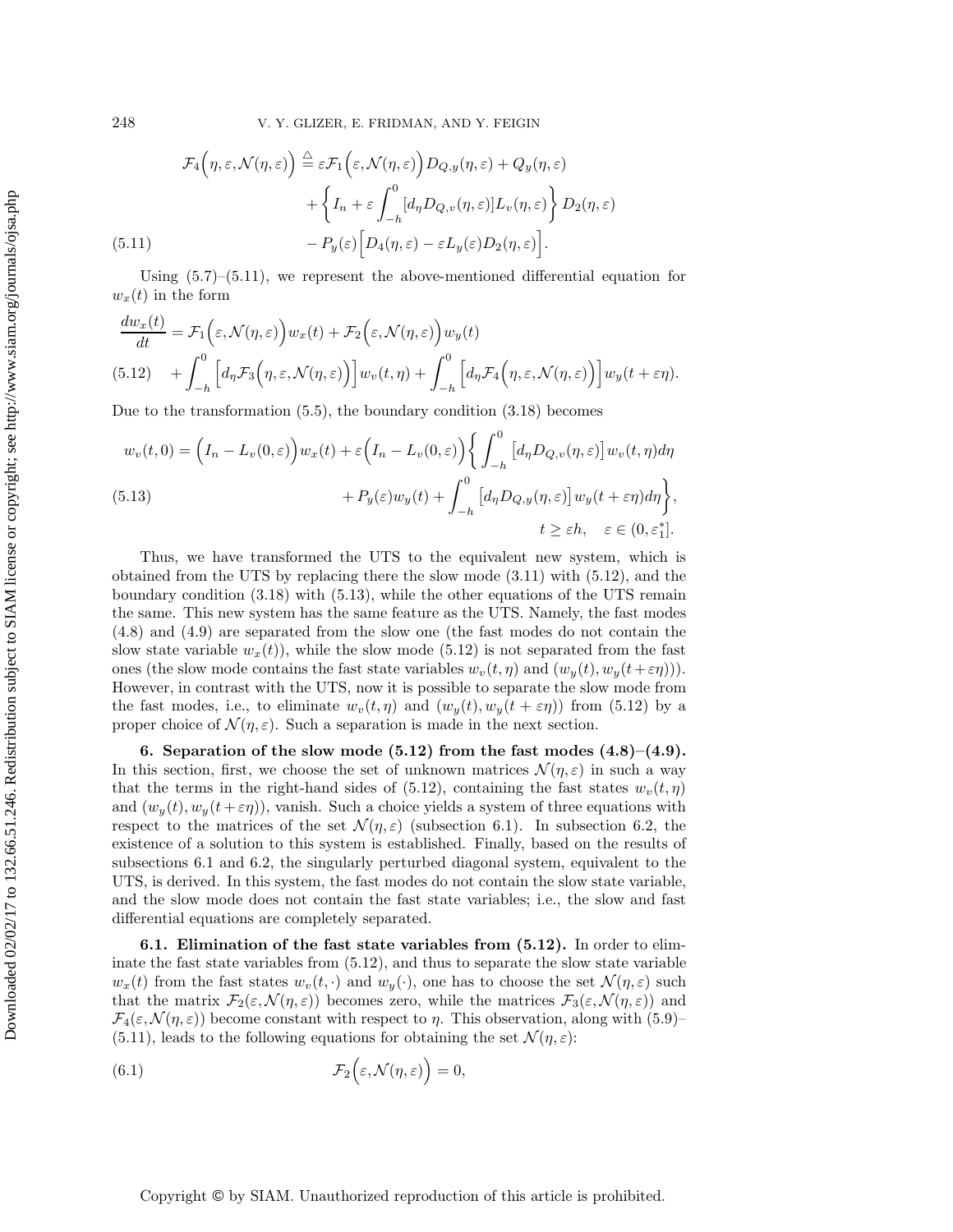<span id="page-13-1"></span>(6.2) 
$$
\mathcal{F}_l(\eta,\varepsilon,\mathcal{N}(\eta,\varepsilon)) = C_l(\varepsilon), \quad \eta \in [-h,0], l = 3,4,
$$

where  $C_3(\varepsilon)$  and  $C_4(\varepsilon)$  are unknown matrices of the dimensions  $n \times n$  and  $n \times m$ , respectively. These matrices should satisfy the equations

(6.3) 
$$
C_3(\varepsilon) = \mathcal{F}_3(\eta, \varepsilon, \mathcal{N}(\eta, \varepsilon))\Big|_{\eta = -h}, \qquad C_4(\varepsilon) = \mathcal{F}_4(\eta, \varepsilon, \mathcal{N}(\eta, \varepsilon))\Big|_{\eta = -h}.
$$

<span id="page-13-2"></span><span id="page-13-0"></span>By substituting  $(6.3)$  into  $(6.2)$ , we obtain

(6.4) 
$$
\mathcal{F}_l(\eta,\varepsilon,\mathcal{N}(\eta,\varepsilon)) = \mathcal{F}_l(\eta,\varepsilon,\mathcal{N}(\eta,\varepsilon))\Big|_{\eta=-h}, \quad \eta \in [-h,0], l = 3,4.
$$

Note that the system  $(6.1)$ ,  $(6.4)$  is functional-integral-algebraic. In the next section, we show the existence of a solution to this system by constructing and justifying its asymptotic solution with respect to  $\varepsilon$ .

**6.2. Asymptotic solution of the system [\(6.1\)](#page-12-4), [\(6.4\)](#page-13-2).** We look for the zeroorder asymptotic solution  $\mathcal{N}^0(\eta) \stackrel{\triangle}{=} (Q_v^0(\eta), P_y^0, Q_y^0(\eta))$  of [\(6.1\)](#page-12-4), [\(6.4\)](#page-13-2).

<span id="page-13-3"></span>Due to [\(5.1\)](#page-10-0) and [\(5.3\)](#page-10-1), it is reasonable to set

(6.5) 
$$
Q_v^0(-h) = 0, \qquad Q_y^0(-h) = 0.
$$

Equations for the terms of the zero-order asymptotic solution to system [\(6.1\)](#page-12-4), [\(6.4\)](#page-13-2) are obtained by formally setting  $\varepsilon = 0$  in this system and replacing  $Q_v(\eta, \varepsilon)$ ,  $P_y(\varepsilon)$ , and  $Q_y(\eta, \varepsilon)$  with  $Q_v^0(\eta)$ ,  $P_y^0$ , and  $Q_y^0(\eta)$ , respectively. Thus, by using Lemma [4.1](#page-8-3) and [\(6.5\)](#page-13-3), we obtain the following system of equations with respect to the unknown matrices  $Q_v^0(\eta)$ ,  $P_y^0$ ,  $Q_y^0(\eta)$ :

<span id="page-13-6"></span>(6.6) 
$$
A_{20}(0) - P_y^0 A_{40}(0) - Q_y^0(0) = 0,
$$

<span id="page-13-7"></span>(6.7) 
$$
\Gamma_{12}(\eta, 0, L_y^0) - \Gamma_{12}(-h, 0, L_y^0) + Q_v^0(\eta)
$$

$$
-P_y^0 \Big( \Gamma_{34}(\eta, 0, L_y^0) - \Gamma_{34}(-h, 0, L_y^0) \Big) = 0, \quad \eta \in [-h, 0],
$$

<span id="page-13-4"></span>
$$
(6.8) \quad Q_y^0(\eta) + D_2(\eta, 0) - D_2(-h, 0) - P_y^0(D_4(\eta, 0) - D_4(-h, 0)) = 0, \quad \eta \in [-h, 0].
$$

<span id="page-13-5"></span>Setting  $\eta = 0$  in [\(6.8\)](#page-13-4) and using [\(2.4\)](#page-3-1)–[\(2.6\)](#page-3-2) and [\(4.2\)](#page-8-0) yields

(6.9) 
$$
Q_y^0(0) = P_y^0(\mathcal{H}_4(0) - A_{40}(0)) - (\mathcal{H}_2(0) - A_{20}(0)).
$$

Substituting [\(6.9\)](#page-13-5) into [\(6.6\)](#page-13-6) yields  $\mathcal{H}_2(0) - P_y^0 \mathcal{H}_4(0) = 0$ , leading to

(6.10) 
$$
P_y^0 = \mathcal{H}_2(0)\mathcal{H}_4^{-1}(0).
$$

Now, [\(6.7\)](#page-13-7) and [\(6.8\)](#page-13-4) yield immediately for  $\eta \in [-h, 0]$ (6.11)

<span id="page-13-9"></span><span id="page-13-8"></span>
$$
Q_v^0(\eta) = \Gamma_{12}(-h, 0, L_y^0) - \Gamma_{12}(\eta, 0, L_y^0) + P_y^0(\Gamma_{34}(\eta, 0, L_y^0) - \Gamma_{34}(-h, 0, L_y^0)),
$$
  
\n
$$
Q_y^0(\eta) = D_2(-h, 0) - D_2(\eta, 0) + P_y^0(D_4(\eta, 0) - D_4(-h, 0)),
$$

<span id="page-13-10"></span>which completes the solution of  $(6.6)$ – $(6.8)$ . This solution is unique.

Downloaded 02/02/17 to 132.66.51.246. Redistribution subject to SIAM license or copyright; see http://www.siam.org/journals/ojsa.php Downloaded 02/02/17 to 132.66.51.246. Redistribution subject to SIAM license or copyright; see http://www.siam.org/journals/ojsa.php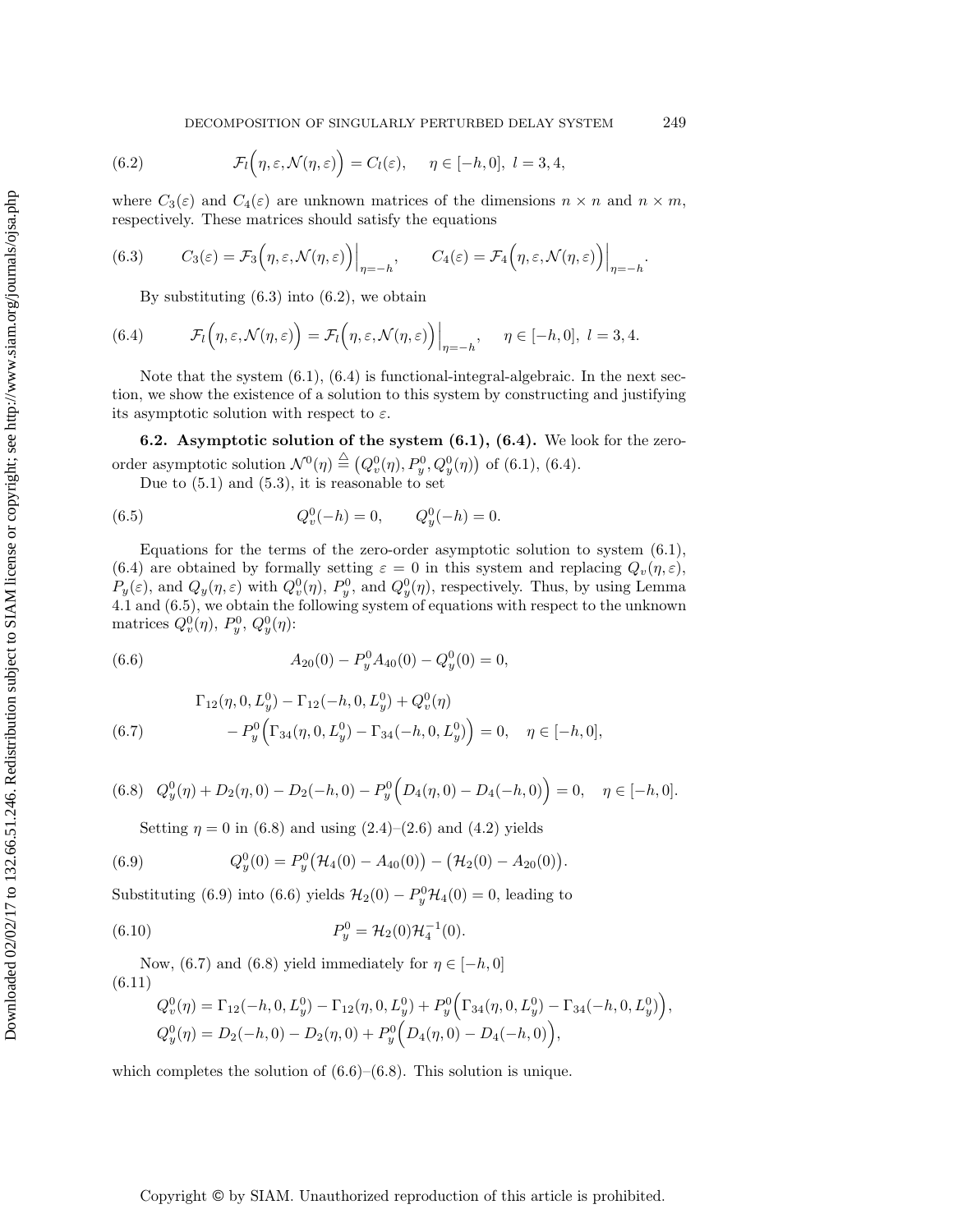*Remark* 6.1. Due to [\(6.11\)](#page-13-8),  $Q_v^0(-h) = 0_{n \times n}$  and  $Q_v^0(-h) = 0_{n \times m}$ , where  $0_{n \times n}$ and  $0_{n \times m}$  are zero-matrices of dimensions  $n \times n$  and  $n \times m$ , respectively. Due to Re-mark [2.1,](#page-3-3) the functions  $Q_v^0(\eta)$  and  $Q_y^0(\eta)$  are piecewise continuous in  $\eta \in [-h, 0]$  with the break points  $\eta = -h_j$  (j = 1, ..., N), where these functions have finite limits from the right  $Q_v^0(-h_j + 0) = \lim_{\eta \to -h_j + 0} Q_v^0(\eta)$  and  $Q_y^0(-h_j + 0) = \lim_{\eta \to -h_j + 0} Q_y^0(\eta)$ , respectively. Also, these functions are continuous from the left at the break points  $\eta = -h_j$  (j = 1,..., N – 1). Moreover, the matrix-valued functions

$$
Q_{v,j}^0(\eta) = \begin{cases} \lim_{\eta \to -h_j+0} Q_v^0(\eta), & \eta = -h_j, \\ Q_v^0(\eta), & \eta \in (-h_j, -h_{j-1}], \end{cases}
$$

and

<span id="page-14-1"></span>
$$
Q_{y,j}^0(\eta) = \begin{cases} \lim_{\eta \to -h_j+0} Q_y^0(\eta), & \eta = -h_j, \\ Q_y^0(\eta), & \eta \in (-h_j, -h_{j-1}], \end{cases}
$$

are differentiable on the interval  $[-h_j, -h_{j-1}]$  for all  $j = 1, \ldots, N$ .

Thus, we have completed the formal construction of the zero-order asymptotic solution to system  $(6.1)$ ,  $(6.4)$ . Based on this asymptotic solution, we obtain the following lemma.

Lemma 6.2. *Let assumptions* (A1)–(A3) *be valid. Then there exists a positive number*  $\varepsilon_2^*$   $(\varepsilon_2^* \leq \varepsilon_1^*)$  *such that, for all*  $\varepsilon \in (0, \varepsilon_2^*]$ *, system* [\(6.1\)](#page-12-4)*,* [\(6.4\)](#page-13-2) *has a solution*  $(Q_v(\eta, \varepsilon), P_y(\varepsilon), Q_y(\eta, \varepsilon)), \eta \in [-h, 0],$  satisfying the inequalities

<span id="page-14-3"></span>(6.12) 
$$
\|Q_v(\eta,\varepsilon)-Q_v^0(\eta)\| \le a_2^*\varepsilon, \quad \|Q_y(\eta,\varepsilon)-Q_y^0(\eta)\| \le a_2^*\varepsilon \quad \forall \eta \in [-h,0],
$$

(6.13) 
$$
||P_y(\varepsilon) - P_y^0|| \le a_2^* \varepsilon,
$$

*where*  $a_2^* > 0$  *is some constant independent of*  $\varepsilon$ *.* 

*Such a solution is unique. Moreover, the matrix-valued functions*

<span id="page-14-4"></span>
$$
Q_{v,j}(\eta,\varepsilon) = \begin{cases} \lim_{\eta \to -h_j+0} Q_v(\eta,\varepsilon), & \eta = -h_j, \\ Q_v(\eta,\varepsilon), & \eta \in (-h_j, -h_{j-1}], \end{cases}
$$

*and*

$$
Q_{y,j}(\eta,\varepsilon) = \begin{cases} \lim_{\eta \to -h_j+0} Q_y(\eta,\varepsilon), & \eta = -h_j, \\ Q_y(\eta,\varepsilon), & \eta \in (-h_j, -h_{j-1}], \end{cases}
$$

*are differentiable with respect to*  $\eta$  *on the interval*  $[-h_j, -h_{j-1}]$  *for all*  $j = 1, \ldots, N$ *and any*  $\varepsilon \in (0, \varepsilon_2^*]$ .

The lemma is proven in Appendix [B.](#page-30-0)

**6.3. Diagonal system for**  $t \geq \varepsilon h$ . Due to the existence of solution to the system  $(6.1)$ ,  $(6.4)$ , the slow mode equation  $(5.12)$  in the system  $(5.12)$ ,  $(4.8)–(4.9)$  $(4.8)–(4.9)$  $(4.8)–(4.9)$ becomes as follows for  $t > \varepsilon h$ :

(6.14) 
$$
dw_x(t)/dt = \mathcal{F}_1\Big(\varepsilon, \mathcal{N}(\eta, \varepsilon)\Big)w_x(t),
$$

where  $\mathcal{F}_1(\varepsilon,\mathcal{N}(\eta,\varepsilon))$  is given by [\(5.8\)](#page-11-4).

<span id="page-14-0"></span>Using  $(5.1)$ – $(5.5)$  and  $(4.13)$ – $(4.14)$ , one obtains the initial condition for  $(6.14)$ ,

<span id="page-14-2"></span>
$$
w_x(\varepsilon h) = x_{\rm in}(\varepsilon h, \varepsilon) - \varepsilon \int_{-h}^0 Q_v(\eta, \varepsilon) \left[ x_{\rm in}(\varepsilon h + \varepsilon \eta, \varepsilon) - L_v(\eta, \varepsilon) x_{\rm in}(\varepsilon h, \varepsilon) \right] d\eta
$$
  

$$
- \varepsilon P_y(\varepsilon) \left[ y_{\rm in}(\varepsilon h, \varepsilon) - L_y(\varepsilon) x_{\rm in}(\varepsilon h, \varepsilon) \right]
$$
  
(6.15) 
$$
- \varepsilon \int_{-h}^0 Q_y(\eta, \varepsilon) \left[ y_{\rm in}(\varepsilon h + \varepsilon \eta, \varepsilon) - L_y(\varepsilon) x_{\rm in}(\varepsilon h + \varepsilon \eta, \varepsilon) \right] d\eta, \quad 0 < \varepsilon \le \varepsilon_2^*.
$$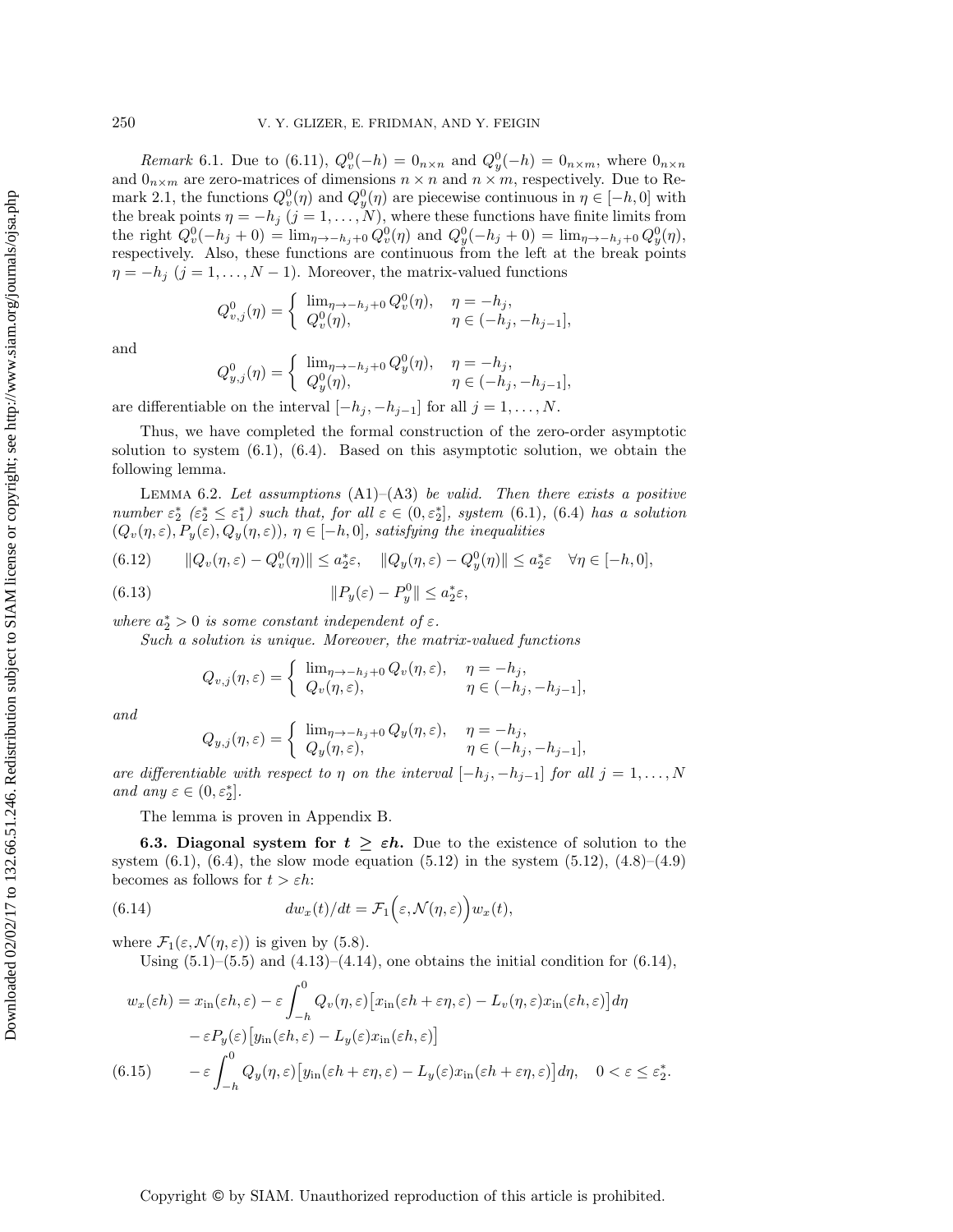Also, using  $(4.14)$ ,  $(5.1)$ – $(5.4)$  and Lemma [6.2,](#page-14-1) the boundary condition  $(5.13)$  becomes

<span id="page-15-1"></span>
$$
w_v(t,0) = \left(I_n - L_v(0,\varepsilon)\right) w_x(t) + \varepsilon \left(I_n - L_v(0,\varepsilon)\right) \left\{ \int_{-h}^0 Q_v(\eta,\varepsilon) w_v(t,\eta) d\eta \right\}
$$
  
(6.16) 
$$
+ P_y(\varepsilon) w_y(t) + \int_{-h}^0 Q_y(\eta,\varepsilon) w_y(t + \varepsilon \eta) d\eta \right\}, \quad t \ge \varepsilon h, \ \varepsilon \in (0,\varepsilon_2^*].
$$

<span id="page-15-4"></span>The transformation [\(5.5\)](#page-11-0) is invertible for all  $t \geq \varepsilon h$ . This observation, as well as Theorem [4.3](#page-10-4) and Lemma [6.2,](#page-14-1) yields immediately the following theorem.

THEOREM 6.3. Let assumptions (A1)–(A3) be valid. Let  $(L_v(\eta, \varepsilon), L_y(\varepsilon))$  be the *solution of system* [\(4.1\)](#page-7-2) *mentioned in Lemma [4.1](#page-8-3). Let*  $(Q_v(\eta, \varepsilon), P_y(\varepsilon), Q_y(\eta, \varepsilon))$  *be the solution of system* [\(6.1\)](#page-12-4), [\(6.4\)](#page-13-2) *mentioned in Lemma* [6.2](#page-14-1)*. Then, for all*  $\varepsilon \in (0, \varepsilon_2^*]$ , *the system* [\(6.14\)](#page-14-0) *and* [\(4.8\)](#page-9-0)–[\(4.9\)](#page-9-0)*, considered in the domain*  $\Omega_{\varepsilon}$ *, with the initial conditions* [\(6.15\)](#page-14-2), [\(4.13\)](#page-9-3) *and the boundary condition* [\(6.16\)](#page-15-1)*, and the system* [\(2.7\)](#page-4-1)–(2.8*), considered in the interval*  $(\varepsilon h, +\infty)$ *, with the initial conditions* [\(4.15\)](#page-10-5)*, are equivalent to each other subject to the relations* [\(5.5\)](#page-11-0), [\(3.7\)](#page-6-0)–[\(3.8\)](#page-6-1)*, and* [\(3.1\)](#page-5-0) *on their state variables.*

In what follows, the system of equations  $(6.14)$  and  $(4.8)$ – $(4.9)$ , subject to the initial conditions [\(6.15\)](#page-14-2), [\(4.13\)](#page-9-3) and the boundary condition [\(6.16\)](#page-15-1), is called the *diagonal system* (DS) for  $t \geq \varepsilon h$ . Note that, in the DS, the slow and fast state variables are connected only by the boundary condition [\(6.16\)](#page-15-1), which is *not* a *differential* equation. Moreover, this connection is weak, because it is neglected for  $\varepsilon \to +0$ . The *differential* equations [\(6.14\)](#page-14-0) and [\(4.8\)](#page-9-0)–[\(4.9\)](#page-9-0) for the slow  $w_x(t)$  and fast  $w_y(t, \eta)$ ,  $(w_y(t), w_y(t+\varepsilon\eta))$ state variables are completely disconnected from each other.

<span id="page-15-0"></span>**7. Important particular case: Single pointwise delay.** In this section, the particular case of system  $(2.1)$ – $(2.2)$  with a single pointwise delay and without a distributed delay is treated. In subsection 7.1, we briefly describe the exact slow-fast decomposition of such a system. Then, we derive a set of equations for the spectrum of the decomposed system (subsection 7.2). It is shown that this set consists of two unconnected equations. One of these equations determines the slow part of the spectrum, while the other determines its fast part. Since the decomposed system and the original one are equivalent, they have the same spectrum. Therefore, the derivation of the above-mentioned set of equations for the spectrum of the decomposed system means the exact slow-fast decomposition of the characteristic equation (spectrum equation) for the original singularly perturbed system.

We consider the case of system  $(2.1)$ – $(2.2)$ , frequently arising in applications, where

<span id="page-15-2"></span>(7.1) 
$$
N = 1, \quad h_1 = h, \quad G_i(\eta, \varepsilon) \equiv 0, \quad i = 1, ..., 4.
$$

**7.1. Exact slow-fast decomposition.** In the case [\(7.1\)](#page-15-2), we deal directly with the original system  $(2.1)$ – $(2.2)$ , not converting it to the equivalent form  $(2.7)$ – $(2.8)$ . Namely, the system [\(4.1\)](#page-7-2) becomes

<span id="page-15-3"></span>
$$
dL_v(\eta, \varepsilon)/d\eta = \varepsilon L_v(\eta, \varepsilon) \Big[ \Psi_{12,0} \Big( \varepsilon, L_y(\varepsilon) \Big) + \Psi_{12,1} \Big( \varepsilon, L_y(\varepsilon) \Big) L_v(-h, \varepsilon) \Big],
$$
  

$$
\mathcal{H}_4(0)L_y(\varepsilon) = \varepsilon L_y(\varepsilon) \Big[ \Psi_{12,0} \Big( \varepsilon, L_y(\varepsilon) \Big) + \Psi_{12,1} \Big( \varepsilon, L_y(\varepsilon) \Big) L_v(-h, \varepsilon) \Big]
$$
  
(7.2)  

$$
- \Big[ \Psi_{34,0} \Big( \varepsilon, L_y(\varepsilon) \Big) + \Psi_{34,1} \Big( \varepsilon, L_y(\varepsilon) \Big) L_v(-h, \varepsilon) \Big] + \mathcal{H}_4(0)L_y(\varepsilon),
$$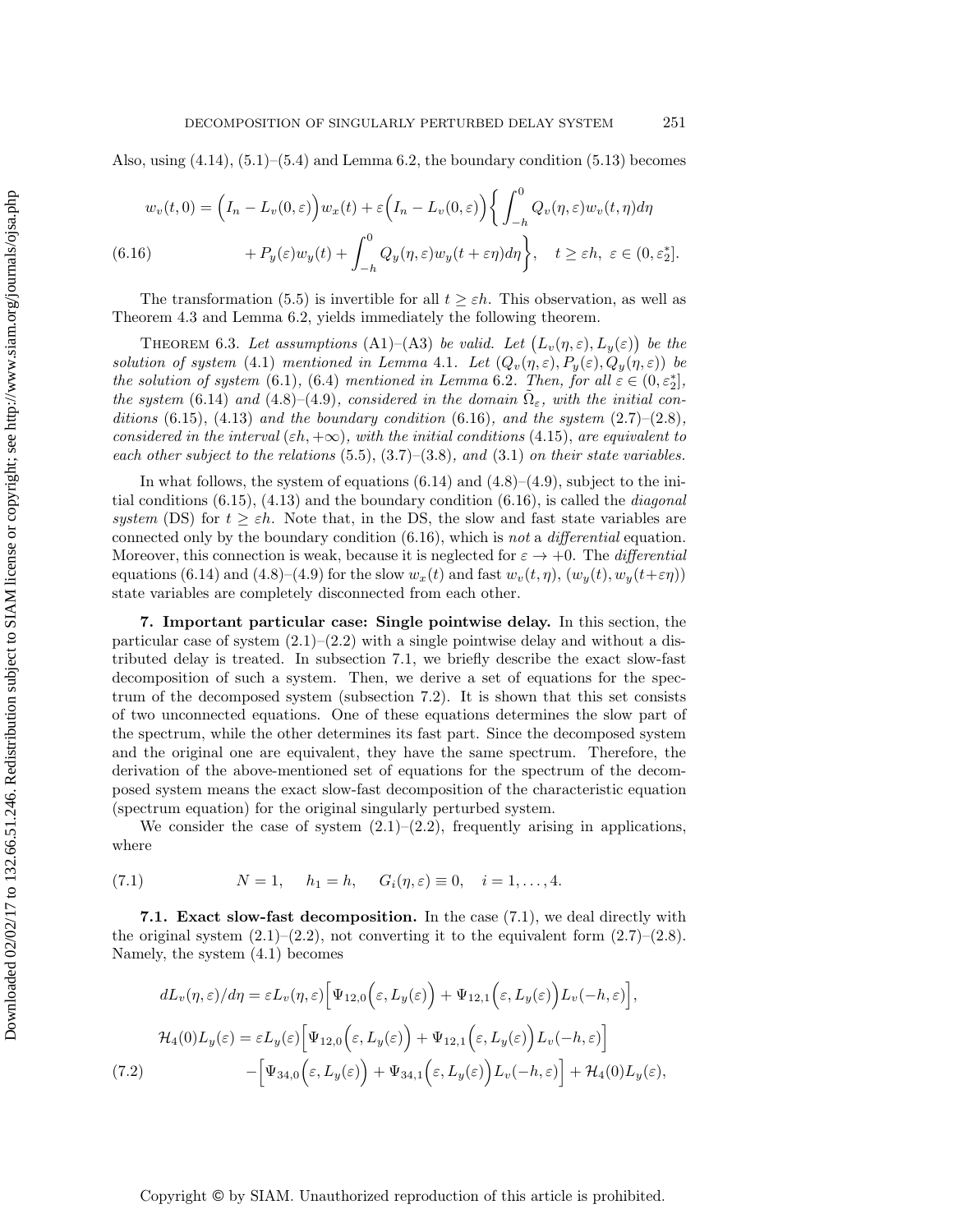where  $\mathcal{H}_i(\varepsilon)$   $(i = 1, ..., 4)$  are given by [\(4.2\)](#page-8-0) subject to [\(7.1\)](#page-15-2),

(7.3) 
$$
\Psi_{k \ k+1,j}\left(\varepsilon,L_y(\varepsilon)\right) \stackrel{\triangle}{=} A_{kj}(\varepsilon) + A_{k+1 \ j}(\varepsilon)L_y(\varepsilon), \quad k = 1,3, \ j = 0,1.
$$

The terms of the zero-order asymptotic solution to system [\(7.2\)](#page-15-3) have the form  $(4.5)$ ,  $(4.6)$ . The upper triangular system  $(3.11)$ ,  $(4.8)$ – $(4.9)$  becomes

<span id="page-16-0"></span>
$$
\frac{dx(t)}{dt} = \left[\Psi_{12,0}\left(\varepsilon, L_y(\varepsilon)\right) + \Psi_{12,1}\left(\varepsilon, L_y(\varepsilon)\right)L_v(-h,\varepsilon)\right]x(t) \n+ \Psi_{12,1}\left(\varepsilon, L_y(\varepsilon)\right)w_v(t,-h) + A_{20}(\varepsilon)w_y(t) + A_{21}(\varepsilon)w_y(t-\varepsilon h), \quad t > \varepsilon h,
$$

<span id="page-16-2"></span>(7.5)  
\n
$$
\varepsilon \frac{\partial w_v(t,\eta)}{\partial t} - \frac{\partial w_v(t,\eta)}{\partial \eta} = -\varepsilon L_v(\eta,\varepsilon) \Big[ \Psi_{12,1}\Big(\varepsilon, L_y(\varepsilon)\Big) w_v(t,-h) + A_{20}(\varepsilon) w_y(t) + A_{21}(\varepsilon) w_y(t-\varepsilon h) \Big], \quad (t,\eta) \in \tilde{\Omega}_{\varepsilon},
$$

<span id="page-16-1"></span>
$$
\frac{\varepsilon dw_y(t)}{dt} = \left[\Psi_{34,1}\left(\varepsilon, L_y(\varepsilon)\right) - \varepsilon L_y(\varepsilon)\Psi_{12,1}\left(\varepsilon, L_y(\varepsilon)\right)\right]w_v(t, -h)
$$
\n
$$
(7.6) \qquad \qquad + \left(A_{40}(\varepsilon) - \varepsilon L_y(\varepsilon)A_{20}(\varepsilon)\right)w_y(t) + \left(A_{41}(\varepsilon) - \varepsilon L_y(\varepsilon)A_{21}(\varepsilon)\right)w_y(t - \varepsilon h),
$$
\n
$$
t > \varepsilon h.
$$

For system  $(7.4)$ – $(7.6)$ , the transformation of variables  $(5.5)$  becomes  $w_x(t)$  =  $x(t) - \varepsilon \int_{-h}^{0} Q_v(\eta, \varepsilon) w_v(t, \eta) d\eta - \varepsilon P_y(\varepsilon) w_y(t) - \varepsilon \int_{-h}^{0} Q_y(\eta, \varepsilon) w_y(t + \varepsilon \eta) d\eta$ , where  $t \geq \varepsilon h$ ;<br>  $P_y(\varepsilon)$ , as in [\(5.5\)](#page-11-0), is some  $n \times m$ -matrix-valued function of  $\varepsilon \in (0, \varepsilon_1^*]$ ;  $Q_v(\eta, \varepsilon)$  and  $Q_y(\eta, \varepsilon)$  are some  $n \times n$ - and  $n \times m$ -matrix-valued functions of  $(\eta, \varepsilon) \in [-h, 0] \times (0, \varepsilon_1^*];$ however, these functions, in contrast with  $(5.5)$ , are differentiable with respect to  $\eta \in [-h, 0]$  for each  $\varepsilon \in (0, \varepsilon_1^*]$ .

The matrices  $Q_v(\eta,\varepsilon)$ ,  $P(\varepsilon)$ ,  $Q_y(\eta,\varepsilon)$ , allowing us to eliminate the fast state variables  $w_v(t, \eta)$  and  $(w_y(t), w_y(t + \varepsilon \eta))$  from the slow mode equation for the new slow state  $w_x(t)$ , satisfy the following set of equations:

$$
dQ_v(\eta, \varepsilon)/d\eta = -\varepsilon \Big[ \Psi_{12,0} \Big( \varepsilon, L_y(\varepsilon) \Big) + \Psi_{12,1} \Big( \varepsilon, L_y(\varepsilon) \Big) L_v(-h, \varepsilon)
$$
  
-  $Q_v(0, \varepsilon) \Big( I_n - L_v(0, \varepsilon) \Big) \Big] Q_v(\eta, \varepsilon),$   $\eta \in [-h, 0],$ 

$$
dQ_y(\eta, \varepsilon)/d\eta = -\varepsilon \Big[ \Psi_{12,0} \Big( \varepsilon, L_y(\varepsilon) \Big) + \Psi_{12,1} \Big( \varepsilon, L_y(\varepsilon) \Big) L_v(-h, \varepsilon)
$$
  
-  $Q_v(0, \varepsilon) \Big( I_n - L_v(0, \varepsilon) \Big) \Big] Q_y(\eta, \varepsilon), \qquad \eta \in [-h, 0],$ 

$$
Q_v(-h,\varepsilon) = -\left(I_n + \varepsilon \int_{-h}^0 Q_v(\eta,\varepsilon)L_v(\eta,\varepsilon)d\eta\right)\Psi_{12,1}\left(\varepsilon, L_y(\varepsilon)\right)
$$

$$
+ P_y(\varepsilon)\Big[\Psi_{34,1}\Big(\varepsilon, L_y(\varepsilon)\Big) - \varepsilon L_y(\varepsilon)\Psi_{12,1}\Big(\varepsilon, L_y(\varepsilon)\Big)\Big],
$$

$$
Q_y(-h,\varepsilon) = -\left(I_n + \varepsilon \int_{-h}^0 Q_v(\eta,\varepsilon)L_v(\eta,\varepsilon)d\eta\right)A_{21}(\varepsilon)
$$

$$
+ P_y(\varepsilon)\Big(A_{41}(\varepsilon) - \varepsilon L_y(\varepsilon)A_{21}(\varepsilon)\Big),
$$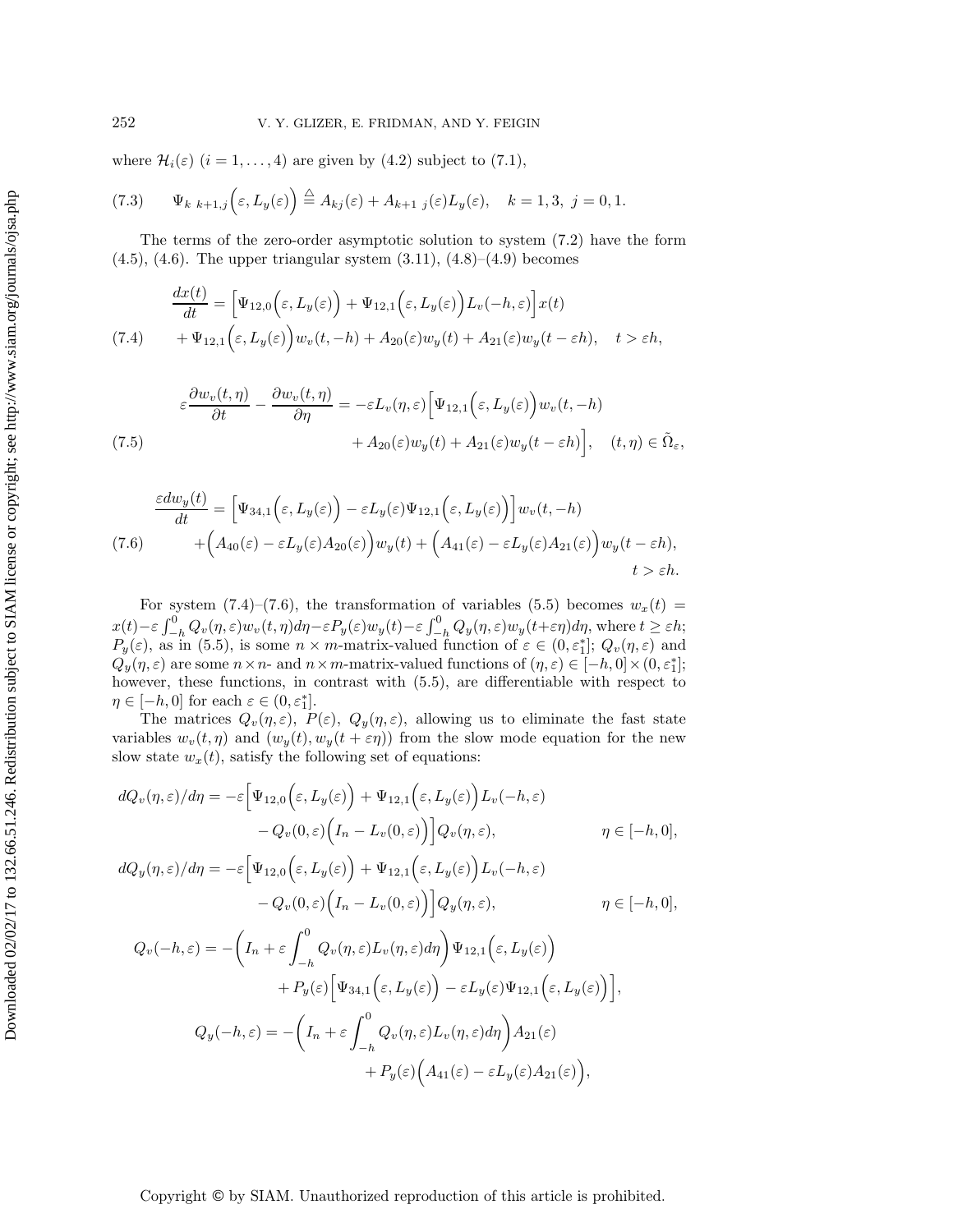<span id="page-17-0"></span>
$$
Q_y(0,\varepsilon) = \left(I_n + \varepsilon \int_{-h}^0 Q_v(\eta,\varepsilon) L_v(\eta,\varepsilon) d\eta \right) A_{20}(\varepsilon)
$$
  
+  $\varepsilon \left[ \Psi_{12,0} \left(\varepsilon, L_y(\varepsilon)\right) + \Psi_{12,1} \left(\varepsilon, L_y(\varepsilon)\right) L_v(-h,\varepsilon) - Q_v(0,\varepsilon) \left(I_n - L_v(0,\varepsilon)\right) \right] P_y(\varepsilon) - P_y(\varepsilon) \left(A_{40}(\varepsilon) - \varepsilon L_y(\varepsilon) A_{20}(\varepsilon)\right).$ 

The terms of the zero-order asymptotic solution to the set [\(7.7\)](#page-17-0) have the form  $(6.10)$  and  $Q_v^0(\eta) \equiv Q_v^0 = P_y^0 \Psi_{34,1}(0, L_y^0) - \Psi_{12,1}(0, L_y^0), Q_y^0(\eta) \equiv Q_y^0 = P_y^0 A_{41}(0) A_{21}(0), \eta \in [-h, 0].$ 

<span id="page-17-3"></span>Finally, the slow mode equation [\(6.14\)](#page-14-0) in the DS becomes

(7.8) 
$$
dw_x(t)/dt = \left[\Psi_{12,0}\left(\varepsilon, L_y(\varepsilon)\right) + \Psi_{12,1}\left(\varepsilon, L_y(\varepsilon)\right)L_v(-h, \varepsilon) - Q_v(0, \varepsilon)\left(I_n - L_v(0, \varepsilon)\right)\right]w_x(t), \qquad t > \varepsilon h,
$$

while the fast mode equations in the DS are  $(7.5)$ – $(7.6)$ . Moreover, this system is subject to the boundary condition [\(6.16\)](#page-15-1).

**7.2. Equations for the spectrum of the diagonal and original systems.** Let us introduce into consideration the following matrix-valued functions of the small parameter  $\varepsilon$  and a complex variable  $\lambda$ :

<span id="page-17-1"></span>(7.9)  
\n
$$
\Lambda_{11}(\varepsilon,\lambda) \stackrel{\triangle}{=} \Psi_{12,0}\Big(\varepsilon,L_y(\varepsilon)\Big) + \Psi_{12,1}\Big(\varepsilon,L_y(\varepsilon)\Big)L_v(-h,\varepsilon)
$$
\n
$$
-Q_v(0,\varepsilon)\Big(I_n - L_v(0,\varepsilon)\Big) - \lambda I_n,
$$

<span id="page-17-4"></span>
$$
\Lambda_{22}(\varepsilon,\lambda) \stackrel{\triangle}{=} A_{40}(\varepsilon) - \varepsilon L_y(\varepsilon) A_{20}(\varepsilon)
$$
  
+ 
$$
\left( A_{41}(\varepsilon) - \varepsilon L_y(\varepsilon) A_{21}(\varepsilon) \right) \exp\left( -\varepsilon \lambda h \right) - \varepsilon \lambda I_m,
$$
  

$$
\Lambda_{23}(\varepsilon) \stackrel{\triangle}{=} \Psi_{34,1}(\varepsilon, L_y(\varepsilon)) - \varepsilon L_y(\varepsilon) \Psi_{12,1}(\varepsilon, L_y(\varepsilon)),
$$

<span id="page-17-5"></span>(7.11) 
$$
\Lambda_{32}(\varepsilon,\lambda) \stackrel{\triangle}{=} M_v(-h,\varepsilon,\lambda) [A_{20}(\varepsilon) + A_{21}(\varepsilon) \exp(-\varepsilon\lambda h)],
$$

$$
\Lambda_{33}(\varepsilon,\lambda) \stackrel{\triangle}{=} [M_v(-h,\varepsilon,\lambda)\Psi_{12,1}(\varepsilon,L_y(\varepsilon)) - I_n],
$$

$$
\Lambda_{34}(\varepsilon,\lambda) \stackrel{\triangle}{=} \exp(-\varepsilon\lambda h) I_n,
$$

<span id="page-17-2"></span>
$$
\Lambda_{41}(\varepsilon) \stackrel{\triangle}{=} \left(I_n - L_v(0, \varepsilon)\right),
$$
\n
$$
\Lambda_{42}(\varepsilon, \lambda) \stackrel{\triangle}{=} \varepsilon \left(I_n - L_v(0, \varepsilon)\right) \left\{ \int_{-h}^0 Q_v(\eta, \varepsilon) M_v(\eta, \varepsilon, \lambda) d\eta \Big[A_{20}(\varepsilon)\right.
$$
\n
$$
(7.12) \qquad \qquad + A_{21}(\varepsilon) \exp\left(-\varepsilon\lambda h\right) \Big] + P_y(\varepsilon) + \int_{-h}^0 Q_y(\eta, \varepsilon) \exp\left(\varepsilon\lambda \eta\right) d\eta \right\},
$$
\n
$$
\Lambda_{43}(\varepsilon, \lambda) \stackrel{\triangle}{=} \varepsilon \left(I_n - L_v(0, \varepsilon)\right) \int_{-h}^0 Q_v(\eta, \varepsilon) M_v(\eta, \varepsilon, \lambda) d\eta \Psi_{12,1}\left(\varepsilon, L_y(\varepsilon)\right),
$$
\n
$$
\Lambda_{44}(\varepsilon, \lambda) \stackrel{\triangle}{=} \varepsilon \left(I_n - L_v(0, \varepsilon)\right) \int_{-h}^0 Q_v(\eta, \varepsilon) \exp\left(\varepsilon\lambda \eta\right) d\eta - I_n,
$$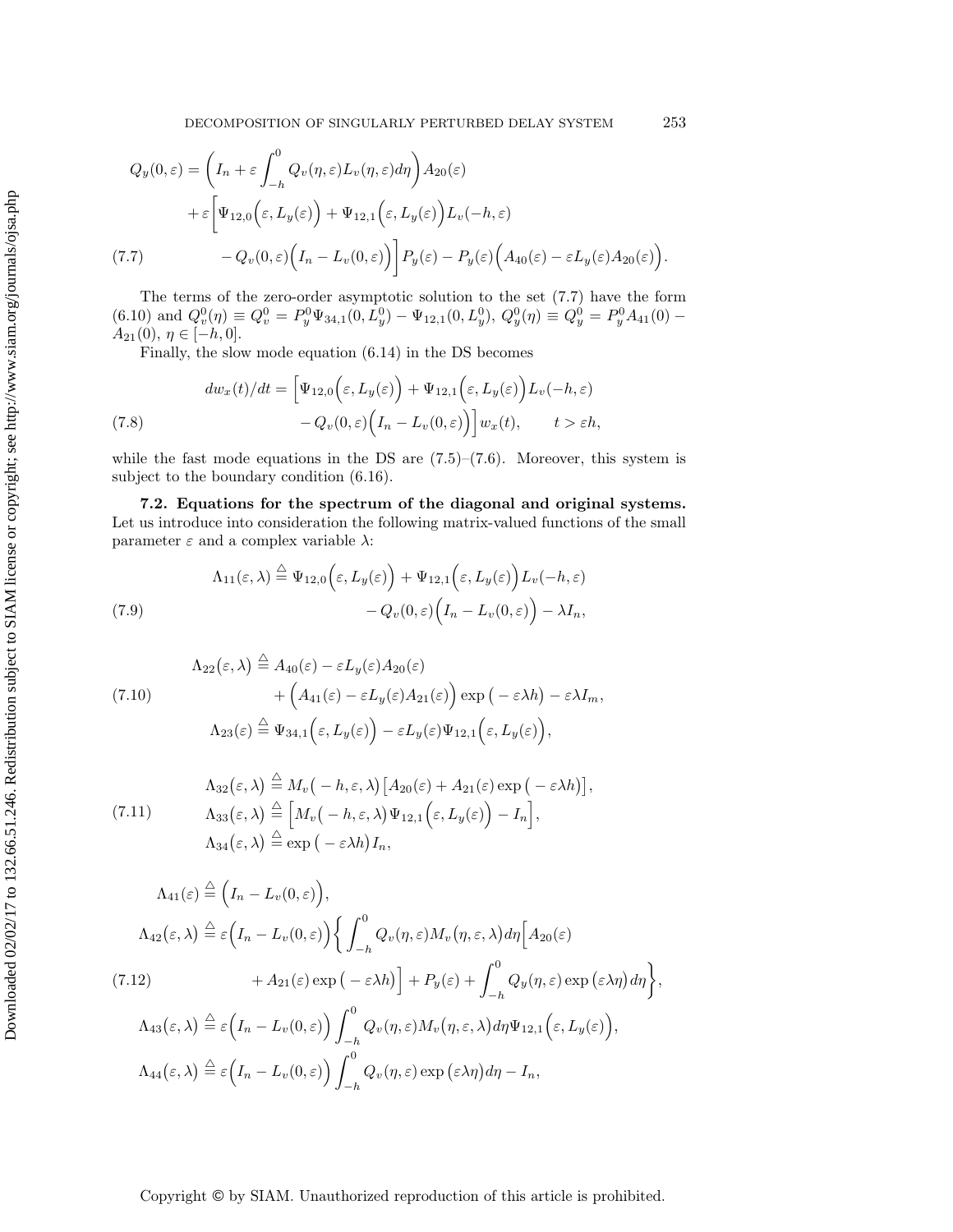where  $M_v(\eta,\varepsilon,\lambda)$  has the form

(7.13) 
$$
M_v(\eta,\varepsilon,\lambda)=\varepsilon\int_0^\eta\exp\big(\varepsilon\lambda(\eta-\zeta)\big)L_v(\zeta,\varepsilon)d\zeta.
$$

<span id="page-18-6"></span><span id="page-18-0"></span>Based on  $(7.9)$ – $(7.12)$ , let us consider the set of two equations

(7.14) 
$$
\Delta_s(\varepsilon,\lambda)=0, \qquad \Delta_s(\varepsilon,\lambda)\stackrel{\triangle}{=} \det \Lambda_{11}(\varepsilon,\lambda),
$$

<span id="page-18-1"></span>(7.15) 
$$
\Delta_f(\varepsilon,\lambda) = 0, \quad \Delta_f(\varepsilon,\lambda) \stackrel{\triangle}{=} \det \left[ \begin{array}{cc} \Lambda_{22}(\varepsilon,\lambda) & \Lambda_{23}(\varepsilon) & 0_{m \times n} \\ \Lambda_{32}(\varepsilon,\lambda) & \Lambda_{33}(\varepsilon,\lambda) & \Lambda_{34}(\varepsilon,\lambda) \\ \Lambda_{42}(\varepsilon,\lambda) & \Lambda_{43}(\varepsilon,\lambda) & \Lambda_{44}(\varepsilon,\lambda) \end{array} \right],
$$

<span id="page-18-3"></span>where  $0_{m \times n}$  is zero matrix of the dimension  $m \times n$ .

LEMMA 7.1. Let assumptions (A1), (A3) be valid. Then, for each  $\varepsilon \in (0, \varepsilon_2^*]$ , the *spectrum of the DS* [\(7.8\)](#page-17-3), [\(7.5\)](#page-16-2)–[\(7.6\)](#page-16-1), [\(6.16\)](#page-15-1) *coincides with the set of all roots*  $\lambda = \lambda(\varepsilon)$ *of the system*  $(7.14)$ – $(7.15)$ *, where*  $\varepsilon_2^* > 0$  *is defined in Lemma* [6.2](#page-14-1)*.* 

The lemma is proven in Appendix [C.](#page-33-0)

*Remark* 7.2. The first equation of system [\(7.14\)](#page-18-0)–[\(7.15\)](#page-18-1) is a polynomial equation of degree n (the dimension of the Euclidean slow state variables  $x(t)$  and  $w_x(t)$  in the original and the diagonal systems), while the second equation is a quasipolynomial equation of degree m (the dimension of the Euclidean fast state variables  $y(t)$  and  $w<sub>y</sub>(t)$  in the original and the diagonal systems).

Let us analyze [\(7.14\)](#page-18-0) and [\(7.15\)](#page-18-1) separately.

Due to [\(7.9\)](#page-17-1), the coefficient for  $\lambda^n$  (the highest degree of  $\lambda$  in the polynomial equation [\(7.14\)](#page-18-0)) is  $(-1)^n$ , while the other coefficients are bounded with respect to  $\varepsilon \in (0, \varepsilon_2^*]$ . This observation directly yields the following lemma.

<span id="page-18-4"></span>Lemma 7.3. *Let assumptions* (A1), (A3) *be valid. Then there exists a positive number*  $\gamma_s$ *, independent of*  $\varepsilon$ *, such that any root*  $\lambda(\varepsilon)$  *of* [\(7.14\)](#page-18-0) *satisfies the inequality*  $|\lambda(\varepsilon)| \leq \gamma_s$  for all  $\varepsilon \in (0, \varepsilon_2^*]$ .

<span id="page-18-5"></span>We proceed to  $(7.15)$ .

Lemma 7.4. *Let assumptions* (A1), (A3) *be valid. Then there exist a positive number*  $\varepsilon_3^* \leq \varepsilon_2^*$  *and a positive number*  $\gamma_f$ *, independent of*  $\varepsilon$ *, such that any root*  $\lambda(\varepsilon)$ *of the quasipolynomial equation* [\(7.15\)](#page-18-1) *satisfies the inequality*  $|\lambda(\varepsilon)| \ge \gamma_f/\varepsilon$  *for all*  $\varepsilon \in (0,\varepsilon_3^*].$ 

*Proof.* We prove the lemma by contradiction. Namely, let us assume that the statement of the lemma is wrong. This means the existence of three sequences  $\{\varepsilon_k\}$ ,  $\{\gamma_{f,k}\},\{\lambda_k\}$  satisfying the following properties: (i)  $\varepsilon_k > 0$  ( $k = 1, 2, \ldots$ ); (ii)  $\varepsilon_k \to$ +0 for  $k \to +\infty$ ; (iii)  $\gamma_{f,k} > 0$   $(k = 1, 2, \ldots)$ ; (iv)  $\gamma_{f,k} \to +0$  for  $k \to +\infty$ ; (v)  $\Delta_f(\varepsilon_k, \lambda_k) = 0$   $(k = 1, 2, \ldots);$  and  $\text{(vi)} |\lambda_k| < \gamma_{f,k}/\varepsilon_k$   $(k = 1, 2, \ldots).$ 

Due to the properties (i), (iii), (iv), and (vi),  $\varepsilon_k \lambda_k \to 0$  for  $k \to +\infty$ . Using the latter, as well as  $(7.10)$ – $(7.12)$ ,  $(7.15)$ , and Lemmas [4.1](#page-8-3) and [6.2,](#page-14-1) we obtain

<span id="page-18-2"></span>
$$
(7.16) \qquad \lim_{k \to +\infty} \Delta_f(\varepsilon_k, \lambda_k) = \det \begin{bmatrix} \mathcal{H}_4(0) & \Psi_{34,1}(0, L_y^0) & 0_{m \times n} \\ 0_{n \times m} & -I_n & I_n \\ 0_{n \times m} & 0_{n \times n} & -I_n \end{bmatrix} = \det \mathcal{H}_4(0).
$$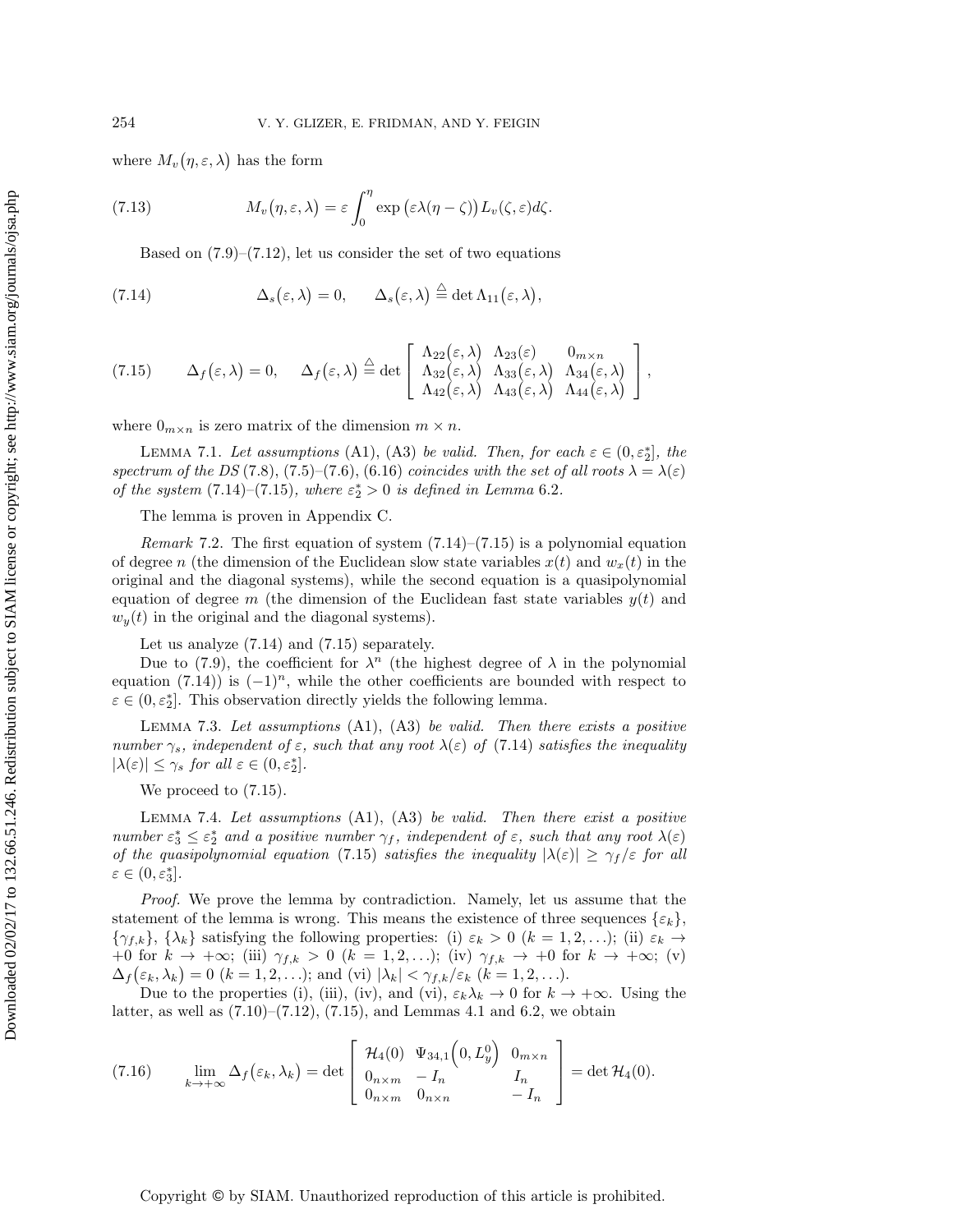Remember that  $\mathcal{H}_4(0)$  is given by [\(4.2\)](#page-8-0) subject to [\(7.1\)](#page-15-2).

Equation [\(7.16\)](#page-18-2), along with the property (v), yields det  $\mathcal{H}_4(0) = 0$ , which contra-<br>s assumption (A3). This contradiction proves the lemma. dicts assumption  $(A3)$ . This contradiction proves the lemma.

Let  $\mathcal{R}_s(\varepsilon)$ ,  $\varepsilon \in (0, \varepsilon_2^*]$ , be the set of all roots of [\(7.14\)](#page-18-0). Let  $\mathcal{R}_f(\varepsilon)$ ,  $\varepsilon \in (0, \varepsilon_3^*]$ , be the set of all roots of [\(7.15\)](#page-18-1). Finally, for a given  $\varepsilon > 0$  let  $\mathcal{R}(\varepsilon)$  be the spectrum of the original singularly perturbed system  $(2.1)$ – $(2.2)$ ,  $(7.1)$ , i.e., the set of all roots of the following quasipolynomial equation of degree  $(n + m)$  with respect to  $\lambda$  (the characteristic equation):

(7.17)

<span id="page-19-2"></span><span id="page-19-1"></span>
$$
\det \left[ \begin{array}{cc} A_{10}(\varepsilon) + A_{11}(\varepsilon) \exp(-\varepsilon \lambda h) - \lambda I_n & A_{20}(\varepsilon) + A_{21}(\varepsilon) \exp(-\varepsilon \lambda h) \\ \frac{A_{30}(\varepsilon) + A_{31}(\varepsilon) \exp(-\varepsilon \lambda h)}{\varepsilon} & \frac{A_{40}(\varepsilon) + A_{41}(\varepsilon) \exp(-\varepsilon \lambda h)}{\varepsilon} - \lambda I_m \end{array} \right] = 0.
$$

Now, Lemmas [7.1,](#page-18-3) [7.3,](#page-18-4) and [7.4](#page-18-5) and the above-mentioned fact, that the original system  $(2.1)$ – $(2.2)$ ,  $(7.1)$  and the corresponding DS  $(7.8)$ ,  $(7.5)$ – $(7.6)$ ,  $(6.16)$  have the same spectrum, directly yield the following theorem.

Theorem 7.5. *Let assumptions* (A1), (A3) *be valid. Then there exists a positive number*  $\varepsilon_4^* \leq \varepsilon_3^*$  *such that, for all*  $\varepsilon \in (0, \varepsilon_4^*]$ *, the following relations hold:*  $\mathcal{R}(\varepsilon)$  =  $\mathcal{R}_s(\varepsilon) \bigcup \mathcal{R}_f(\varepsilon), \ \mathcal{R}_s(\varepsilon) \bigcap \mathcal{R}_f(\varepsilon) = \emptyset.$ 

*Remark* 7.6. Concluding this section, we would like to note the following. Theo-rem [7.5](#page-19-1) states the exact slow-fast decomposition of [\(7.17\)](#page-19-2) for the spectrum  $\mathcal{R}(\varepsilon)$  of the original system  $(2.1)$ – $(2.2)$ ,  $(7.1)$  into two unconnected equations,  $(7.14)$  and  $(7.15)$ . The set  $\mathcal{R}_s(\varepsilon)$  of roots of [\(7.14\)](#page-18-0) is the slow part of the spectrum  $\mathcal{R}(\varepsilon)$ , while the set  $\mathcal{R}_f(\varepsilon)$  of roots of [\(7.15\)](#page-18-1) is the fast part of this spectrum. Note that  $\mathcal{R}_s(\varepsilon)$  coincides with the spectrum of the slow homogeneous subsystem  $(7.8)$  of the DS  $(7.8)$ ,  $(7.5)$ – [\(7.6\)](#page-16-1), [\(6.16\)](#page-15-1), while  $\mathcal{R}_f(\varepsilon)$  coincides with the spectrum of the homogeneous system corresponding to the fast nonhomogeneous subsystem  $(7.5)-(7.6)$  $(7.5)-(7.6)$  $(7.5)-(7.6)$ ,  $(6.16)$ , where  $w_x(t)$ is considered as a known nonhomogeneous term. Note also that in the works [\[19,](#page-37-10) [40\]](#page-38-9) a qualitative slow-fast decomposition of the spectrum of a singularly perturbed system with small delays was studied. In the present paper, in contrast with [\[19,](#page-37-10) [40\]](#page-38-9), the quantitative exact slow-fast decomposition of the spectrum of a singularly perturbed system with a small pointwise delay was carried out.

<span id="page-19-0"></span>**8. Example: Stability analysis of a multilink single-sink optical network.** In this section, we consider a real-world example, to which the results of the previous sections are applied. This example is devoted to stability analysis of the singularly perturbed system of nonlinear differential equations with a small pointwise delay, modeling a multilink single-sink optical network. In subsection 8.1, an analytical study is carried out. In subsection 8.2, a numerical illustration is presented.

**8.1. Analytical study.** The mathematical model of the multilink single-sink optical network is a nonlinear singularly perturbed time-invariant system with a single pointwise delay (see equations  $(23)$ – $(24)$  of [\[15\]](#page-37-6)). This system consists of scalar slow mode and vector fast mode equations. The delay is on the order of a small parameter  $\varepsilon > 0$  multiplying the part of state derivatives in the system. In [\[15\]](#page-37-6), the asymptotic stability of the trivial solution to this system was studied, using the linear matrix inequality (LMI) approach. A sufficient stability condition in the form of feasibility of some rather complicated and high-dimensional LMI was obtained in this work.

In the present section, sufficient conditions for the asymptotic stability, as well as the instability, of the trivial solution to the system modeling the multilink single-sink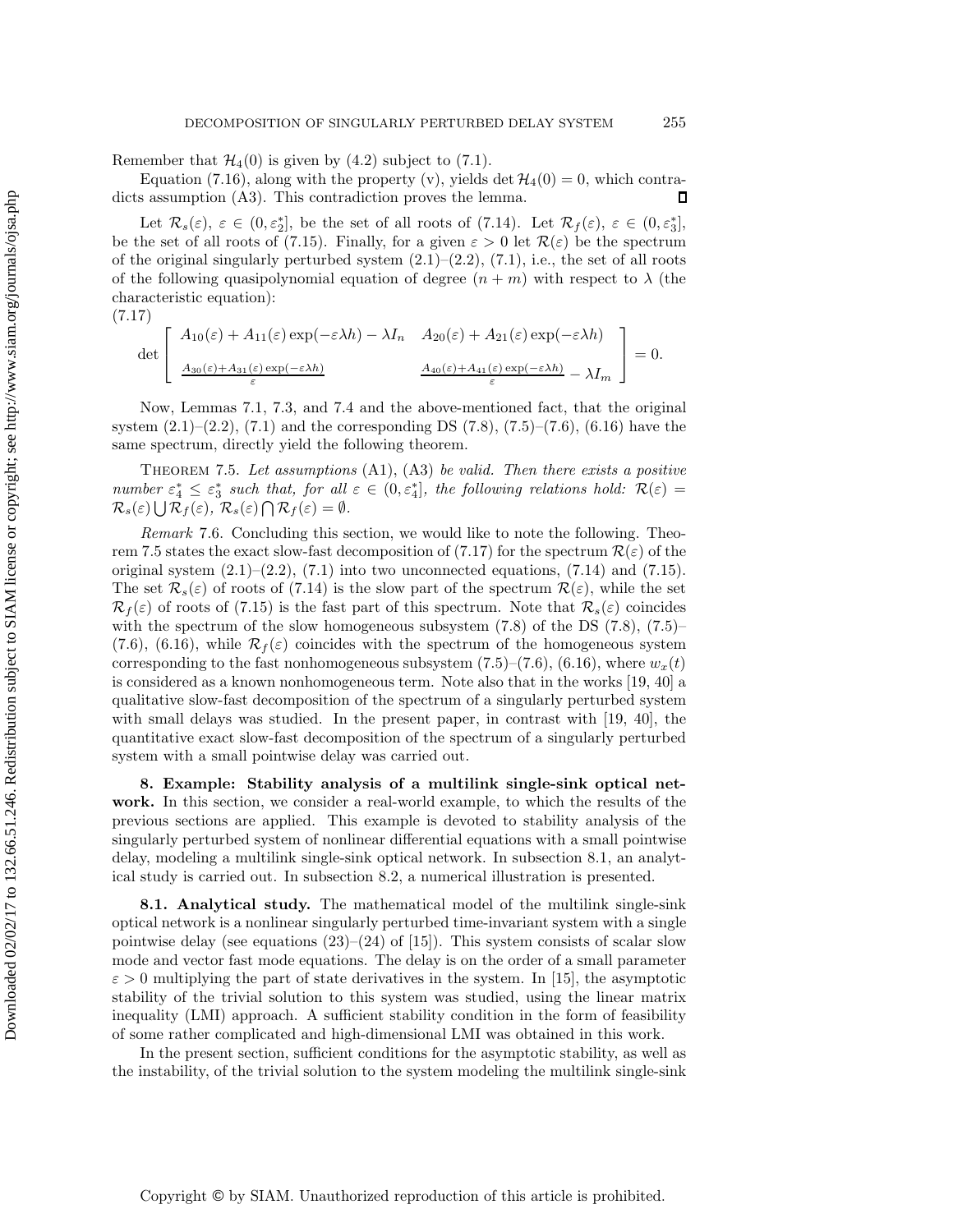optical network are derived based on its exact slow-fast decomposition and on the exact slow-fast decomposition of its spectrum.

<span id="page-20-0"></span>In the case of perfectly known coefficients, this system can be represented as

(8.1) 
$$
dx(t)/dt = bx(t)/(x(t) + c) + \alpha^T y(t),
$$

$$
\varepsilon dy(t)/dt = \varepsilon \gamma x(t)/(x(t) + c)^3 + \varepsilon By(t)/(x(t) + c)^2 + Cy(t - \varepsilon h),
$$

where  $t \geq 0$ ;  $x(t) \in E^1$ ,  $y(t) \in E^m$ ; b and  $c \neq 0$  are given numbers;  $\alpha$  and  $\gamma$  are given m-dimensional column-vectors; B and C are given  $m \times m$ -matrices; and  $\varepsilon$  and h have the same sense as in  $(2.1)$ – $(2.2)$ .

In system  $(8.1)$ ,  $x(t)$  is a shifted dynamic pricing term, while each coordinate of  $y(t)$  is a shifted optical input power at the transmitter in the respective link from the transmitter to the receiver in the optical path of channels. The small positive parameter  $\varepsilon$  represents a fast dynamics of  $y(t)$  and a smallness of the delay. More details on the physical and engineering sense of [\(8.1\)](#page-20-0) can be found in [\[15\]](#page-37-6).

We analyze the asymptotic stability of the trivial solution of system [\(8.1\)](#page-20-0) based on the first Lyapunov method [\[41\]](#page-38-10), i.e., on the linearization of this system. Then, the spectrum of the resulting linear system is analyzed by its exact slow-fast decomposition.

The linearization of [\(8.1\)](#page-20-0) in a neighborhood of the trivial solution  $\{x(t) \equiv 0, y(t) \equiv 0\}$ 0,  $t \ge -\varepsilon h$ , yields the system

<span id="page-20-1"></span>(8.2) 
$$
dx(t)/dt = b_1x(t) + \alpha^T y(t),
$$

$$
\varepsilon dy(t)/dt = \varepsilon \gamma_1 x(t) + \varepsilon B_1 y(t) + Cy(t - \varepsilon h),
$$

where  $b_1 = b/c$ ,  $\gamma_1 = \gamma/c^3$ ,  $B_1 = B/c^2$ .

Using the transformations  $(3.1), (3.7)$  $(3.1), (3.7)$  $(3.1), (3.7)$ – $(3.8), (5.5),$  $(3.8), (5.5),$  $(3.8), (5.5),$  $(3.8), (5.5),$  system  $(8.2)$  is converted equivalently for all sufficiently small  $\varepsilon > 0$  to the following diagonal system in the domain  $\Omega_{\varepsilon}$ :

<span id="page-20-2"></span>(8.3) 
$$
dw_x(t)/dt = [b_1 + \alpha^T L_y(\varepsilon) - Q_v(0, \varepsilon)(1 - L_v(0, \varepsilon))]w_x(t),
$$

$$
\varepsilon \partial w_v(t, \tau)/\partial t - \partial w_v(t, \tau)/\partial \tau = -\varepsilon L_v(\tau, \varepsilon)\alpha^T w_y(t),
$$

$$
\varepsilon dw_y(t)/dt = CL_y(\varepsilon)w_v(t, -h) + \varepsilon [B_1 - L_y(\varepsilon)\alpha^T]w_y(t) + Cw_y(t - \varepsilon h),
$$

and the boundary condition [\(6.16\)](#page-15-1).

The scalar  $L_v(\tau,\varepsilon)$  and the column m-vector  $L_y(\varepsilon)$ , appearing in [\(3.7\)](#page-6-0)–[\(3.8\)](#page-6-1) and in [\(8.3\)](#page-20-2), [\(6.16\)](#page-15-1), satisfy the condition  $L_v(-h, \varepsilon) = 1$  and the system

<span id="page-20-3"></span>(8.4) 
$$
dL_v(\eta, \varepsilon) / d\eta = \varepsilon L_v(\eta, \varepsilon) (b_1 + \alpha^T L_y(\varepsilon)),
$$

$$
CL_y(\varepsilon) = -\varepsilon [\gamma_1 + B_1 L_y(\varepsilon) - L_y(\varepsilon) (b_1 + \alpha^T L_y(\varepsilon))].
$$

For this system, assumption (A3) becomes  $\det(C) \neq 0$ . Subject to this assumption, the zero-order asymptotic solution of this system is  $L_v^0 = 1$ ,  $L_y^0 = 0$ , and Lemma [4.1](#page-8-3) is valid; i.e., [\(8.4\)](#page-20-3) has a solution for all sufficiently small  $\varepsilon > 0$ .

The scalar  $Q_v(\tau,\varepsilon)$  and the row m-vectors  $P_y(\varepsilon)$  and  $Q_y(\tau,\varepsilon)$ , appearing in [\(5.5\)](#page-11-0)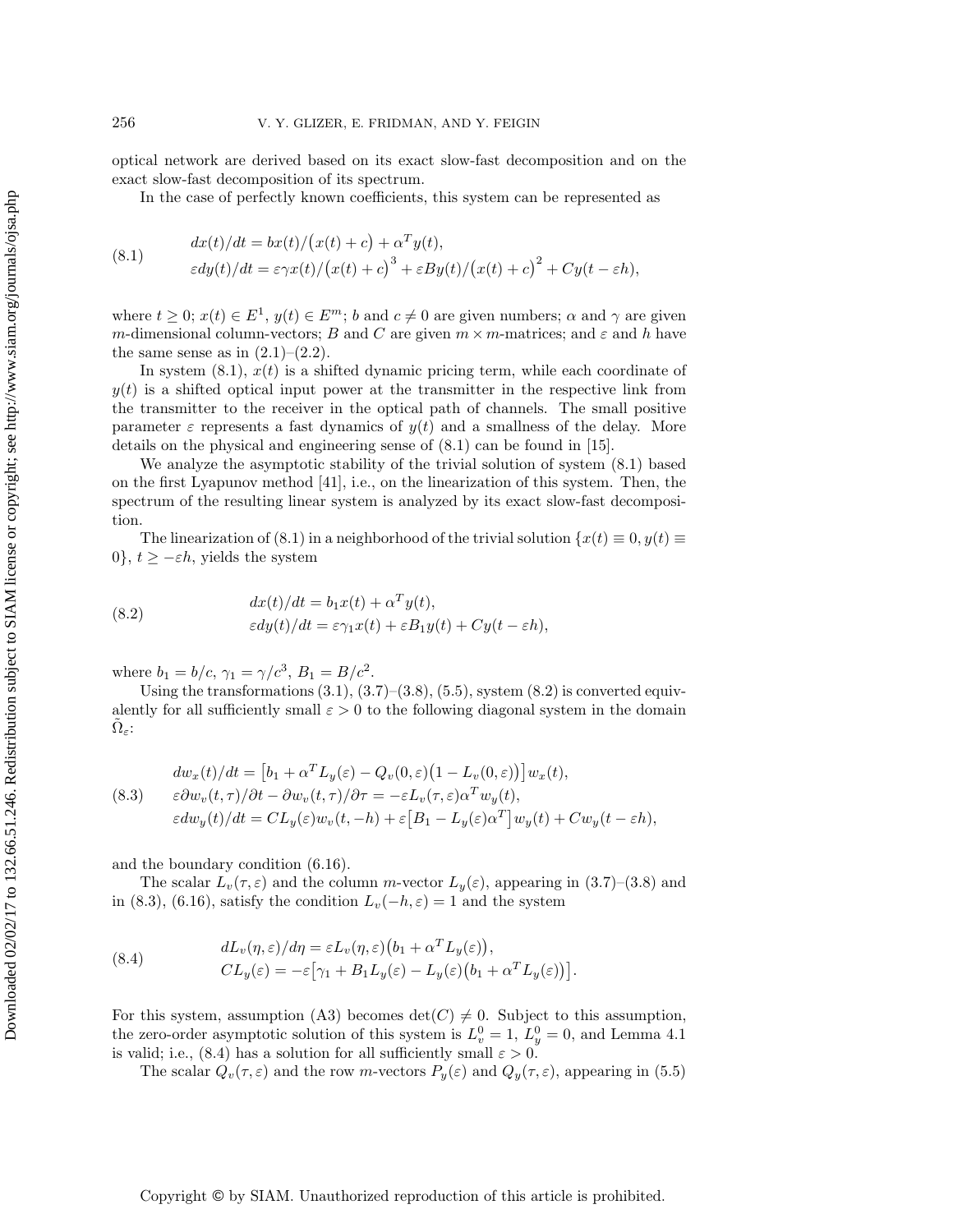and in  $(8.3)$ ,  $(6.16)$ , satisfy the following system: (8.5)

<span id="page-21-0"></span>
$$
\begin{split}\n&dQ_v(\eta,\varepsilon)/d\eta = -\varepsilon \big[b_1 + \alpha^T L_y(\varepsilon) - Q_v(0,\varepsilon)\big(1 - L_v(0,\varepsilon)\big)\big]Q_v(\eta,\varepsilon), \\
&dQ_y(\eta,\varepsilon)/d\eta = -\varepsilon \big[b_1 + \alpha^T L_y(\varepsilon) - Q_v(0,\varepsilon)\big(1 - L_v(0,\varepsilon)\big)\big]Q_y(\eta,\varepsilon), \\
&Q_v(-h,\varepsilon) = P_y(\varepsilon)CL_y(\varepsilon), \\
&Q_y(-h,\varepsilon) = P_y(\varepsilon)C, \\
&Q_y(0,\varepsilon) = \left(1 + \varepsilon \int_{-h}^0 Q_v(\eta,\varepsilon)L_v(\eta,\varepsilon)d\eta\right)\alpha^T \\
&+ \varepsilon \big[b_1 + \alpha^T L_y(\varepsilon) - Q_v(0,\varepsilon)\big(1 - L_v(0,\varepsilon)\big)\big]P_y(\varepsilon) - \varepsilon P_y(\varepsilon)[B_1 - L_y(\varepsilon)\alpha^T].\n\end{split}
$$

The zero-order asymptotic solution of this system is  $P_y^0 = \alpha^T C^{-1}$ ,  $Q_v^0(\tau) \equiv 0$ ,  $Q_y^0(\tau) \equiv \alpha^T$ . Moreover, Lemma [6.2](#page-14-1) is valid for [\(8.5\)](#page-21-0); i.e., this system has the solution.

Based on the exact slow-fast decomposition of system [\(8.2\)](#page-20-1), i.e., on its transformation to the DS, we can establish properties of the spectrum  $\mathcal{R}(\varepsilon)$  of [\(8.2\)](#page-20-1), guaranteeing the asymptotic stability of this system for all sufficiently small  $\varepsilon > 0$ . Namely, due to Theorem [7.5,](#page-19-1)  $\mathcal{R}(\varepsilon) = \mathcal{R}_s(\varepsilon) \bigcup \mathcal{R}_f(\varepsilon) \left( \mathcal{R}_s(\varepsilon) \bigcap \mathcal{R}_f(\varepsilon) = \emptyset \right)$ . Moreover, due to this theorem and [\(7.14\)](#page-18-0), the slow part  $\mathcal{R}_s(\varepsilon)$  of the spectrum consists of the single element

<span id="page-21-4"></span>(8.6) 
$$
\lambda_s(\varepsilon) = b_1 + \alpha^T L_y(\varepsilon) - Q_v(0, \varepsilon) \big( 1 - L_v(0, \varepsilon) \big).
$$

The fast part  $\mathcal{R}_f(\varepsilon)$  of the spectrum is obtained from [\(7.15\)](#page-18-1), where

<span id="page-21-1"></span>
$$
\Lambda_{22}(\varepsilon,\lambda) = \varepsilon (B_1 - L_y(\varepsilon)\alpha^T) + C \exp\left(-\varepsilon\lambda h\right) - \varepsilon\lambda I_m,
$$
  
\n
$$
\Lambda_{23}(\varepsilon,\lambda) = CL_y(\varepsilon), \quad \Lambda_{32}(\varepsilon,\lambda) = \varepsilon M_v(-h,\varepsilon,\lambda)\alpha^T, \quad \Lambda_{33}(\varepsilon,\lambda) = -1,
$$
  
\n
$$
\Lambda_{34}(\varepsilon,\lambda) = \exp\left(-\varepsilon\lambda(\varepsilon)h\right),
$$
  
\n
$$
\Lambda_{42}(\varepsilon,\lambda) = \varepsilon \left(1 - L_v(0,\varepsilon)\right)
$$
  
\n
$$
\times \left[\int_{-h}^{0} Q_v(\eta,\varepsilon)M_v(\eta,\varepsilon,\lambda)d\eta\alpha^T + P_y(\varepsilon) + \int_{-h}^{0} Q_y(\eta,\varepsilon)\exp(\varepsilon\lambda\eta)d\eta\right],
$$
  
\n
$$
\Lambda_{43}(\varepsilon,\lambda) = 0, \quad \Lambda_{44}(\varepsilon,\lambda) = \varepsilon \left(1 - L_v(0,\varepsilon)\right)\int_{-h}^{0} Q_v(\eta,\varepsilon)\exp(\varepsilon\lambda\eta)d\eta - 1.
$$

By transformation of the unknown  $\lambda = \mu/\varepsilon$  in [\(7.15\)](#page-18-1), [\(8.7\)](#page-21-1), formally setting the first argument  $\varepsilon = 0$  and redenoting the second argument  $\mu$  as  $\bar{\mu}_f$  in the resulting equations, we obtain the quasipolynomial equation with respect to  $\bar{\mu}_f$ 

<span id="page-21-2"></span>(8.8) 
$$
\det \left( C \exp(\bar{\mu}_f h) - \bar{\mu}_f I_m \right) = 0.
$$

Let  $\mathcal{R}_f$  be the set of all roots of [\(8.8\)](#page-21-2).

<span id="page-21-3"></span>In what follows, we assume

(8.9) 
$$
b_1 < 0, \qquad \max_{\bar{\mu}_f \in \bar{\mathcal{R}}_f} \text{Re}(\bar{\mu}_f) \stackrel{\triangle}{=} \beta_{\mu} < 0.
$$

Due to the first inequality in [\(8.9\)](#page-21-3), for any given constant  $0 < \kappa < 1$  there exists a positive number  $\varepsilon_{s,\kappa}$  such that  $\lambda_s(\varepsilon)$ , given by [\(8.6\)](#page-21-4), satisfies the inequality  $\lambda_s(\varepsilon) < \kappa b_1 < 0, \, \varepsilon \in (0, \varepsilon_{s,\kappa}).$ 

Lemma 8.1. *Let the second inequality in* [\(8.9\)](#page-21-3) *be valid. Then, for any given constant*  $0 < \kappa < 1$  *there exists a positive number*  $\varepsilon_{f,\kappa}$  *such that each*  $\lambda_f(\varepsilon) \in \mathcal{R}_f(\varepsilon)$ satisfies the inequality  $\text{Re}(\lambda_f(\varepsilon)) < \kappa \beta_\mu/\varepsilon, \, \varepsilon \in (0, \varepsilon_{f,\kappa}]$ .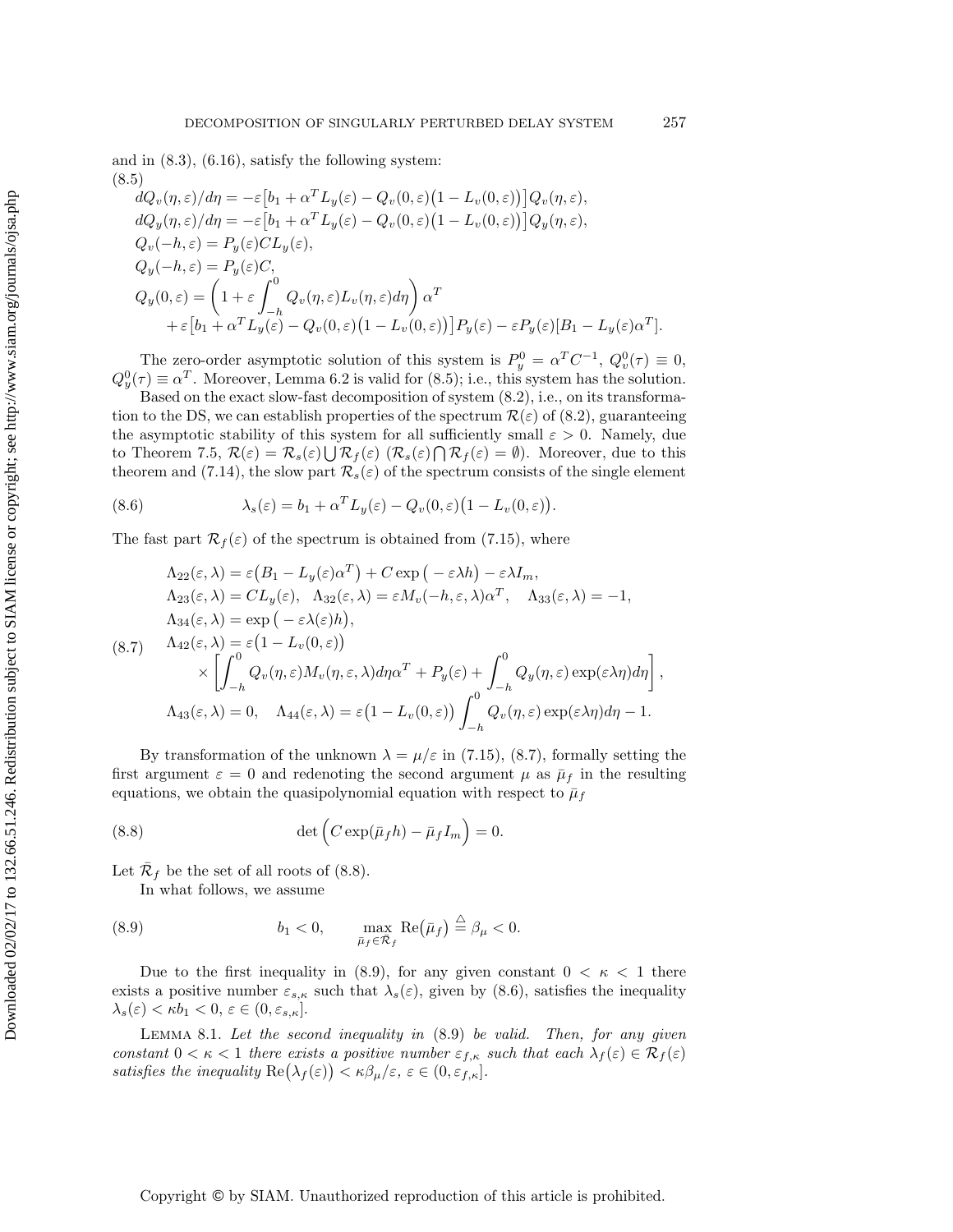*Proof.* We prove the lemma by contradiction. Let us assume that the statement of the lemma is wrong. This means the existence of two sequences  $\{\varepsilon_k\}$  and  $\{\lambda_{f,k}\}$  with the following properties: (a)  $\{\varepsilon_k\}$  is positive and convergent to zero; (b)  $\text{Re}(\lambda_{f,k}) \geq$  $\kappa\beta_\mu/\varepsilon_k$  (k = 1, 2, ...); and (c) [\(7.15\)](#page-18-1) and [\(8.7\)](#page-21-1), determining the set  $\mathcal{R}_f(\varepsilon)$ , are satisfied for any pair  $(\varepsilon, \lambda) = (\varepsilon_k, \lambda_{f,k}).$ 

Consider the sequence  $\{\mu_{f,k}\}\$  such that  $\mu_{f,k} = \varepsilon_k \lambda_{f,k}$ . The following two cases can be distinguished: (i)  $\{\mu_{f,k}\}\$ is bounded; (ii)  $\{\mu_{f,k}\}\$ is unbounded. Let us start with the first case. In this case, there exists a convergent subsequence of  $\{\mu_{f,k}\}\.$  For the sake of simplicity (but without loss of generality), we assume that the sequence  $\{\mu_{f,k}\}\)$  itself is such a subsequence. Let  $\hat{\mu}_f = \lim_{k \to +\infty} \mu_{f,k}$ . Due to the property (b),  $\text{Re}(\hat{\mu}_f) \geq \kappa \beta_{\mu}$ . Substituting  $(\varepsilon, \lambda) = (\varepsilon_k, \lambda_{f,k})$  into [\(7.15\)](#page-18-1) and [\(8.7\)](#page-21-1), calculating the limit of the resulting equalities for  $k \to +\infty$ , and using the zero-order asymptotic solutions of the systems [\(8.4\)](#page-20-3) and [\(8.5\)](#page-21-0) yields, after some rearrangement,  $\det(C \exp(\hat{\mu}_f h) - \hat{\mu}_f I_m) = 0$ . The latter means that  $\hat{\mu}_f$  is a root of [\(8.8\)](#page-21-2). Thus, due to the second inequality in [\(8.9\)](#page-21-3),  $\text{Re}(\hat{\mu}_f) \leq \beta_{\mu} < 0$ , which contradicts the above obtained inequality  $\text{Re}(\hat{\mu}_f) \geq \kappa \beta_{\mu}$ .

Proceed to the case (ii), where the sequence  $\{\mu_{f,k}\}\$ is unbounded. In this case, there exists a subsequence of  $\{\mu_{f,k}\}\$ , modules of elements of which tend to infinity. As for the case (i), we assume that  $\{\mu_{f,k}\}\)$  itself is such a subsequence; i.e.,  $\lim_{k\to+\infty} |\mu_{f,k}| = +\infty$ . By substituting  $(\varepsilon, \lambda) = (\varepsilon_k, \lambda_{f,k})$  into [\(7.15\)](#page-18-1), [\(8.7\)](#page-21-1), dividing the resulting equality [\(7.15\)](#page-18-1) by  $\mu_{f,k}$ , and then calculating the limit of the last equality for  $k \to +\infty$ , one obtains the contradiction  $(-1)^m = 0$ .

The contradictions obtained in the cases (i) and (ii) prove the lemma.

 $\Box$ 

Thus, based on the exact slow-fast decompositions of system [\(8.2\)](#page-20-1) and its spectrum  $\mathcal{R}(\varepsilon)$ , we have established the following. Subject to the inequalities [\(8.9\)](#page-21-3), for any given number  $0 < \kappa < 1$  and all sufficiently small  $\varepsilon > 0$ , each element  $\lambda \in \mathcal{R}(\varepsilon)$ satisfies the inequality  $\text{Re}(\lambda) < \kappa b_1$ . The latter means that the trivial solution of the linearized system [\(8.2\)](#page-20-1) is asymptotically stable. Moreover, by virtue of the first Lyapunov method [\[41\]](#page-38-10), the trivial solution of the original nonlinear system [\(8.1\)](#page-20-0) is asymptotically stable for all sufficiently small  $\varepsilon > 0$ . It is important to note that if at least one of the numbers, either  $b_1$  or  $\beta_\mu$ , is positive, then the trivial solution of [\(8.1\)](#page-20-0) is unstable for all sufficiently small  $\varepsilon > 0$ .

*Remark* 8.2. Similarly to the above presented analysis of the system [\(8.1\)](#page-20-0) with perfectly known coefficients, an uncertain version of this system can be studied. Namely, let the coefficients of [\(8.1\)](#page-20-0) have the form  $b = b_{\text{nom}} + \Delta b$ ,  $\alpha = \alpha_{\text{nom}} + \Delta \alpha$ ,  $\gamma = \gamma_{\text{nom}} + \Delta \gamma$ ,  $B = B_{\text{nom}} + \Delta B$ ,  $C = C_{\text{nom}} + \Delta C$ , where the values  $b_{\text{nom}}$ ,  $\alpha_{\text{nom}}$ ,  $\gamma_{\text{nom}}$ ,  $B_{\text{nom}}$ , and  $C_{\text{nom}}$  are known nominal values, while  $\Delta b$ ,  $\Delta \alpha$ ,  $\Delta \gamma$ ,  $\Delta B$ , and  $\Delta C$  are uncertainties, satisfying the inequalities  $|\Delta b| \leq \delta_b$ ,  $\|\Delta \alpha\| \leq \delta_\alpha$ ,  $\|\Delta \gamma\| \leq \delta_\gamma$ ,  $\|\Delta B\| \leq \delta_B$ , and  $\|\Delta C\| \leq \delta_C$ . In this case, the inequalities [\(8.9\)](#page-21-3) with  $b_1 = (b_{\text{nom}} + \delta_b)/c$  and  $C = C_{\text{nom}}$  guarantee the robust asymptotic stability of the trivial solution to system [\(8.1\)](#page-20-0) for all sufficiently small  $\varepsilon > 0$  and  $\delta_C > 0$ . The fulfilment of either the inequality  $(b_{\text{nom}} - \delta_b)/c > 0$  or the inequality  $\beta_{\mu} > 0$ , where  $\beta_{\mu}$  is obtained from [\(8.9\)](#page-21-3) for  $C = C_{\text{nom}}$ , guarantees the robust instability of the trivial solution to system [\(8.1\)](#page-20-0) for all sufficiently small  $\varepsilon > 0$  and  $\delta_C > 0$ .

**8.2. Numerical illustration.** Consider a particular case of system [\(8.1\)](#page-20-0) with the following data:  $m = 1$ ,  $b = -2$ ,  $c = 1$ ,  $\alpha = 3$ ,  $\gamma = 8$ ,  $B = 2$ ,  $C = -0.9$ ,  $h = 0.6$ . For these data,  $b_1 = -2$ ,  $\gamma_1 = 4$ ,  $B_1 = 2$ . Equation [\(8.8\)](#page-21-2) becomes  $-0.9 \exp(i\bar{\mu}_f) - i\bar{\mu}_f =$ 0, and all roots of this equation satisfy the inequality  $\text{Re}(\bar{\mu}_f) < -0.53$ . Thus, both inequalities in [\(8.9\)](#page-21-3) are valid.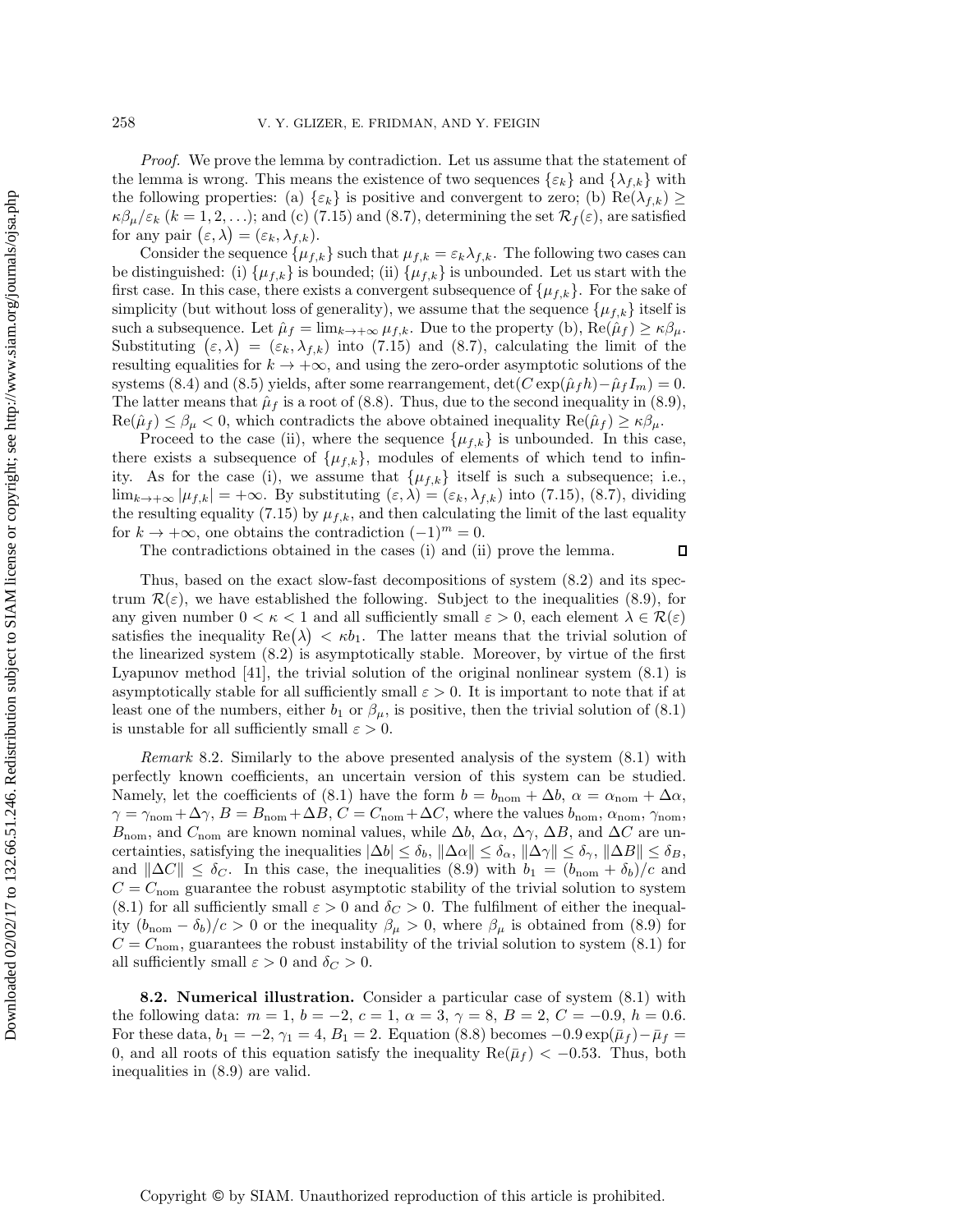<span id="page-23-0"></span>

FIG. 1. *x*-component of the trajectory of system  $(8.2)$ .

<span id="page-23-1"></span>

Fig. 2. *y*-component of the trajectory of system [\(8.2\)](#page-20-1).

In Figures [1](#page-23-0) and [2,](#page-23-1) the x- and y-components of the trajectory of the linearized system [\(8.2\)](#page-20-1), for two different values of  $\varepsilon$  and subject to the initial conditions  $x(0) = 2$ ,  $y(\theta) = 4, \theta \in [-0.6\varepsilon, 0],$  are depicted. It is seen that, for both values of  $\varepsilon$ , these components tend to zero as  $t \to +\infty$ .

In Figures [3](#page-24-1) and [4,](#page-24-2) the x- and y-components of the trajectory of the nonlinear system [\(8.1\)](#page-20-0) are depicted for the same values of  $\varepsilon$  and subject to the same initial conditions as for the linearized system [\(8.2\)](#page-20-1) (Figures [1](#page-23-0) and [2\)](#page-23-1). Due to the large initial values of the state variables, the solution of the nonlinear system [\(8.1\)](#page-20-0) differs considerably from the solution of the linearized system [\(8.2\)](#page-20-1) for each value of  $\varepsilon$ . Nevertheless, for these values of  $\varepsilon$ , the solution of the nonlinear system tends to its trivial solution as  $t \to +\infty$ , meaning that the attraction domain of the trivial solution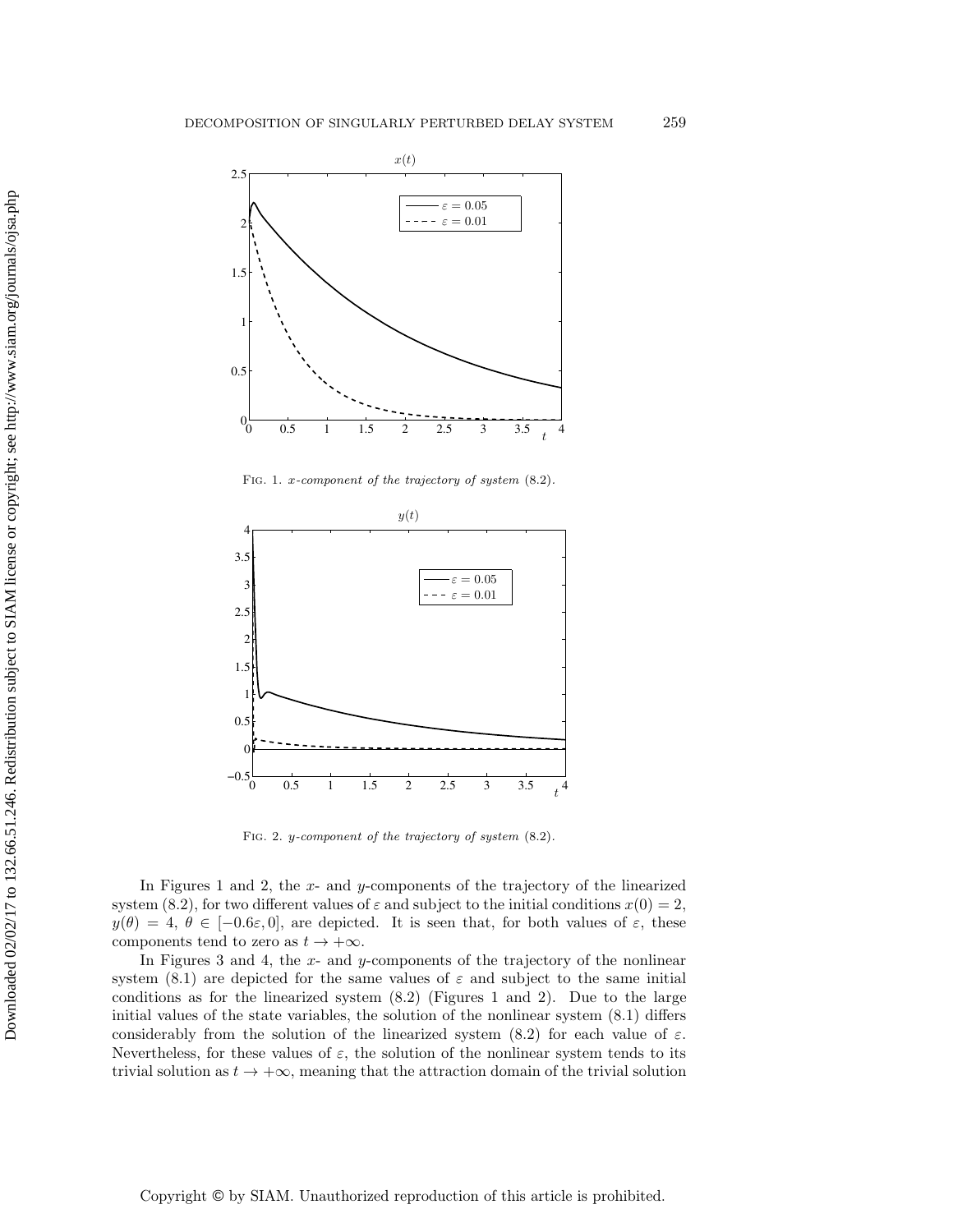<span id="page-24-1"></span>

FIG. 3. *x*-component of the trajectory of system  $(8.1)$ .

<span id="page-24-2"></span>

Fig. 4. *y*-component of the trajectory of system [\(8.1\)](#page-20-0).

is extremely large.

Extensive computer simulation showed that in this numerical example, for  $\varepsilon \geq$ 0.07, the solutions of neither the linearized nor nonlinear systems approach the trivial solution as  $t \to +\infty$ .

<span id="page-24-0"></span>**9. Conclusions.** The linear time-invariant singularly perturbed system with multiple pointwise and distributed time delays was considered. The delays are on the order of the small multiplier  $\varepsilon > 0$  for a part of the derivatives in the system. A direct method of the exact slow-fast decomposition of this system was developed. This method consists of several stages. First, a new state variable, the functional part of the slow Euclidean state variable, is introduced. This new state depends on two arguments and satisfies a partial first-order differential equation with the multiplier  $\varepsilon$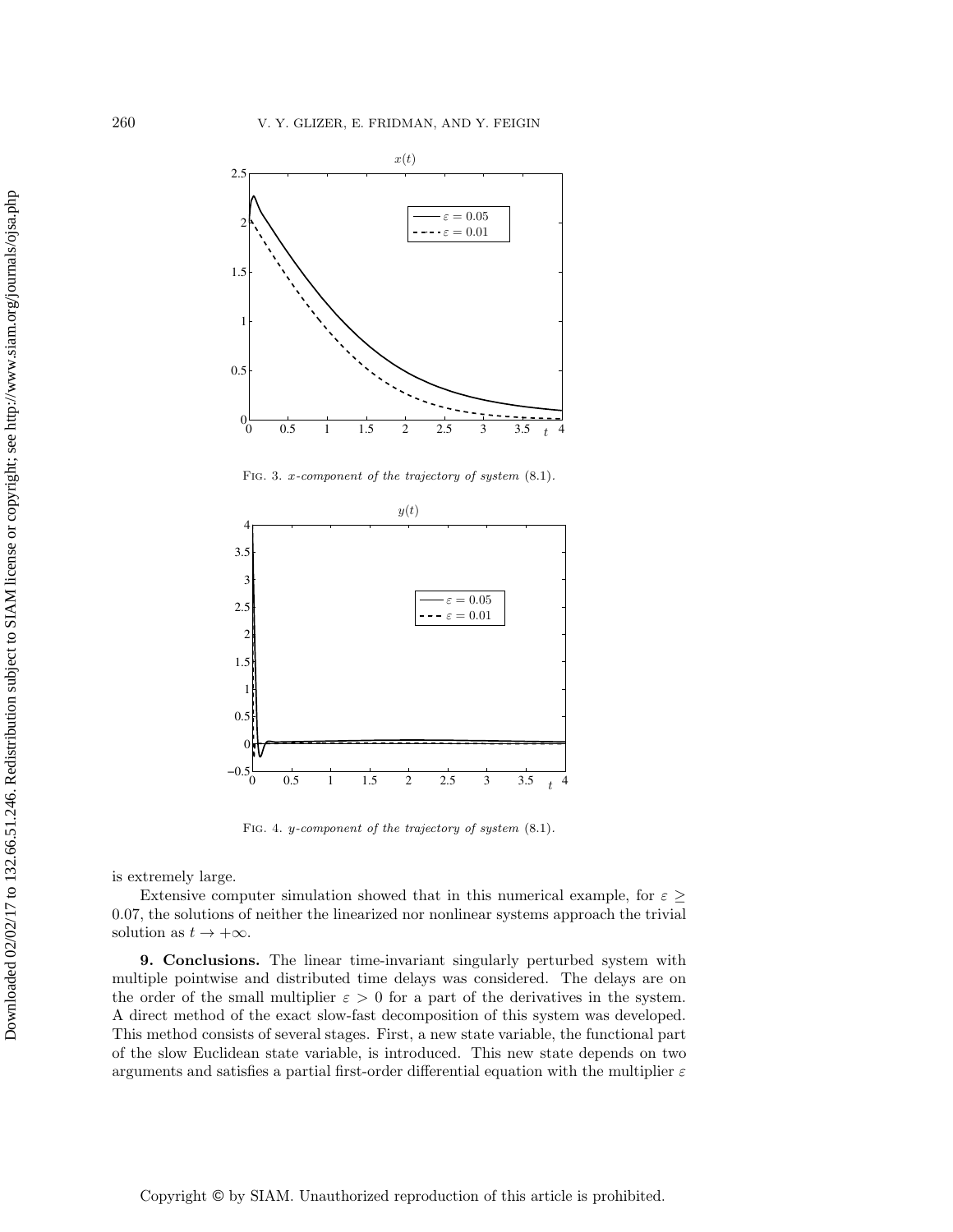for the time derivative. Thus, this state is fast. By introduction of the new state, the original system is transformed to the equivalent system of three equations, one slow and two fast modes. Then, a linear algebraic transformation of the fast states with the matrix-valued coefficients, satisfying a proper set of functional-differential-algebraic equations, eliminates the slow state from the fast modes. A linear functional-algebraic transformation of the slow state with the matrix-valued coefficients, satisfying a proper set of functional-integral-algebraic equations, completely separates the slow and fast mode equations. It was shown that, under reasonable assumptions, solutions of both, functional-differential-algebraic and functional-integral-algebraic, sets exist and can be obtained asymptotically. Based on this slow-fast decomposition of the original singularly perturbed system of time delay equations, an exact slow-fast decomposition of its spectrum was carried out in the case of a single pointwise delay. This spectrum decomposition yields two scalar unconnected algebraic equations: The first is a polynomial equation for the slow part of the spectrum, while the second one is a quasipolynomial equation for the fast part of the spectrum. Using this spectrum decomposition, the stability of a multilink single-sink optical network was analyzed. Conditions of the asymptotic stability and the instability of the trivial solution to the corresponding nonlinear singularly perturbed time delay system were derived and illustrated by a numerical example.

<span id="page-25-0"></span>**Appendix A. Proof of Lemma [4.1.](#page-8-3)** Let us make the following transformation of variables in system [\(4.1\)](#page-7-2):

<span id="page-25-1"></span>(A.1) 
$$
L_v(\eta, \varepsilon) = L_v^0 + \theta_v(\eta, \varepsilon), \qquad L_y(\varepsilon) = L_y^0 + \theta_y(\varepsilon),
$$

where  $\theta_v(\eta,\varepsilon)$  and  $\theta_y(\varepsilon)$  are new unknown matrices.

Substituting  $(A.1)$  into  $(4.1)$  and using  $(4.2)$ ,  $(4.5)$ , one obtains after some rearrangement the system of equations for  $\theta_v(\eta, \varepsilon)$  and  $\theta_y(\varepsilon)$ 

<span id="page-25-3"></span>(A.2)  
\n
$$
d\theta_v(\eta, \varepsilon)/d\eta = H_v\left(\varepsilon, \theta_v(\eta, \varepsilon), \theta_y(\varepsilon)\right) + K_v(\eta, \varepsilon),
$$
\n
$$
\mathcal{H}_4(0)\theta_y(\varepsilon) = H_y\left(\varepsilon, \theta_v(\eta, \varepsilon), \theta_y(\varepsilon)\right) + K_y(\varepsilon),
$$

where

<span id="page-25-2"></span>
$$
H_v\left(\varepsilon, \theta_v(\eta, \varepsilon), \theta_y(\varepsilon)\right) \stackrel{\triangle}{=} F_2\left(\varepsilon, L_v^0 + \theta_v(\eta, \varepsilon), L_y^0 + \theta_y(\varepsilon)\right) - F_2\left(\varepsilon, L_v^0, L_y^0\right),
$$
  
\n
$$
H_y\left(\varepsilon, \theta_v(\eta, \varepsilon), \theta_y(\varepsilon)\right) \stackrel{\triangle}{=} -F_3\left(\varepsilon, L_v^0 + \theta_v(\eta, \varepsilon), L_y^0 + \theta_y(\varepsilon)\right)
$$
  
\n(A.3)  
\n
$$
+ F_3\left(\varepsilon, L_v^0, L_y^0\right) + \mathcal{H}_4(0)\theta_y(\varepsilon),
$$

(A.4) 
$$
K_v(\varepsilon) \stackrel{\triangle}{=} F_2\Big(\varepsilon, L_v^0, L_y^0\Big), \qquad K_y(\varepsilon) \stackrel{\triangle}{=} -F_3\Big(\varepsilon, L_v^0, L_y^0\Big).
$$

By virtue of the algorithm for constructing the zero-order asymptotic solution  ${L_v^0(\eta), L_y^0}$  to the system [\(4.1\)](#page-7-2) (see subsection 4.1), we directly have

<span id="page-25-4"></span>(A.5) 
$$
||K_v(\varepsilon)|| \le a\varepsilon, \quad ||K_y(\varepsilon)|| \le a\varepsilon, \quad \varepsilon \in (0, \varepsilon_0],
$$

where  $a > 0$  is some constant independent of  $\varepsilon$ .

Due to [\(3.15\)](#page-7-3), [\(3.18\)](#page-7-3), and [\(4.5\)](#page-8-2), the expression for  $H_v$  in [\(A.3\)](#page-25-2) can be rewritten as

<span id="page-25-5"></span>(A.6) 
$$
H_v\Big(\varepsilon,\theta_v(\eta,\varepsilon),\theta_y(\varepsilon)\Big)=\varepsilon\Big[P\Big(\varepsilon,\theta_v(\eta,\varepsilon),\theta_y(\varepsilon)\Big)+\theta_v(\eta,\varepsilon)Q\Big(\varepsilon,\theta_v(\eta,\varepsilon),\theta_y(\varepsilon)\Big)\Big],
$$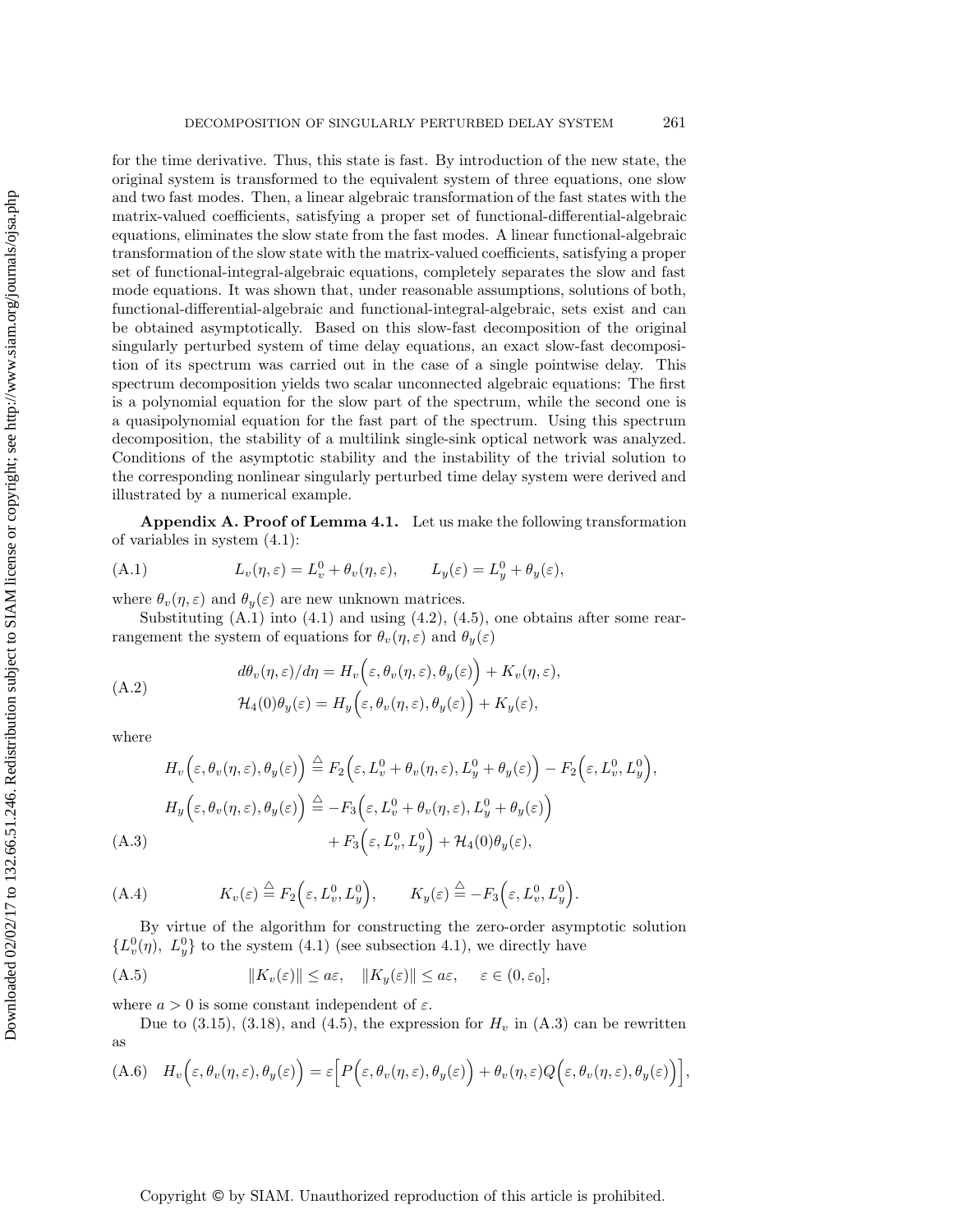where

<span id="page-26-6"></span>
$$
P(\varepsilon, \theta_v(\eta, \varepsilon), \theta_y(\varepsilon)) \stackrel{\triangle}{=} A_{20}(\varepsilon)\theta_y(\varepsilon)
$$
  
\n(A.7) 
$$
+ \int_{-h}^{0} \left[ d_{\eta} \Gamma_{12}(\eta, \varepsilon, L_y^0 + \theta_y(\varepsilon)) \right] \theta_v(\eta, \varepsilon) + \int_{-h}^{0} [d_{\eta} D_2(\eta, \varepsilon)] \theta_y(\varepsilon),
$$
  
\n
$$
Q(\varepsilon, \theta_v(\eta, \varepsilon), \theta_y(\varepsilon)) \stackrel{\triangle}{=} \Upsilon_{12}(\varepsilon, L_y^0 + \theta_y(\varepsilon))
$$

<span id="page-26-2"></span>
$$
(A.8) \qquad \qquad + \int_{-h}^{0} \left[ d_{\eta} \Gamma_{12} \left( \eta, \varepsilon, L_{y}^{0} + \theta_{y}(\varepsilon) \right) \right] \left( I_{n} + \theta_{v}(\eta, \varepsilon) \right).
$$

Similarly, by using  $(3.16)$ – $(3.18)$ ,  $(4.2)$ , and  $(4.5)$ , we can rewrite the expression for  $H_y$  from  $(A.3)$  in the form

<span id="page-26-1"></span>
$$
H_y\Big(\varepsilon,\theta_v(\eta,\varepsilon),\theta_y(\varepsilon)\Big) = \big(\mathcal{H}_4(0) - \mathcal{H}_4(\varepsilon)\big)\theta_y(\varepsilon) + \varepsilon \Big[L_y^0 P\Big(\varepsilon,\theta_v(\eta,\varepsilon),\theta_y(\varepsilon)\Big) \\ + \theta_y(\varepsilon)Q\Big(\varepsilon,\theta_v(\eta,\varepsilon),\theta_y(\varepsilon)\Big)\Big] + R\Big(\varepsilon,\theta_v(\eta,\varepsilon),\theta_y(\varepsilon)\Big),
$$
\n(A.9)

where  $R(\varepsilon, \theta_v(\eta, \varepsilon), \theta_y(\varepsilon)) \stackrel{\triangle}{=} -\int_{-h}^{0} [d_{\eta} \Gamma_{34}(\eta, \varepsilon, L_y^0 + \theta_y(\varepsilon))] \theta_v(\eta, \varepsilon).$ By virtue of assumptions  $(A1)$  and  $(A2)$  along with  $(4.2)$ ,

<span id="page-26-5"></span>(A.10) 
$$
\|\mathcal{H}_4(0) - \mathcal{H}_4(\varepsilon)\| \le a\varepsilon, \quad \varepsilon \in (0, \varepsilon_0],
$$

where  $a > 0$  is some constant independent of  $\varepsilon$ .

In the remainder of the proof, we look for the solution  $\{\theta_v(\eta,\varepsilon), \ \theta_y(\varepsilon)\}$  of the system [\(A.2\)](#page-25-3) satisfying the condition  $\theta_v(-h, \varepsilon) = 0$ . Using assumption (A3), system [\(A.2\)](#page-25-3), subject to this condition, can be rewritten in the equivalent form

<span id="page-26-0"></span>(A.11) 
$$
\theta_v(\eta, \varepsilon) = \int_{-h}^{\eta} H_v \Big( \varepsilon, \theta_v(\sigma, \varepsilon), \theta_y(\varepsilon) \Big) d\sigma + \int_{-h}^{\eta} K_v(\sigma, \varepsilon) d\sigma, \n\theta_y(\varepsilon) = \mathcal{H}_4^{-1}(0) H_y \Big( \varepsilon, \theta_v(\eta, \varepsilon), \theta_y(\varepsilon) \Big) + \mathcal{H}_4^{-1}(0) K_y(\varepsilon).
$$

Substituting the first equation of [\(A.11\)](#page-26-0) into the second yields after some redenoting and rearrangement (by using [\(A.9\)](#page-26-1)) the following system, equivalent to [\(A.11\)](#page-26-0):

<span id="page-26-7"></span>
$$
\theta_v(\eta, \varepsilon) = S_v(\eta, \varepsilon, \theta_v(\eta, \varepsilon), \theta_y(\varepsilon)) + T_v(\eta, \varepsilon),
$$
  

$$
\theta_y(\varepsilon) = S_y(\varepsilon, \theta_v(\eta, \varepsilon), \theta_y(\varepsilon)) + T_y(\varepsilon),
$$

where

<span id="page-26-3"></span>(A.13) 
$$
S_v(\eta,\varepsilon,\theta_v(\eta,\varepsilon),\theta_y(\varepsilon)) \stackrel{\triangle}{=} \int_{-h}^{\eta} H_v(\varepsilon,\theta_v(\sigma,\varepsilon),\theta_y(\varepsilon)) d\sigma,
$$

<span id="page-26-8"></span>(A.14) 
$$
T_v(\eta,\varepsilon) \stackrel{\triangle}{=} K_v(\varepsilon)(\eta+h),
$$

<span id="page-26-4"></span>
$$
S_y\left(\varepsilon,\theta_v(\eta,\varepsilon),\theta_y(\varepsilon)\right) \stackrel{\triangle}{=} \mathcal{H}_4^{-1}(0)\bigg\{H_y\bigg(\varepsilon,S_v\big(\eta,\varepsilon,\theta_v(\eta,\varepsilon),\theta_y(\varepsilon)\bigg),\theta_y(\varepsilon)\bigg) + \varepsilon L_y^0\int_{-h}^0 [d_\eta D_2(\eta,\varepsilon)]\theta_y(\varepsilon)T_v(\eta,\varepsilon) - \int_{-h}^0 [d_\eta D_4(\eta,\varepsilon)]\theta_y(\varepsilon)T_v(\eta,\varepsilon)\bigg\},
$$
\n(A.15)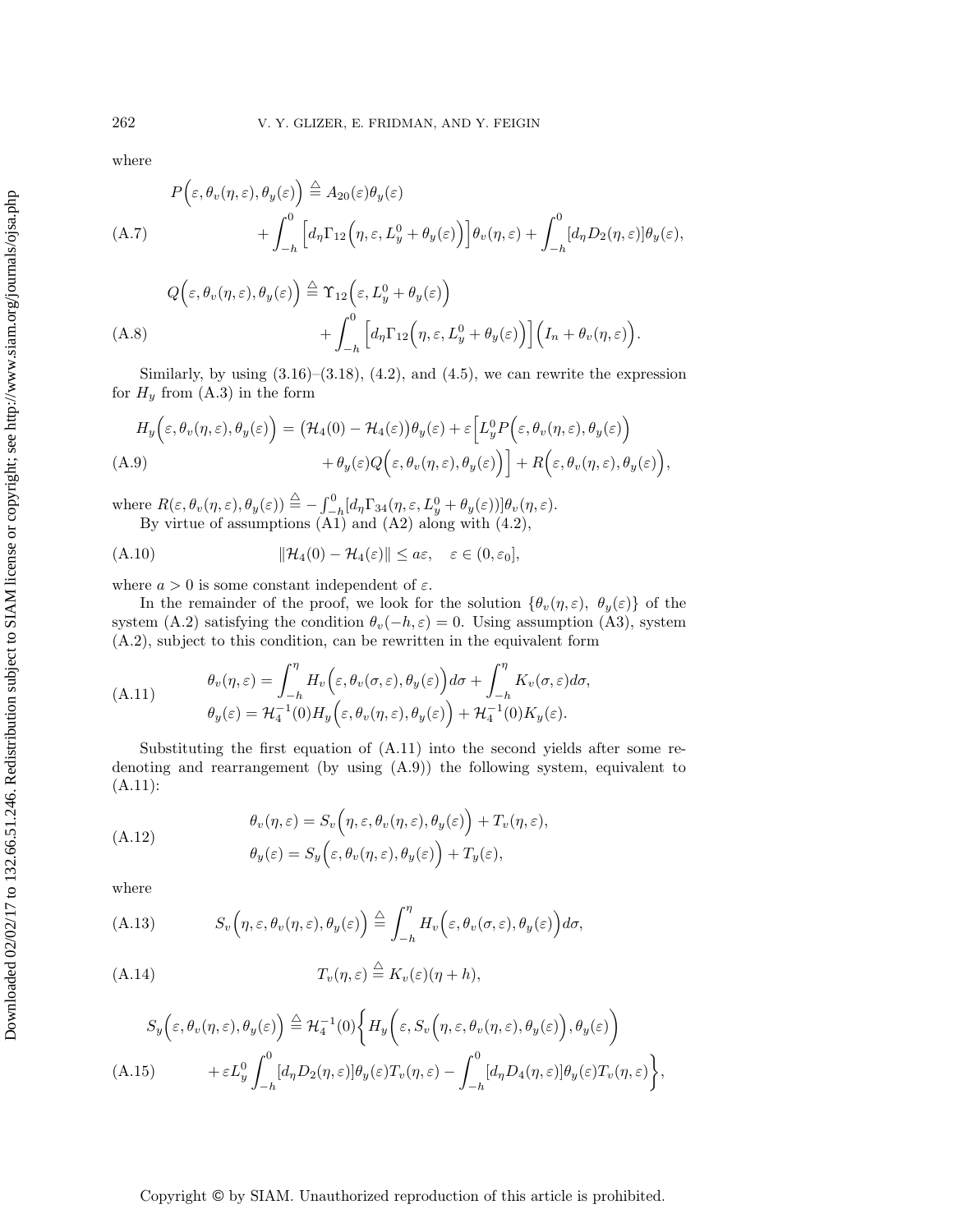$$
T_y(\varepsilon) \stackrel{\triangle}{=} \mathcal{H}_4^{-1}(0) \bigg\{ \varepsilon L_y^0 \int_{-h}^0 \Big[ d_\eta \Gamma_{12} \Big( \eta, \varepsilon, L_y^0 \Big) \Big] T_v(\eta, \varepsilon)
$$
\n
$$
- \int_{-h}^0 \Big[ d_\eta \Gamma_{34} \Big( \eta, \varepsilon, L_y^0 \Big) \Big] T_v(\eta, \varepsilon) + K_y(\varepsilon) \bigg\}.
$$
\n(A.16)

<span id="page-27-0"></span>By virtue of the first inequality in [\(A.5\)](#page-25-4), we obtain

(A.17) 
$$
||T_v(\eta, \varepsilon)|| \leq a\varepsilon, \quad \eta \in [-h, 0], \ \varepsilon \in (0, \varepsilon_0].
$$

Using Remark [2.1,](#page-3-3)  $(3.18)$ , the second inequality in  $(A.5)$ , and  $(A.17)$ , one has

(A.18) 
$$
||T_y(\varepsilon)|| \le a\varepsilon, \quad \varepsilon \in (0, \varepsilon_0].
$$

<span id="page-27-1"></span>In [\(A.17\)](#page-27-0)–[\(A.18\)](#page-27-1),  $a > 0$  is some constant independent of  $\varepsilon$ .

Let  $\Theta_{vy}$  be the set of all pairs  $\theta_{vy}(\eta) \stackrel{\triangle}{=} {\theta_v(\eta), \theta_y}$ , where  $\theta_v(\eta)$  is an  $n \times n$ matrix-valued function, continuous for  $\eta \in [-h, 0]$ , while  $\theta_y$  is an  $m \times n$ -matrix. Let  $\theta_{vy}^1(\eta) = \{\theta_v^1(\eta), \theta_y^1\}$  and  $\theta_{vy}^2(\eta) = \{\theta_v^2(\eta), \theta_y^2\}$  be any two elements of  $\Theta_{vy}$ . Let us define the linear combination of these elements with any real coefficients  $\alpha_1$  and  $\alpha_2$ as  $\alpha_1\theta_{vy}^1(\eta) + \alpha_2\theta_{vy}^2(\eta) = \{\alpha_1\theta_v^1(\eta) + \alpha_2\theta_v^2(\eta), \alpha_1\theta_y^1 + \alpha_2\theta_y^2\}$ . This definition converts the set  $\Theta_{vy}$  to a linear space. Further, for any  $\theta_{vy}(\eta) \in \Theta_{vy}$ , let us define the number

(A.19) 
$$
\|\theta_{vy}(\eta)\|_{\Theta} \stackrel{\triangle}{=} \max_{\eta \in [-h,0]} \|\theta_{v}(\eta)\| + \|\theta_{y}\|.
$$

It is directly verified that this number is a norm of an element in the linear space  $\Theta_{vy}$ . Moreover,  $\Theta_{vy}$  endowed with the norm [\(A.19\)](#page-27-2) is a Banach space.

<span id="page-27-3"></span><span id="page-27-2"></span>Let  $\varepsilon > 0$  be a sufficiently small number. Consider a ball in  $\Theta_{vy}$ ,

(A.20) 
$$
\mathcal{B}(c,\varepsilon) \stackrel{\triangle}{=} \left\{ \theta_{vy}(\eta) \in \Theta_{vy} : \|\theta_{vy}(\eta)\|_{\Theta} \leq c\varepsilon \right\},\
$$

where  $c > 0$  is some constant independent of  $\varepsilon$ .

 $\mathbf{a}$ 

For the aforementioned  $\varepsilon > 0$ , consider the operator, given in the space  $\Theta_{vu}$ ,

<span id="page-27-5"></span>(A.21) 
$$
\mathcal{F}_{vy,\varepsilon}\Big(\theta_{vy}(\eta)\Big) \stackrel{\triangle}{=} \Big\{S_v\Big(\eta,\varepsilon,\theta_v(\eta),\theta_y\Big) + T_v(\eta,\varepsilon), S_y\Big(\varepsilon,\theta_v(\eta),\theta_y\Big) + T_y(\varepsilon)\Big\}.
$$

For any number  $c > 0$  and any  $\varepsilon \in (0, \varepsilon_0]$  this operator maps the ball  $(A.20)$  into the space  $\Theta_{vy}$ . Now, we are going to show that, for a proper choice of numbers  $c > 0$  and  $\bar{\varepsilon} > 0$ , the operator  $\mathcal{F}_{vy,\varepsilon}(\theta_{vy}(\eta))$  maps the ball [\(A.20\)](#page-27-3) into itself for any  $\varepsilon \in (0, \bar{\varepsilon}]$ . Namely, let us choose  $c = 4a$ , where  $a > 0$  is the constant appearing in the inequalities [\(A.17\)](#page-27-0)–[\(A.18\)](#page-27-1). Further, let us estimate  $H_v(\eta, \varepsilon, \theta_v(\eta), \theta_u)$  for any  $\{\theta_v(\eta), \theta_y\} \in \mathcal{B}(4a, \varepsilon)$ , where  $\varepsilon \in (0, \varepsilon_0]$  is any fixed number.

Using  $(A.6)–(A.8)$  $(A.6)–(A.8)$  $(A.6)–(A.8)$  and  $(A.20)$ , one has for  $\eta \in [-h, 0]$ 

 $\mathbf{v}$  and

<span id="page-27-4"></span>
$$
\|H_v(\varepsilon, \theta_v(\eta), \theta_y)\| \le \varepsilon \|L_y^0\| \|P(\varepsilon, \theta_v(\eta), \theta_y)\| + 4a\varepsilon^2 \|Q(\varepsilon, \theta_v(\eta), \theta_y)\|,
$$
  

$$
\|P(\varepsilon, \theta_v(\eta), \theta_y)\| \le 4a\varepsilon \{ \|A_{20}(\varepsilon)\| + V_{-h}^0 \Big[ \Gamma_{12}(\eta, \varepsilon, L_y^0) \Big] + (4a\varepsilon + 1)V_{-h}^0 [D_2(\eta, \varepsilon)] \},
$$
  
(A.22)

 $\mathbf{w}$ 

$$
\|Q\Big(\varepsilon,\theta_v(\eta),\theta_y\Big)\| \le \Big\| \Upsilon_{12}\Big(\varepsilon,L_y^0(\varepsilon)\Big)\Big\| + 4a\varepsilon \|A_{20}(\varepsilon)\| + (4a\varepsilon + 1)\Big\{V_{-h}^0\Big[\Gamma_{12}\Big(\eta,\varepsilon,L_y^0\Big)\Big] + 4a\varepsilon V_{-h}^0[D_2(\eta,\varepsilon)]\Big\}.
$$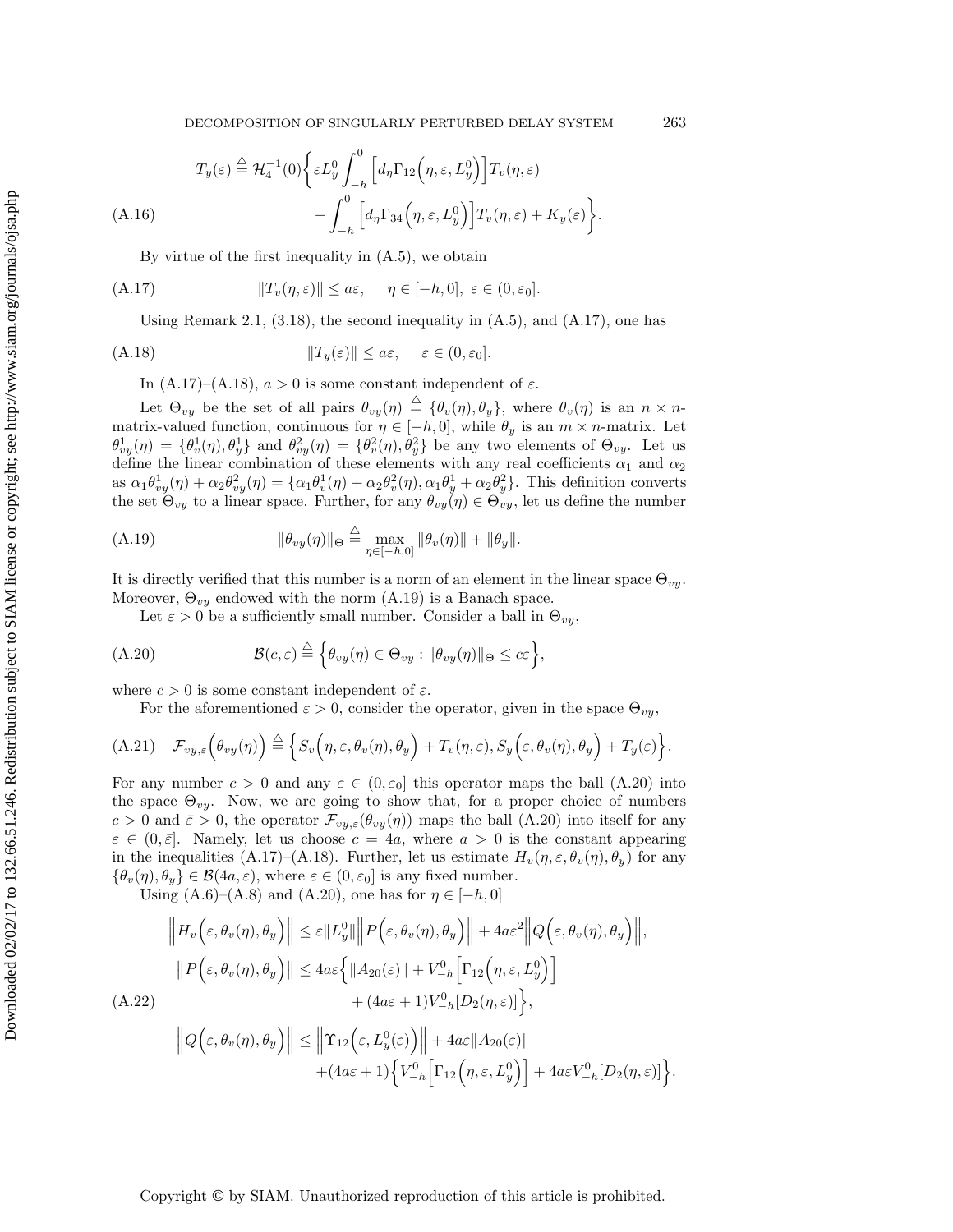Due to assumptions  $(A1)$ – $(A3)$ , Remark [2.1,](#page-3-3) and  $(3.18)$ , there exists a positive constant  $c_1$ , independent of  $\varepsilon$ , such that the following inequality is valid for all  $\varepsilon \in \mathbb{C}$  $(0, \varepsilon_0$ :

<span id="page-28-0"></span>
$$
||L_y^0|| \left\{ ||A_{20}(\varepsilon)|| + V_{-h}^0 \Big[ \Gamma_{12} \Big( \eta, \varepsilon, L_y^0 \Big) \Big] + (4a\varepsilon + 1)V_{-h}^0 [D_2(\eta, \varepsilon)] \right\} + \left\| \Upsilon_{12} \Big( \varepsilon, L_y^0(\varepsilon) \Big) \right\| + 4a\varepsilon ||A_{20}(\varepsilon)|| (A.23) + (4a\varepsilon + 1) \left\{ V_{-h}^0 \Big[ \Gamma_{12} \Big( \eta, \varepsilon, L_y^0 \Big) \Big] + 4a\varepsilon V_{-h}^0 [D_2(\eta, \varepsilon)] \right\} \le c_1.
$$

Based on the inequalities  $(A.22)$ – $(A.23)$ , we obtain after a simple algebra the following estimate:  $||H_v(\varepsilon, \theta_v(\eta), \theta_y)|| \leq 4ac_1\varepsilon^2$ ,  $\eta \in [-h, 0], \varepsilon \in (0, \varepsilon_0]$ . Using this estimate,  $(A.13)$ , and the inequality  $(A.17)$ , one immediately has the following inequality for all  $\eta \in [-h, 0]$  and  $\varepsilon \in (0, \varepsilon_0]$ :

<span id="page-28-1"></span>(A.24) 
$$
\left\|S_v(\eta,\varepsilon,\theta_v(\eta),\theta_y)+T_v(\eta,\varepsilon)\right\| \leq 4ac_1h\varepsilon^2 + a\varepsilon = a\varepsilon(1+4c_1h\varepsilon).
$$

Let us introduce the positive numbers  $\varepsilon_1 = 1/(4c_1h)$ ,  $\bar{\varepsilon}_1 = \min{\varepsilon_0, \varepsilon_1}$ . Then, from [\(A.24\)](#page-28-1), we obtain the following inequality for  $\{\theta_v(\eta), \theta_y\} \in \mathcal{B}(4a, \varepsilon)$ :

<span id="page-28-2"></span>(A.25) 
$$
\max_{\eta \in [-h,0]} \left\| S_v \left( \eta, \varepsilon, \theta_v(\eta), \theta_y \right) + T_v(\eta, \varepsilon) \right\| \leq 2a\varepsilon, \quad \varepsilon \in (0, \bar{\varepsilon}_1].
$$

Similarly to  $(A.25)$ , based on  $(A.9)$ ,  $(A.15)$  and the inequalities  $(A.10)$ ,  $(A.18)$ , one can prove the existence of a positive number  $\bar{\varepsilon}_2$  ( $\bar{\varepsilon}_2 \leq \varepsilon_0$ ) such that for all  $\varepsilon \in (0, \bar{\varepsilon}_2]$ and  $\{\theta_v(\eta), \theta_y\} \in \mathcal{B}(4a, \varepsilon)$  the following inequality is valid:

<span id="page-28-3"></span>(A.26) 
$$
\left\|S_y\left(\varepsilon,\theta_v(\eta),\theta_y\right)+T_y(\varepsilon)\right\| \leq 2a\varepsilon.
$$

The inequalities  $(A.25)-(A.26)$  $(A.25)-(A.26)$  $(A.25)-(A.26)$ , along with the definitions  $(A.19)-(A.20)$  $(A.19)-(A.20)$  $(A.19)-(A.20)$ , mean immediately that the operator  $\mathcal{F}_{vy,\varepsilon}(\theta_{vy}(\eta))$  (see [\(A.21\)](#page-27-5)) maps the ball  $\mathcal{B}(4a,\varepsilon)$  into itself for any  $\varepsilon \in (0, \bar{\varepsilon}]$ , where  $\bar{\varepsilon} = \min(\bar{\varepsilon}_1, \bar{\varepsilon}_2)$ .

Now we are going to show that, for all sufficiently small  $\varepsilon > 0$ , the operator  $\mathcal{F}_{vy,\varepsilon}(\theta_{vy}(\eta))$  satisfies the Lipschitz condition in the ball  $\mathcal{B}(4a,\varepsilon)$  with the constant 1/2. For this purpose, we first estimate the difference  $H_v(\varepsilon, \theta_{v,1}(\eta), \theta_{y,1})$  –  $H_v(\varepsilon, \theta_{v,2}(\eta), \theta_{y,2})$  for any  $\theta_{vy,k}(\eta) = {\theta_{v,k}(\eta), \theta_{y,k}} \in \mathcal{B}(4a, \varepsilon)$   $(k = 1, 2)$ . Namely, from [\(A.6\)](#page-25-5), we obtain for  $\eta \in [-h, 0], \varepsilon \in (0, \bar{\varepsilon}]$ 

<span id="page-28-4"></span>
$$
\|H_v\left(\varepsilon,\theta_{v,1}(\eta),\theta_{y,1}\right) - H_v\left(\varepsilon,\theta_{v,2}(\eta),\theta_{y,2}\right)\|
$$
  
\n
$$
\leq \varepsilon \left\|P_v\left(\varepsilon,\theta_{v,1}(\eta),\theta_{y,1}\right) - P_v\left(\varepsilon,\theta_{v,2}(\eta),\theta_{y,2}\right)\right\|
$$
  
\n(A.27) 
$$
+ \varepsilon \left\|\theta_{v,1}(\eta)Q_v\left(\varepsilon,\theta_{v,1}(\eta),\theta_{y,1}\right) - \theta_{v,2}(\eta)Q_v\left(\varepsilon,\theta_{v,2}(\eta),\theta_{y,2}\right)\right\|.
$$

Using [\(A.7\)](#page-26-6), Remark [2.1,](#page-3-3) and [\(3.18\)](#page-7-3), we obtain for  $\varepsilon \in (0,\bar{\varepsilon}]$ 

$$
\|P_v\left(\varepsilon,\theta_{v,1}(\eta),\theta_{y,1}\right) - P_v\left(\varepsilon,\theta_{v,2}(\eta),\theta_{y,2}\right)\| \leq \|\theta_{vy,1}(\eta) - \theta_{vy,2}(\eta)\| \Theta\left\{\|A_{20}(\varepsilon)\| + (8a\varepsilon + 1)V_{-h}^0[D_2(\eta,\varepsilon)] + V_{-h}^0\Big[\Gamma_{12}\Big(\eta,\varepsilon,L_y^0\Big)\Big]\right\}.
$$
  
(A.28)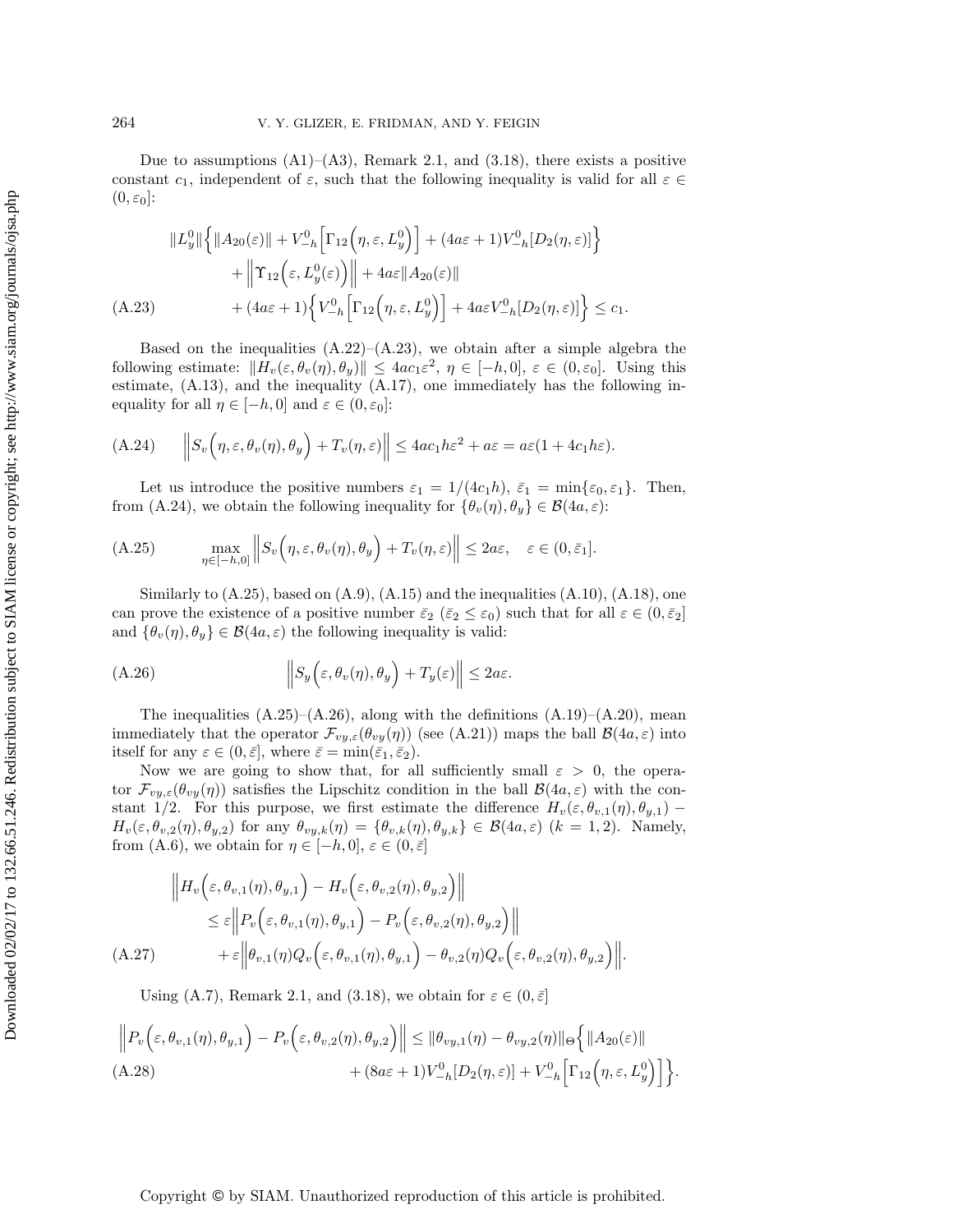Similarly, using [\(A.8\)](#page-26-2), [\(3.18\)](#page-7-3) and Remark [2.1](#page-3-3) yields for  $\eta \in [-h, 0], \varepsilon \in (0, \bar{\varepsilon}]$ 

$$
\begin{split} \left\| \theta_{v,1}(\eta) Q_v \Big( \varepsilon, \theta_{v,1}(\eta), \theta_{y,1} \Big) - \theta_{v,2}(\eta) Q_v \Big( \varepsilon, \theta_{v,2}(\eta), \theta_{y,2} \Big) \right\| \\ &\leq 4a\varepsilon \|\theta_{vy,1}(\eta) - \theta_{vy,2}(\eta)\|_{\Theta} \Big\{ \|A_{20}(\varepsilon)\| + (1 + 4a\varepsilon)V_{-h}^0[D_2(\eta, \varepsilon)] \Big\} \\ &\quad + \|\theta_{vy,1}(\eta) - \theta_{vy,2}(\eta)\|_{\Theta} \Big\{ 4a\varepsilon V_{-h}^0 \Big[ \Gamma_{12} \Big( \eta, \varepsilon, L_y^0 \Big) \Big] \\ &\quad + 16a^2\varepsilon^2 V_{-h}^0[D_2(\eta, \varepsilon)] + \left\| Q_v \Big( \varepsilon, \theta_{v,2}(\eta), \theta_{y,2} \Big) \right\| \Big\}. \end{split}
$$

It should be noted that, due to [\(A.8\)](#page-26-2) and the inclusion  $\theta_{vy,2}(\eta) \in \mathcal{B}(4a,\varepsilon)$ , the value  $||Q_v(\varepsilon, \theta_{v,2}(\eta), \theta_{y,2})||$  is bounded for  $\varepsilon \in (0, \bar{\varepsilon}]$ .

Similarly to the inequality [\(A.23\)](#page-28-0), one obtains the existence of a positive constant  $c_2$  independent of  $\varepsilon$  such that for all  $\varepsilon \in (0, \bar{\varepsilon}]$  the following inequality is valid:

<span id="page-29-0"></span>
$$
(1+4a\varepsilon)\Big\{\|A_{20}(\varepsilon)\|+(1+8a\varepsilon)V_{-h}^0[D_2(\eta,\varepsilon)]+V_{-h}^0\Big[\Gamma_{12}\Big(\eta,\varepsilon,L_{y,1}(\varepsilon)\Big)\Big]\Big\}+\Big\|Q_v\Big(\varepsilon,\theta_{v,2}(\eta),\theta_{y,2}\Big)\Big\|\leq c_2.
$$

The inequalities  $(A.27)$ – $(A.30)$  directly yield the following inequality:

$$
\|H_v\left(\varepsilon,\theta_{v,1}(\eta),\theta_{y,1}\right) - H_v\left(\varepsilon,\theta_{v,2}(\eta),\theta_{y,2}\right)\|
$$
  

$$
\leq c_2 \varepsilon \|\theta_{vy,1}(\eta) - \theta_{vy,2}(\eta)\|_{\Theta}, \qquad \eta \in [-h,0], \ \varepsilon \in (0,\bar{\varepsilon}].
$$

This estimate, along with [\(A.13\)](#page-26-3), leads immediately to the estimate

<span id="page-29-1"></span>
$$
\max_{\eta \in [-h,0]} \left\| S_v \left( \eta, \varepsilon, \theta_{v,1}(\eta), \theta_{y,1} \right) - S_v \left( \eta, \varepsilon, \theta_{v,2}(\eta), \theta_{y,2} \right) \right\|
$$
  
(A.32)  

$$
\leq c_2 h \varepsilon \|\theta_{vy,1}(\eta) - \theta_{vy,2}(\eta)\|_{\Theta}, \qquad \varepsilon \in (0, \bar{\varepsilon}].
$$

<span id="page-29-2"></span>By introducing the positive number  $\bar{\varepsilon}_3 = \min{\{\bar{\varepsilon}, 1/(4c_2h)\}}$ , we obtain from  $(A.32)$ 

$$
\max_{\eta \in [-h,0]} \left\| S_v \left( \eta, \varepsilon, \theta_{v,1}(\eta), \theta_{y,1} \right) - S_v \left( \eta, \varepsilon, \theta_{v,2}(\eta), \theta_{y,2} \right) \right\|
$$
\n(A.33)\n
$$
\leq (1/4) \|\theta_{vy,1}(\eta) - \theta_{vy,2}(\eta)\|_{\Theta}, \qquad \varepsilon \in (0, \bar{\varepsilon}_3].
$$

Similarly to [\(A.33\)](#page-29-2), one can show the existence of a positive constant  $\bar{\varepsilon}_4$  ( $\bar{\varepsilon}_4 \leq \bar{\varepsilon}$ ) such that, for all  $\varepsilon \in (0, \bar{\varepsilon}_4]$ , the following inequality is satisfied:

(A.34) 
$$
\left\|S_y\Big(\varepsilon,\theta_{v,1}(\eta),\theta_{y,1}\Big)-S_y\Big(\varepsilon,\theta_{v,2}(\eta),\theta_{y,2}\Big)\right\| \leq (1/4)\|\theta_{vy,1}(\eta)-\theta_{vy,2}(\eta)\|_{\Theta},
$$

which yields, along with  $(A.33)$ ,  $(A.19)$ , and  $(A.21)$ , the following inequality for any  $\varepsilon \in (0, \varepsilon_1^*]$   $(\varepsilon_1^* = \min\{\bar{\varepsilon}_3, \bar{\varepsilon}_4\})$  and any  $\theta_{vy,1}(\eta), \theta_{vy,2}(\eta) \in \mathcal{B}(4a, \varepsilon)$ :

(A.35) 
$$
\left\|\mathcal{F}_{vy,\varepsilon}\left(\theta_{vy,1}(\eta)\right)-\mathcal{F}_{vy,\varepsilon}\left(\theta_{vy,2}(\eta)\right)\right\| \leq (1/2) \|\theta_{vy,1}(\eta)-\theta_{vy,2}(\eta)\|_{\Theta}.
$$

Thus, for any  $\varepsilon \in (0, \varepsilon_1^*]$ , the operator  $\mathcal{F}_{vy,\varepsilon}(\theta_{vy}(\eta))$  satisfies the Lipschitz condition in the ball  $\mathcal{B}(4a,\varepsilon)$  with the constant 1/2.

<span id="page-29-3"></span>Now, let us show that

(A.36) 
$$
\left\| \mathcal{F}_{vy,\varepsilon} \left( 0_{\Theta} \right) \right\|_{\Theta} \leq 2a\varepsilon, \qquad \varepsilon \in (0,\varepsilon_1^*],
$$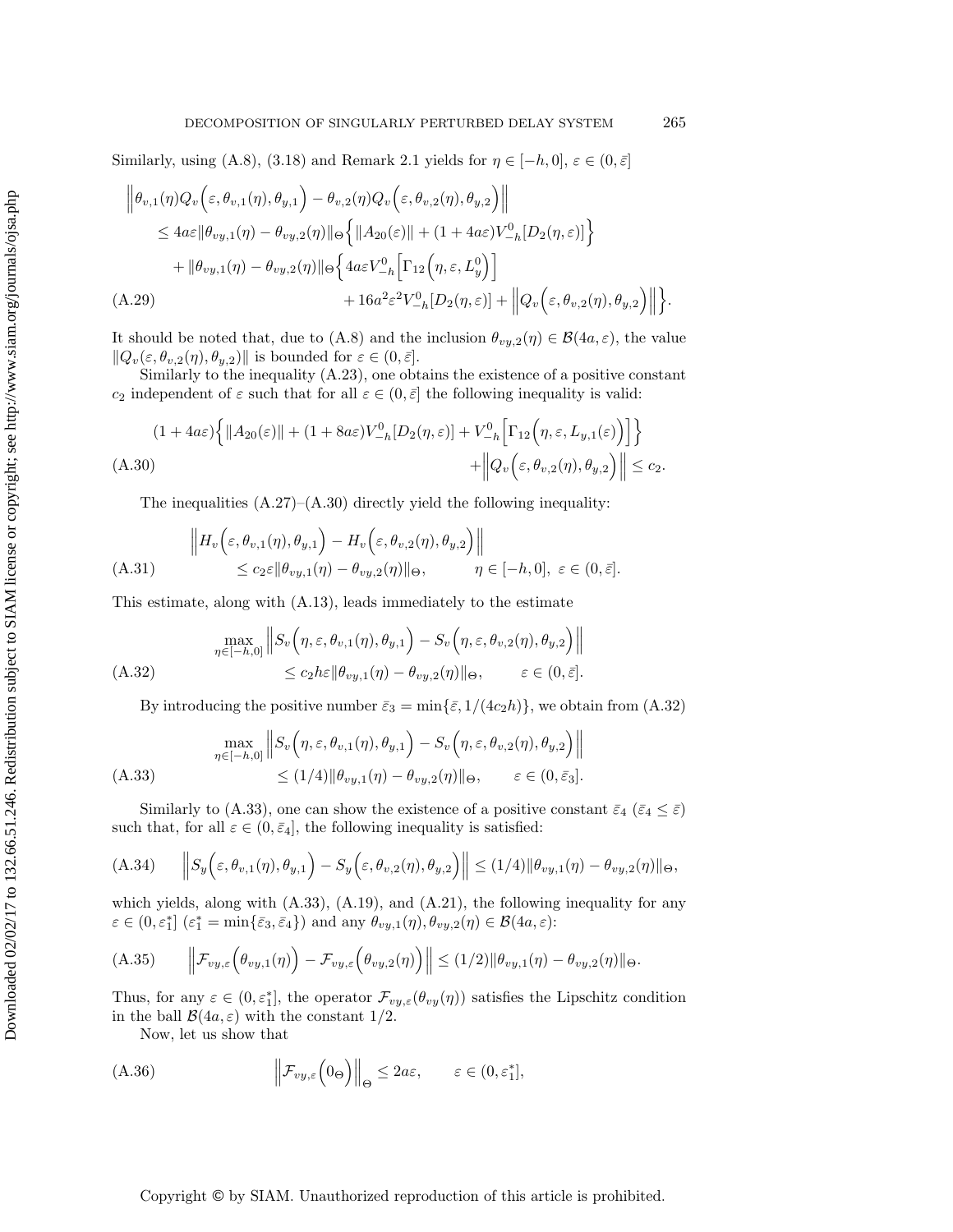where  $a > 0$  is the constant appearing in the inequalities  $(A.17)$ – $(A.18)$  and in the radius of the ball  $\mathcal{B}(4a,\varepsilon)$ ; 0<sub>Θ</sub> is zero element of the space  $\Theta_{vy}$ , i.e., 0<sub>Θ</sub> = {0<sub>n×n</sub>, 0<sub>m×n</sub>}.

Indeed, due to [\(A.3\)](#page-25-2), [\(A.13\)](#page-26-3), and [\(A.15\)](#page-26-4), we obtain  $S_v(\eta, \varepsilon, 0_{n \times n}, 0_{m \times n}) \equiv 0$ and  $S_y(\varepsilon, 0_{n \times n}, 0_{m \times n}) \equiv 0$ . The latter, along with  $(A.21)$ , yields  $\mathcal{F}_{vy,\varepsilon}(0_{\Theta}) =$  ${T_v(\eta,\varepsilon),T_y(\varepsilon)}$ ,  $\eta \in [-h,0], \varepsilon \in (0,\varepsilon_0].$  This equation, along with  $(A.19)$ , the inequalities [\(A.17\)](#page-27-0)–[\(A.18\)](#page-27-1), and the inequality  $\varepsilon_1^* \leq \varepsilon_0$ , directly implies the inequality [\(A.36\)](#page-29-3).

Thus, we have proven that, for any  $\varepsilon \in (0, \varepsilon_1^*]$ , the operator  $\mathcal{F}_{vy,\varepsilon}(\theta_{vy}(\eta))$  maps the ball  $\mathcal{B}(4a,\varepsilon)$  into itself. Moreover, the operator  $\mathcal{F}_{vy,\varepsilon}(\theta_{vy}(\eta))$  satisfies the Lipschitz condition in the ball  $\mathcal{B}(4a,\varepsilon)$  with the constant 1/2, and the inequality [\(A.36\)](#page-29-3) is valid. Now, by using the aforementioned properties of the operator  $\mathcal{F}_{vy,\varepsilon}(\theta_{vy}(\eta))$ , the fact that  $0_{\Theta} \in \mathcal{B}(4a,\varepsilon)$ , and the results of [\[42\]](#page-38-11), one directly obtains the existence of the unique solution  $\{\theta_v(\eta,\varepsilon), \theta_y(\varepsilon)\}\)$  to the set  $(A.12)$  in the ball  $\mathcal{B}(4a,\varepsilon)$  for any  $\varepsilon \in (0, \varepsilon_1^*]$ . Moreover, by virtue of  $(A.13)$ – $(A.14)$ , one has

<span id="page-30-1"></span>(A.37) 
$$
\theta_v(-h,\varepsilon) = 0, \quad \varepsilon \in (0,\varepsilon_1^*].
$$

<span id="page-30-0"></span>Now,  $(A.1)$  and  $(A.37)$ , and the equivalence of the set  $(A.12)$  to the problem  $(A.2)$ ,  $(A.37)$  directly yield all the statements of the lemma with  $a_1^* = 4a$  in the inequalities  $(4.7).$  $(4.7).$ 

**Appendix B. Proof of Lemma [6.2.](#page-14-1)** Let us make the following transformation of variables in the system  $(6.1)$ ,  $(6.4)$ :

<span id="page-30-2"></span>(B.1) 
$$
Q_v(\eta, \varepsilon) = Q_v^0(\eta) + \vartheta_v(\eta, \varepsilon), \quad Q_y(\eta, \varepsilon) = Q_y^0(\eta) + \vartheta_y(\eta, \varepsilon), \quad \eta \in [-h, 0],
$$

<span id="page-30-3"></span>(B.2) 
$$
P_y(\varepsilon) = P_y^0 + \vartheta(\varepsilon),
$$

where  $\vartheta_v(\eta, \varepsilon)$ ,  $\vartheta(\varepsilon)$ , and  $\vartheta_u(\eta, \varepsilon)$  are new unknown matrices.

Equations [\(5.1\)](#page-10-0), [\(5.3\)](#page-10-1), [\(B.1\)](#page-30-2) and Remark [6.1](#page-13-10) yield  $\vartheta_v(-h, \varepsilon) = 0$ ,  $\vartheta_y(-h, \varepsilon) = 0$ ,  $\varepsilon\in(0,\varepsilon_1^*].$ 

Denote  $\mathcal{N}_{\vartheta}(\eta,\varepsilon) \stackrel{\triangle}{=} \{\vartheta_v(\eta,\varepsilon), \vartheta(\varepsilon), \vartheta_y(\eta,\varepsilon)\}\.$  Thus, due to this notation and [\(5.7\)](#page-11-2),  $\mathcal{N}(\eta,\varepsilon)=\{Q^0_v(\eta)+\vartheta_v(\eta,\varepsilon),P^0_y+\vartheta(\varepsilon),Q^0_y(\eta)+\vartheta_y(\eta,\varepsilon)\}=\mathcal{N}^0(\eta)+\mathcal{N}_\vartheta(\eta,\varepsilon).$ 

By substituting  $(B.1)$ – $(B.2)$  into  $(6.1)$ ,  $(6.4)$ , one obtains after some rearrangement the following system of equations for  $\vartheta_v(\eta,\varepsilon)$ ,  $\vartheta(\varepsilon)$ , and  $\vartheta_y(\eta,\varepsilon)$ :

<span id="page-30-4"></span>(B.3) 
$$
\vartheta(\varepsilon) A_{40}(0) + \vartheta_y(0, \varepsilon) = \mathcal{D}_2 \Big( \varepsilon, \mathcal{N}_{\vartheta}(\eta, \varepsilon) \Big) + \mathcal{L}_2(\varepsilon),
$$

$$
\vartheta_v(\eta, \varepsilon) - \vartheta(\varepsilon) \Big( \Gamma_{34}(\eta, 0, L_y^0) - \Gamma_{34}(-h, 0, L_y^0) \Big)
$$

$$
= \mathcal{D}_3 \Big( -h, \varepsilon, \mathcal{N}_{\vartheta}(\eta, \varepsilon) \Big) - \mathcal{D}_3 \Big( \eta, \varepsilon, \mathcal{N}_{\vartheta}(\eta, \varepsilon) \Big) + \mathcal{L}_3(-h, \varepsilon) - \mathcal{L}_3(\eta, \varepsilon),
$$

$$
\vartheta_y(\eta, \varepsilon) - \vartheta(\varepsilon) \Big( D_4(\eta, 0) - D_4(-h, 0) \Big)
$$

$$
= \mathcal{D}_4 \Big( -h, \varepsilon, \mathcal{N}_{\vartheta}(\eta, \varepsilon) \Big) - \mathcal{D}_4 \Big( \eta, \varepsilon, \mathcal{N}_{\vartheta}(\eta, \varepsilon) \Big) + \mathcal{L}_4(-h, \varepsilon) - \mathcal{L}_4(\eta, \varepsilon),
$$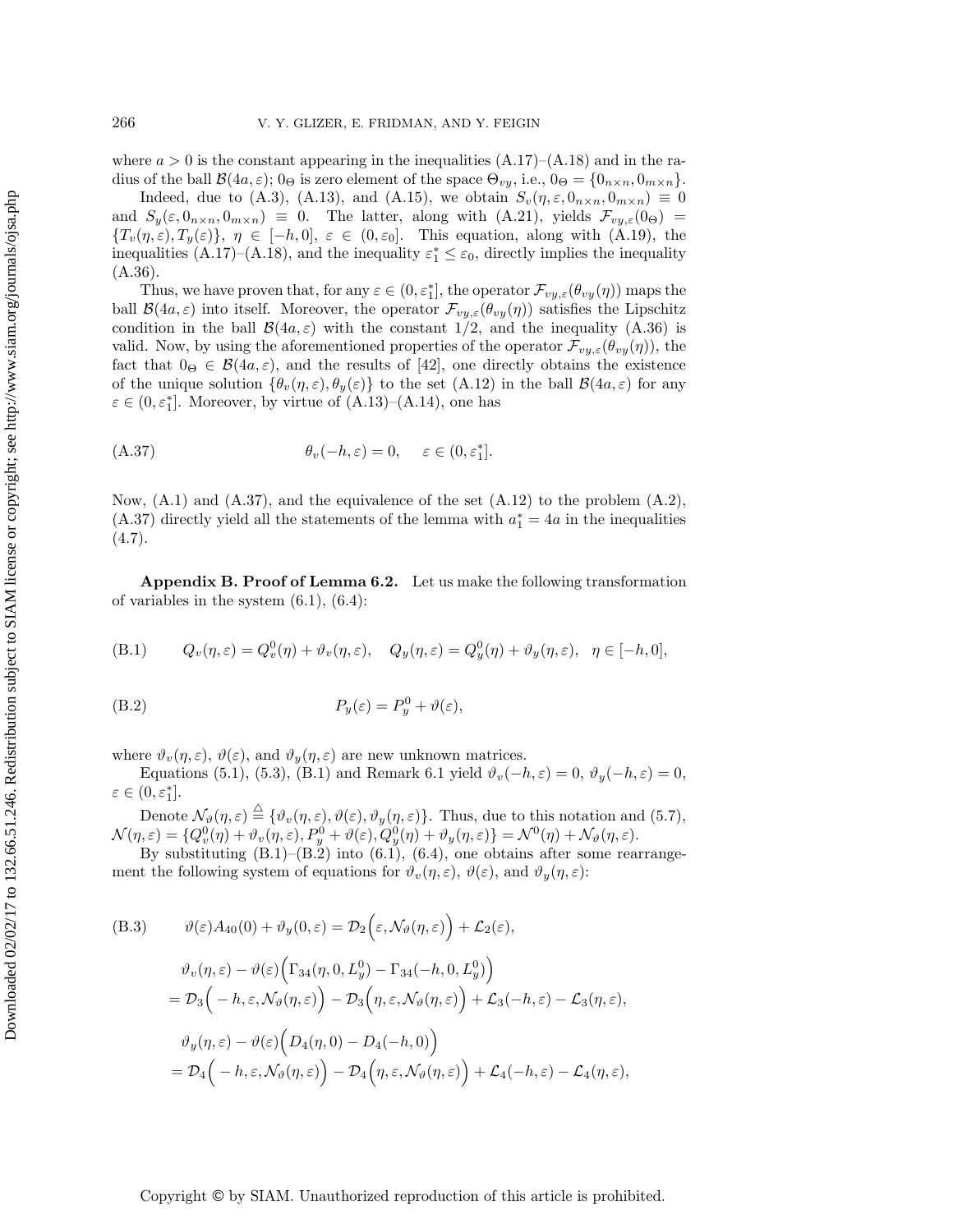where

<span id="page-31-4"></span>
$$
\mathcal{D}_2(\varepsilon, \mathcal{N}_{\vartheta}(\eta, \varepsilon)) = \mathcal{F}_2(\varepsilon, \mathcal{N}^0(\eta) + \mathcal{N}_{\vartheta}(\eta, \varepsilon)) + \vartheta(\varepsilon) A_{40}(0)
$$
\n(B.4)  
\n
$$
+ \vartheta_y(0, \varepsilon) - \mathcal{F}_2(\varepsilon, \mathcal{N}^0(\eta)), \qquad \mathcal{L}_2(\varepsilon) = \mathcal{F}_2(\varepsilon, \mathcal{N}^0(\eta)),
$$
\n
$$
\mathcal{D}_3(\eta, \varepsilon, \mathcal{N}_{\vartheta}(\eta, \varepsilon)) = \mathcal{F}_3(\eta, \varepsilon, \mathcal{N}^0(\eta) + \mathcal{N}_{\vartheta}(\eta, \varepsilon)) - \vartheta_v(\eta, \varepsilon)
$$
\n
$$
+ \vartheta(\varepsilon) \Gamma_{34}(\eta, 0, L_y^0) - \mathcal{F}_3(\eta, \varepsilon, \mathcal{N}^0(\eta)), \qquad \mathcal{L}_3(\eta, \varepsilon) = \mathcal{F}_3(\eta, \varepsilon, \mathcal{N}^0(\eta)),
$$
\n
$$
\mathcal{D}_4(\eta, \varepsilon, \mathcal{N}_{\vartheta}(\eta, \varepsilon)) = \mathcal{F}_4(\eta, \varepsilon, \mathcal{N}^0(\eta) + \mathcal{N}_{\vartheta}(\eta, \varepsilon)) - \vartheta_y(\eta, \varepsilon)
$$
\n
$$
+ \vartheta(\varepsilon) D_4(\eta, 0) - \mathcal{F}_4(\eta, \varepsilon, \mathcal{N}^0(\eta)), \qquad \mathcal{L}_4(\eta, \varepsilon) = \mathcal{F}_4(\eta, \varepsilon, \mathcal{N}^0(\eta)).
$$

<span id="page-31-0"></span>*Remark* B.1. Due to  $(5.10)$ – $(5.11)$  and Remarks [2.1,](#page-3-3) [6.1,](#page-13-10) for all  $\varepsilon \in (0, \varepsilon_1^*]$  the functions  $\mathcal{L}_3(\eta,\varepsilon)$  and  $\mathcal{L}_4(\eta,\varepsilon)$  are piecewise continuous in  $\eta \in [-h,0]$  with the break points  $\eta = -h_j$  (j = 1,..., N), where these functions have finite limits from the right,  $\mathcal{L}_3(-h_j+0,\varepsilon) = \lim_{\eta \to -h_j+0} \mathcal{L}_3(\eta,\varepsilon)$  and  $\mathcal{L}_4(-h_j+0,\varepsilon) = \lim_{\eta \to -h_j+0} \mathcal{L}_4(\eta,\varepsilon)$ , respectively. Also, these functions are continuous from the left at the break points  $\eta = -h_j$  (j = 1,..., N – 1). Moreover, by virtue of the algorithm for constructing the asymptotic solution  $\mathcal{N}^0(\eta)$  to the system [\(6.1\)](#page-12-4), [\(6.4\)](#page-13-2) (see subsection 6.1), we directly have the following inequalities for all  $\varepsilon \in (0, \varepsilon_1^*]$ :

<span id="page-31-1"></span>(B.5) 
$$
\|\mathcal{L}_2(\varepsilon)\| \le a\varepsilon, \quad \|\mathcal{L}_k(-h,\varepsilon) - \mathcal{L}_k(\eta,\varepsilon)\| \le a\varepsilon, \quad k = 3, 4, \ \eta \in [-h, 0],
$$

where the positive constant  $\varepsilon_1^*$  has been introduced in Lemma [4.1](#page-8-3) and where  $a > 0$  is some constant independent of  $\varepsilon$ .

Let us denote for all  $j = 1, ..., N, \eta \in [-h_j, -h_{j-1}], \varepsilon \in (0, \varepsilon_1^*],$ 

(B.6) 
$$
\mathcal{L}_{k,j}(\eta,\varepsilon) = \begin{cases} \mathcal{L}_k(-h_j + 0,\varepsilon), & \eta = -h_j, \\ \mathcal{L}_k(\eta,\varepsilon), & \eta \in (-h_j, -h_{j-1}], \end{cases} \quad k = 3, 4.
$$

<span id="page-31-2"></span>*Remark* B.2. Due to Remark [2.2,](#page-4-2) the functions  $\mathcal{L}_{3,j}(\eta,\varepsilon)$  and  $\mathcal{L}_{4,j}(\eta,\varepsilon)$  (j = 1,..., N) are differentiable with respect to  $\eta \in [-h_j, -h_{j-1}]$  for all  $\varepsilon \in (0, \varepsilon_1^*]$ .

<span id="page-31-3"></span>The system [\(B.3\)](#page-30-4) can be transformed equivalently to the following one:

$$
\vartheta(\varepsilon) = \mathcal{S}_2\Big(\varepsilon, \mathcal{N}_{\vartheta}(\eta, \varepsilon)\Big) + \mathcal{T}_2(\varepsilon),
$$
  
(B.7)  

$$
\vartheta_v(\eta, \varepsilon) = \mathcal{S}_3\Big(\eta, \varepsilon, \mathcal{N}_{\vartheta}(\eta, \varepsilon)\Big) + \mathcal{T}_3(\eta, \varepsilon),
$$
  

$$
\vartheta_y(\eta, \varepsilon) = \mathcal{S}_4\Big(\eta, \varepsilon, \mathcal{N}_{\vartheta}(\eta, \varepsilon)\Big) + \mathcal{T}_4(\eta, \varepsilon),
$$

where

<span id="page-31-5"></span>
$$
S_2(\varepsilon, \mathcal{N}_{\vartheta}(\eta, \varepsilon)) = \Big[ \mathcal{D}_2(\varepsilon, \mathcal{N}_{\vartheta}(\eta, \varepsilon)) + \mathcal{D}_4(0, \varepsilon, \mathcal{N}_{\vartheta}(\eta, \varepsilon)) -\mathcal{D}_4(-h, \varepsilon, \mathcal{N}_{\vartheta}(\eta, \varepsilon)) \Big] \mathcal{H}_4^{-1}(0),
$$
  
\n
$$
S_3(\eta, \varepsilon, \mathcal{N}_{\vartheta}(\eta, \varepsilon)) = S_2(\varepsilon, \mathcal{N}_{\vartheta}(\eta, \varepsilon)) \Big( \Gamma_{34}(\eta, 0, L_y^0) - \Gamma_{34}(-h, 0, L_y^0) \Big) + \mathcal{D}_3(-h, \varepsilon, \mathcal{N}_{\vartheta}(\eta, \varepsilon)) - \mathcal{D}_3(\eta, \varepsilon, \mathcal{N}_{\vartheta}(\eta, \varepsilon)),
$$
  
\n
$$
S_4(\eta, \varepsilon, \mathcal{N}_{\vartheta}(\eta, \varepsilon)) = S_2(\varepsilon, \mathcal{N}_{\vartheta}(\eta, \varepsilon)) \Big( D_4(\eta, 0) - D_4(-h, 0) \Big) + \mathcal{D}_4(-h, \varepsilon, \mathcal{N}_{\vartheta}(\eta, \varepsilon)) - \mathcal{D}_4(\eta, \varepsilon, \mathcal{N}_{\vartheta}(\eta, \varepsilon)),
$$

,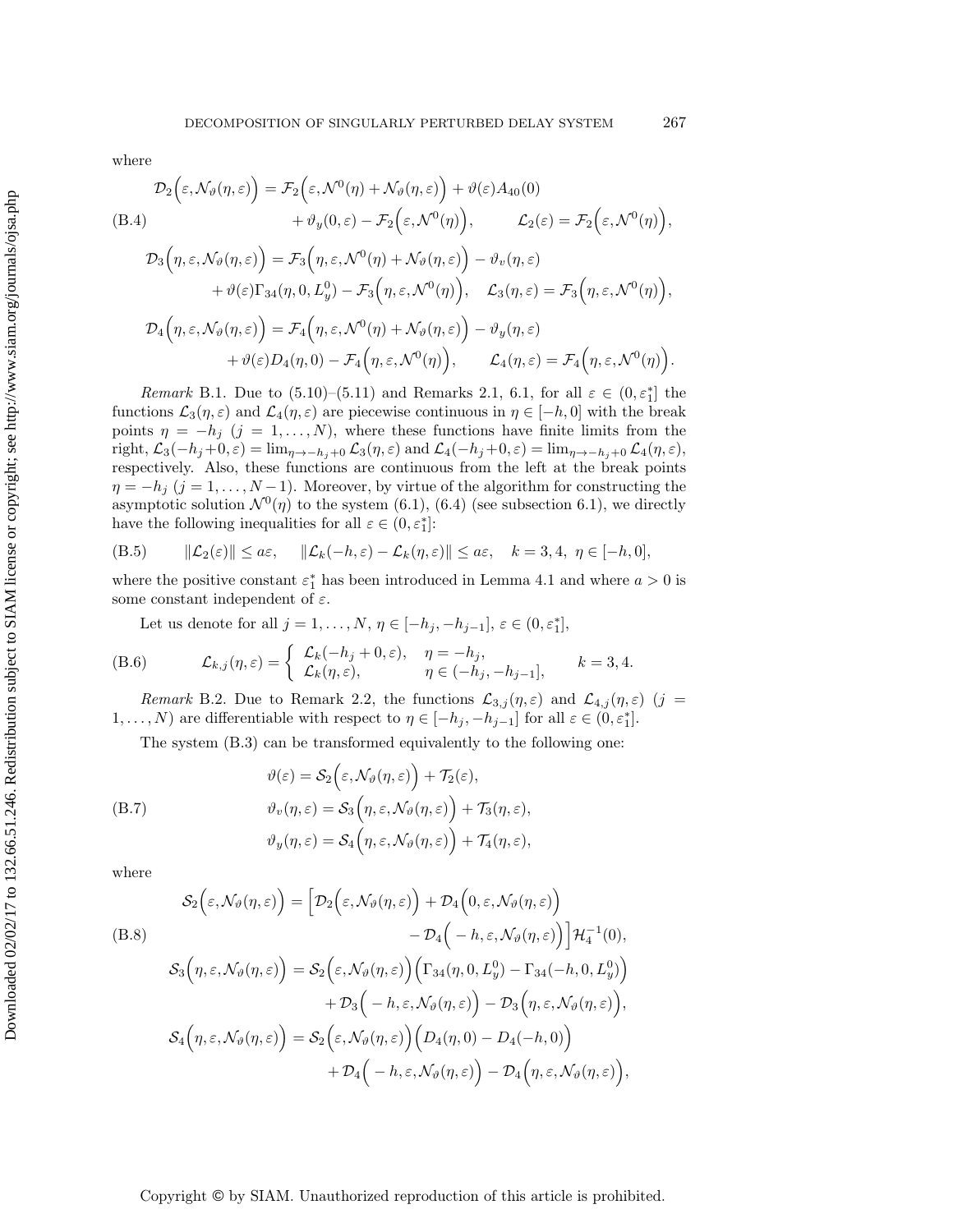<span id="page-32-0"></span>
$$
\mathcal{T}_2(\varepsilon) = \left[\mathcal{L}_2(\varepsilon) + \mathcal{L}_4(0,\varepsilon) - \mathcal{L}_4(-h,\varepsilon)\right] \mathcal{H}_4^{-1}(0),
$$
\n
$$
\mathcal{T}_3(\eta,\varepsilon) = \mathcal{T}_2(\varepsilon) \Big( \Gamma_{34}(\eta,0,L_y^0) - \Gamma_{34}(-h,0,L_y^0) \Big) + \mathcal{L}_3(-h,\varepsilon) - \mathcal{L}_3(\eta,\varepsilon),
$$
\n
$$
\mathcal{T}_4(\eta,\varepsilon) = \mathcal{T}_2(\varepsilon) \Big( D_4(\eta,0) - D_4(-h,0) \Big) + \mathcal{L}_4(-h,\varepsilon) - \mathcal{L}_4(\eta,\varepsilon).
$$

<span id="page-32-1"></span>*Remark* B.3. By virtue of [\(B.9\)](#page-32-0) and Remarks [2.1,](#page-3-3) [6.1,](#page-13-10) [B.1,](#page-31-0) for all  $\varepsilon \in (0, \varepsilon_1^*]$  the functions  $\mathcal{T}_3(\eta,\varepsilon)$  and  $\mathcal{T}_4(\eta,\varepsilon)$  are piecewise continuous in  $\eta \in [-h,0]$  with the break points  $\eta = -h_j$  (j = 1,..., N), where these functions have finite limits from the right,  $\mathcal{T}_3(-h_j + 0, \varepsilon) = \lim_{\eta \to -h_j + 0} \mathcal{T}_3(\eta, \varepsilon)$  and  $\mathcal{T}_4(-h_j + 0, \varepsilon) = \lim_{\eta \to -h_j + 0} \mathcal{T}_4(\eta, \varepsilon)$ , respectively. Also, these functions are continuous from the left at the break points  $\eta = -h_j$  (j = 1,..., N – 1). Moreover, due to the inequalities [\(B.5\)](#page-31-1), we immediately obtain for all  $\varepsilon \in (0, \varepsilon_1^*]$ 

(B.10) 
$$
\|\mathcal{T}_2(\varepsilon)\| \le a\varepsilon, \quad \|\mathcal{T}_k(\eta,\varepsilon)\| \le a\varepsilon, \quad k = 3, 4, \ \eta \in [-h, 0],
$$

where  $a > 0$  is some constant independent of  $\varepsilon$ .

<span id="page-32-2"></span>Let us denote for all  $j = 1, ..., N, \eta \in [-h_j, -h_{j-1}], \varepsilon \in (0, \varepsilon_1^*],$ 

(B.11) 
$$
\mathcal{T}_{k,j}(\eta,\varepsilon) = \begin{cases} \mathcal{T}_k(-h_j + 0,\varepsilon), & \eta = -h_j, \\ \mathcal{T}_k(\eta,\varepsilon), & \eta \in (-h_j, -h_{j-1}], \end{cases} \quad k = 3, 4.
$$

<span id="page-32-3"></span>*Remark* B.4. Due to Remarks [2.2](#page-4-2) and [B.2,](#page-31-2) the functions  $\mathcal{T}_{3,j}(\eta,\varepsilon)$  and  $\mathcal{T}_{4,j}(\eta,\varepsilon)$  $(j = 1, ..., N)$  are differentiable with respect to  $\eta \in [-h_j, -h_{j-1}]$  for all  $\varepsilon \in (0, \varepsilon_1^*]$ .

Let  $\mathcal{M}_{vy}$  be the set of all triplets  $\vartheta_{vy}(\eta) \stackrel{\triangle}{=} {\vartheta_v(\eta), \vartheta, \vartheta_y(\eta)}$ , where  $\vartheta_v(\eta)$  and  $\vartheta_y(\eta)$  are  $n \times n$ - and  $n \times m$ -matrix-valued functions, respectively, defined for  $\eta \in$  $[-h, 0]; \vartheta$  is an  $n \times m$  matrix. Moreover, the functions  $\vartheta_v(\eta)$  and  $\vartheta_u(\eta)$  are piecewise continuous with the break points  $\eta = -h_j$  (j = 1,..., N), where these functions have finite limits from the right,  $\vartheta_v(-h_j + 0) = \lim_{\eta \to -h_j + 0} \vartheta_v(\eta)$  and  $\vartheta_y(-h_j + 0) =$ lim<sub>η→−h<sub>j</sub>+0  $\vartheta_y(\eta)$ , respectively. Also, these functions are continuous from the left</sub> at the break points  $\eta = -h_j$   $(j = 1, ..., N - 1)$ . Let  $\vartheta_{vy}^1(\eta) = {\vartheta_v^1(\eta), \vartheta_v^1(\eta)}$ and  $\theta_{vy}^2(\eta) = {\theta_v^2(\eta), \theta_v^2(\eta)}$  be any two elements of  $\mathcal{M}_{vy}$ . Let us define the linear combination of these elements with any real coefficients  $\alpha_1$  and  $\alpha_2$  as follows:  $\alpha_1 \vartheta_{vy}^1(\eta) + \alpha_2 \vartheta_{vy}^2(\eta) = \{ \alpha_1 \vartheta_v^1(\eta) + \alpha_2 \vartheta_v^2(\eta), \alpha_1 \vartheta^1 + \alpha_2 \vartheta^2, \alpha_1 \vartheta_y^1(\eta) + \alpha_2 \vartheta_y^2(\eta) \}.$  This definition converts the set  $\mathcal{M}_{vy}$  to a linear space. Further, for any  $\vartheta_{vy}(\eta) \in \mathcal{M}_{vy}$ , let us define the number  $\|\vartheta_{vy}(\eta)\|_{\mathcal{M}} \stackrel{\triangle}{=} \sup_{\eta \in [-h,0]} \|\vartheta_v(\eta)\| + \|\vartheta\| + \sup_{\eta \in [-h,0]} \|\vartheta_y(\eta)\|.$  It is verified immediately that this number is a norm of an element in the linear space  $\mathcal{M}_{vy}$ . Moreover,  $\mathcal{M}_{vy}$ , endowed with this norm, is a Banach space.

Let  $\varepsilon > 0$  be a sufficiently small number. Consider the following ball in  $\mathcal{M}_{vu}$ :  $\mathcal{B}_{\mathcal{M}}(c,\varepsilon) \stackrel{\triangle}{=} \{ \vartheta_{vy}(\eta) \in \mathcal{M}_{vy} : \|\vartheta_{vy}(\eta)\|_{\mathcal{M}} \leq c\varepsilon \},$  where  $c > 0$  is some constant independent of  $\varepsilon$ .

For the aforementioned  $\varepsilon > 0$ , consider the following operator in the space  $\mathcal{M}_{yy}$ :  $\mathcal{G}_{vy,\varepsilon}(\vartheta_{vy}(\eta))\ \stackrel{\triangle}{=}\ \{\mathcal{S}_3(\eta,\varepsilon,\vartheta_{vy}(\eta))\ +\ \mathcal{T}_3(\eta,\varepsilon),\mathcal{S}_2(\varepsilon,\vartheta_{vy}(\eta))\ +\ \mathcal{T}_2(\varepsilon),\mathcal{S}_4(\eta,\varepsilon,\vartheta_{vy}(\eta))\ +$  $\mathcal{T}_4(\eta,\varepsilon)$ . Using this operator and based on Remark [B.3,](#page-32-1) one can show (similarly to the proof of Lemma [4.1](#page-8-3) in Appendix A) the existence of a positive number  $\varepsilon_2^*$   $(\varepsilon_2^* \leq \varepsilon_1^*)$ such that for any  $\varepsilon \in (0, \varepsilon_2^*]$  the system [\(B.7\)](#page-31-3) (and therefore the equivalent one [\(B.3\)](#page-30-4)) has the unique solution  $\mathcal{N}_{\vartheta}(\eta,\varepsilon) = {\vartheta_v(\eta,\varepsilon), \vartheta(\varepsilon), \vartheta_y(\eta,\varepsilon)}$  in the ball  $\mathcal{B}_{\mathcal{M}}(6a,\varepsilon)$ , where  $a > 0$  is the constant appearing in the inequalities [\(B.10\)](#page-32-2). Thus, due to [\(B.1\)](#page-30-2)– [\(B.2\)](#page-30-3), we have proven the existence of a solution  $\mathcal{N}(\eta,\varepsilon) = \{Q_v(\eta,\varepsilon), P_y(\varepsilon), Q_y(\eta,\varepsilon)\}\,$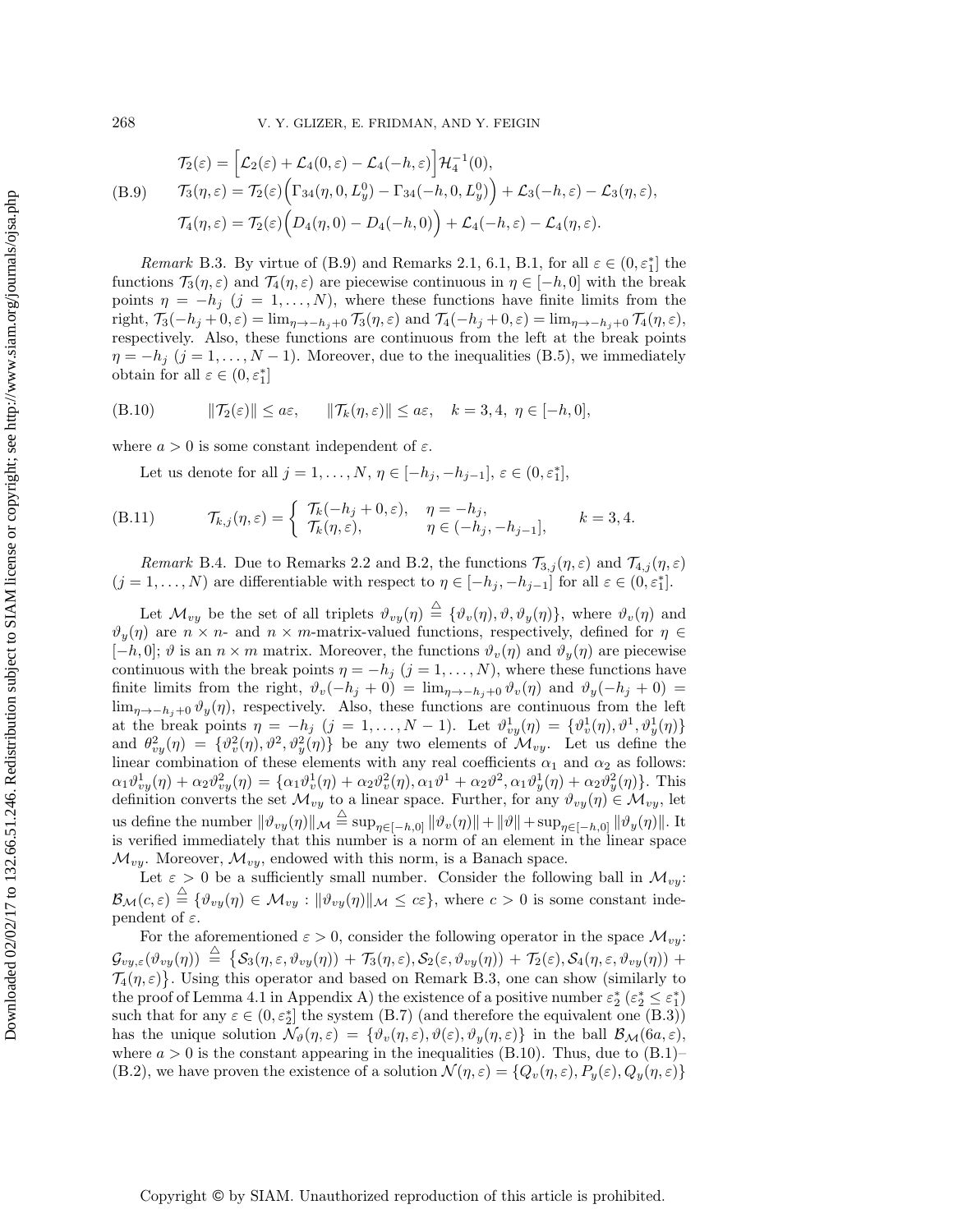to the system [\(6.1\)](#page-12-4), [\(6.4\)](#page-13-2) for all  $\varepsilon \in (0, \varepsilon_2^*]$ , and the validity of the inequalities [\(6.12\)](#page-14-3)-[\(6.13\)](#page-14-4) for these values of  $\varepsilon$  and  $a_2^* = 6a$ .

Now, let us show the differentiability of the functions  $Q_{v,j}(\eta,\varepsilon)$ ,  $Q_{y,j}(\eta,\varepsilon)$  with respect to  $\eta \in [-h_j, -h_{j-1}]$  for all  $j \in \{1, ..., N\}, \varepsilon \in (0, \varepsilon_2^*].$ 

Let us denote for all  $j = 1, ..., N, \eta \in [-h_j, -h_{j-1}], \varepsilon \in (0, \varepsilon_2^*],$ 

(B.12) 
$$
\vartheta_{v,j}(\eta,\varepsilon) = \begin{cases} \vartheta_v(-h_j + 0,\varepsilon), & \eta = -h_j, \\ \vartheta_v(\eta,\varepsilon), & \eta \in (-h_j, -h_{j-1}], \\ \vartheta_{y,j}(\eta,\varepsilon) = \begin{cases} \vartheta_y(-h_j + 0,\varepsilon), & \eta = -h_j, \\ \vartheta_{y,k}(\eta,\varepsilon), & \eta \in (-h_j, -h_{j-1}], \end{cases}
$$

*Remark* B.5. Due to Remarks [2.2,](#page-4-2) [B.2,](#page-31-2) and [B.4,](#page-32-3) as well as [\(5.8\)](#page-11-4)–[\(5.11\)](#page-12-1), the expressions for  $\mathcal{D}_2(\varepsilon,\mathcal{N}_{\vartheta}(\eta,\varepsilon))$ ,  $\mathcal{D}_3(\eta,\varepsilon,\mathcal{N}_{\vartheta}(\eta,\varepsilon))$ ,  $\mathcal{D}_4(\eta,\varepsilon,\mathcal{N}_{\vartheta}(\eta,\varepsilon))$  in [\(B.4\)](#page-31-4), and the equations [\(B.8\)](#page-31-5), the functions  $\vartheta_{v,j}(\eta,\varepsilon)$  and  $\vartheta_{y,j}(\eta,\varepsilon)$  (j = 1,..., N) are differentiable with respect to  $\eta \in [-h_j, -h_{j-1}]$  for all  $\varepsilon \in (0, \varepsilon_2^*]$ .

<span id="page-33-0"></span>This observation and [\(B.1\)](#page-30-2) imply immediately the differentiability of the functions  $Q_{v,j}(\eta,\varepsilon), Q_{y,j}(\eta,\varepsilon)$   $(j = 1, \ldots, N)$ . Thus, the lemma is proven.

**Appendix C. Proof of Lemma [7.1.](#page-18-3)** First, let us transform the DS [\(7.8\)](#page-17-3),  $(7.5)-(7.6)$  $(7.5)-(7.6)$  $(7.5)-(7.6)$  by introducing, for any  $\varepsilon \in (0, \varepsilon_2^*]$ , the new state

(C.1) 
$$
z(t, \eta) \stackrel{\triangle}{=} w_y(t + \varepsilon \eta), \quad (t, \eta) \in \tilde{\Omega}_{\varepsilon}.
$$

Remember that  $\varepsilon_2^*$  was introduced in Lemma [6.2](#page-14-1) and then was used in Theorem [6.3.](#page-15-4)

The new state variable  $z(t, \eta)$  satisfies the following differential equation and boundary condition:

(C.2) 
$$
\frac{\varepsilon \partial z(t, \eta)}{\partial t} - \frac{\partial z(t, \eta)}{\partial \eta} = 0, \quad (t, \eta) \in \tilde{\Omega}_{\varepsilon},
$$

(C.3) 
$$
z(t,0) = w_y(t), \quad t > \varepsilon h.
$$

<span id="page-33-4"></span><span id="page-33-1"></span>Using  $(C.2)$ , we can rewrite  $(7.5)$ – $(7.6)$  and the condition  $(6.16)$  in the form

<span id="page-33-2"></span>
$$
\varepsilon \frac{\partial w_v(t,\eta)}{\partial t} - \frac{\partial w_v(t,\eta)}{\partial \eta} = -\varepsilon L_v(\eta,\varepsilon) \Big[ \Psi_{12,1} \Big(\varepsilon, L_y(\varepsilon) \Big) w_v(t,-h) + A_{20}(\varepsilon) w_y(t) + A_{21}(\varepsilon) z(t,-h) \Big], \quad (t,\eta) \in \tilde{\Omega}_{\varepsilon},
$$
\n(C.4)

<span id="page-33-3"></span>
$$
\frac{\varepsilon dw_y(t)}{dt} = \left[\Psi_{34,1}\left(\varepsilon, L_y(\varepsilon)\right) - \varepsilon L_y(\varepsilon)\Psi_{12,1}\left(\varepsilon, L_y(\varepsilon)\right)\right]w_v(t, -h) \n+ \left(A_{40}(\varepsilon) - \varepsilon L_y(\varepsilon)A_{20}(\varepsilon)\right)w_y(t) + \left(A_{41}(\varepsilon) - \varepsilon L_y(\varepsilon)A_{21}(\varepsilon)\right)z(t, -h),
$$
\n(C.5)  $t > \varepsilon h,$ 

<span id="page-33-6"></span><span id="page-33-5"></span>
$$
w_v(t,0) = \left(I_n - L_v(0,\varepsilon)\right) w_x(t) + \varepsilon \left(I_n - L_v(0,\varepsilon)\right) \left\{ \int_{-h}^0 Q_v(\eta,\varepsilon) w_v(t,\eta) d\eta \right\}
$$
  
(C.6)  

$$
+ P_y(\varepsilon) w_y(t) + \int_{-h}^0 Q_y(\eta,\varepsilon) z(t,\eta) d\eta \right\}, \quad t \ge \varepsilon h.
$$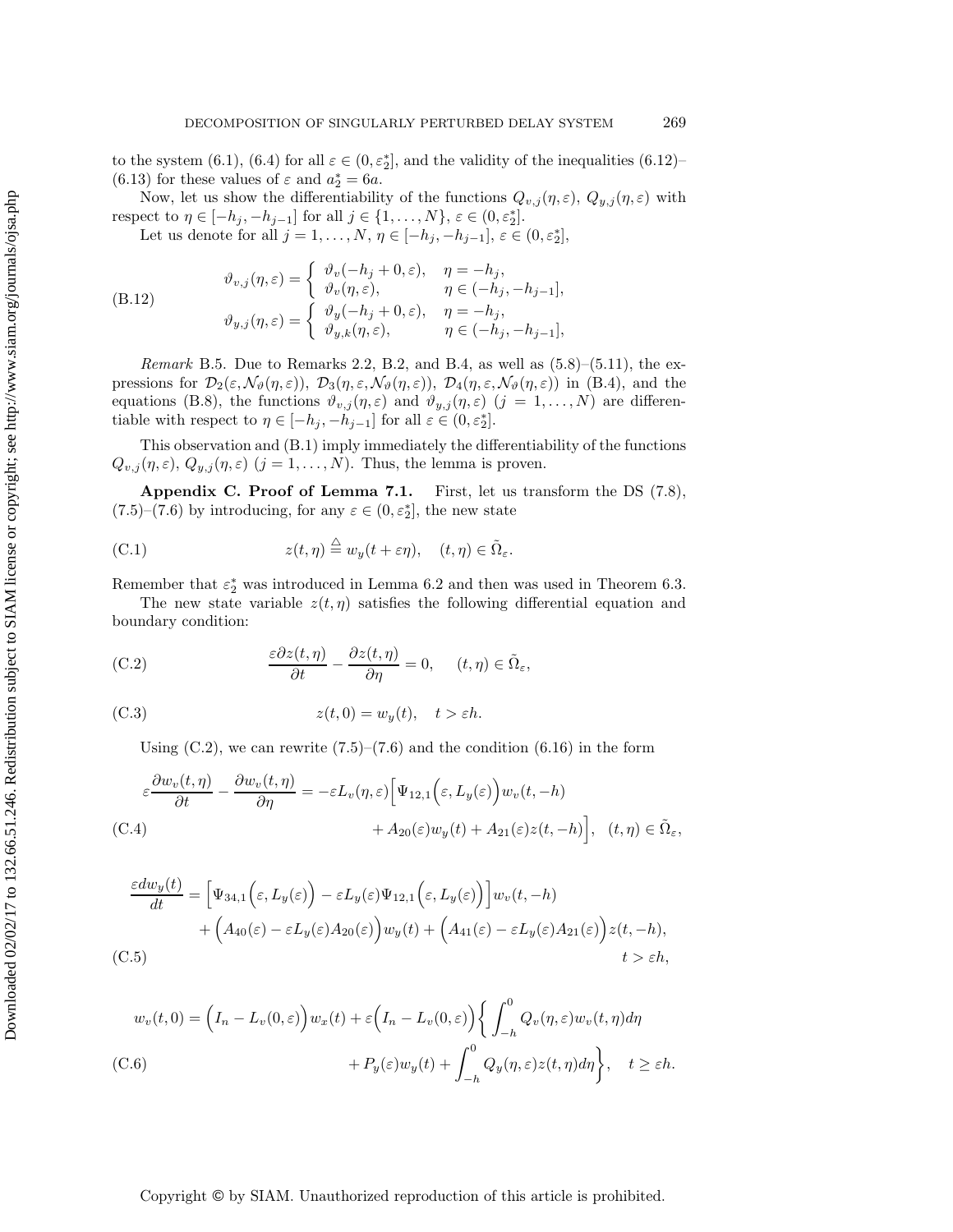*Remark* C.1. The new differential system [\(7.8\)](#page-17-3), [\(C.2\)](#page-33-1), [\(C.4\)](#page-33-2)–[\(C.5\)](#page-33-3) subject to the conditions  $(C.3)$  and  $(C.6)$  is equivalent to the DS  $(7.8)$ ,  $(7.5)$ – $(7.6)$ ,  $(6.16)$ . Therefore, the spectrum of the latter equals the spectrum of the former.

We proceed to deriving the equation for the spectrum of the system  $(7.8)$ ,  $(C.2)$ – [\(C.6\)](#page-33-5). Let  $\Phi_{xyvz}$  be the set of all subsets  $\phi_{xyvz}(\eta) \stackrel{\triangle}{=} {\phi_x, \phi_y, \phi_v(\eta), \phi_z(\eta)}$ , consisting of four elements, where  $\phi_x \in C^n$ ,  $\phi_y \in C^m$ ,  $\phi_v(\eta) \in L^2[-h, 0; C^n]$ ,  $\phi_z(\eta) \in$  $L^2[-h,0;C^m]$ . Let  $\phi_{xyvz}^k(\eta) = \{\phi_x^k, \phi_y^k, \phi_v^k(\eta), \phi_z^k(\eta)\}\ (k=1,2)$  be any two elements of  $\Phi_{xyvz}$ . Let us define the linear combination of these elements with any complex coefficients  $\alpha_1$  and  $\alpha_2$  as follows:  $\alpha_1 \phi_{xyyz}^1(\eta) + \alpha_2 \phi_{xyyz}^2(\eta) = {\alpha_1 \phi_x^1 + \alpha_2 \phi_x^2, \alpha_1 \phi_y^1 + \alpha_2 \phi_y^2, \alpha_2 \phi_y^2, \alpha_3 \phi_y^2 + \alpha_3 \phi_y^2, \alpha_4 \phi_y^2 + \alpha_5 \phi_y^2, \alpha_5 \phi_y^2 + \alpha_6 \phi_y^2, \alpha_7 \phi_y^2 + \alpha_7 \phi_y^2$  $\alpha_2\phi_y^2, \alpha_1\phi_v^1(\eta) + \alpha_2\phi_v^2(\eta), \alpha_1\phi_z^1(\eta) + \alpha_2\phi_z^2(\eta)$ . This definition converts the set  $\Phi_{xyvz}$ to a linear space. Further, for any  $\phi_{xyvz}^1(\eta) \in \Phi_{xyvz}$  and  $\phi_{xyvz}^2(\eta) \in \Phi_{xyvz}$ , let us define the number

<span id="page-34-0"></span>
$$
\left\langle \phi_{xyvz}^1(\eta), \phi_{xyvz}^2(\eta) \right\rangle_{\Phi} \stackrel{\triangle}{=} \left( \phi_x^1 \right)^T \overline{\phi_x^2} + \left( \phi_y^1 \right)^T \overline{\phi_y^2} \n+ \left\langle \phi_v^1(\eta), \phi_v^2(\eta) \right\rangle_{L^2[-h,0;C^n]} + \left\langle \phi_z^1(\eta), \phi_z^2(\eta) \right\rangle_{L^2[-h,0;C^m]}.
$$
\n(C.7)

One can verify immediately that this number is an inner product in the linear space  $\Phi_{xuvz}$ . Moreover, this space, endowed with the inner product [\(C.7\)](#page-34-0) and the norm induced by [\(C.7\)](#page-34-0), is a Hilbert space. In the Hilbert space  $\Phi_{xyvz}$ , we consider the linear subspace  $\Phi_{xyvz}(\varepsilon)$ , each element  $\phi_{xyvz}(\eta) = {\phi_x, \phi_y, \phi_v(\eta), \phi_z(\eta)}$  of which satisfies the following conditions:

$$
\phi_v(\eta) \in W^{1,2}[-h, 0; C^n], \quad \phi_z(\eta) \in W^{1,2}[-h, 0; C^m], \quad \phi_z(0) = \phi_y,
$$
  

$$
\phi_v(0) = \left(I_n - L_v(0, \varepsilon)\right)\phi_x + \varepsilon \left(I_n - L_v(0, \varepsilon)\right) \left\{ \int_{-h}^0 Q_v(\eta, \varepsilon) \phi_v(\eta) d\eta + P_y(\varepsilon)\phi_y + \int_{-h}^0 Q_y(\eta, \varepsilon) \phi_z(\eta) d\eta \right\}.
$$
  
(C.8)

For any  $\varepsilon \in (0, \varepsilon_2^*]$ , the subspace  $\tilde{\Phi}_{xyvz}(\varepsilon)$  is dense in the Hilbert space  $\Phi_{xyvz}$ . Let us consider the following linear operator mapping  $\Phi_{xuvz}(\varepsilon)$  into  $\Phi_{xuvz}$ :

<span id="page-34-1"></span>(C.9) 
$$
g_{xyvz}(\eta) = \mathcal{A}_{\varepsilon} \phi_{xyvz}(\eta),
$$

where  $g_{xyvz}(\eta) = \{g_x, g_y, g_v(\eta), g_z(\eta)\}\$ and

<span id="page-34-2"></span>
$$
g_x = \left[\Psi_{12,0}\left(\varepsilon, L_y(\varepsilon)\right) + \Psi_{12,1}\left(\varepsilon, L_y(\varepsilon)\right)L_v(-h, \varepsilon)\right] - Q_v(0, \varepsilon)\left(I_n - L_v(0, \varepsilon)\right)\right]\phi_x,
$$

<span id="page-34-3"></span>
$$
g_y = (1/\varepsilon) \Big[ \Psi_{34,1} \Big( \varepsilon, L_y(\varepsilon) \Big) - \varepsilon L_y(\varepsilon) \Psi_{12,1} \Big( \varepsilon, L_y(\varepsilon) \Big) \Big] \phi_v(-h)
$$
  
+ 
$$
(1/\varepsilon) \Big( A_{40}(\varepsilon) - \varepsilon L_y(\varepsilon) A_{20}(\varepsilon) \Big) \phi_y + (1/\varepsilon) \Big( A_{41}(\varepsilon) - \varepsilon L_y(\varepsilon) A_{21}(\varepsilon) \Big) \phi_z(-h),
$$
  

$$
g_v(\eta) = (1/\varepsilon) d\phi_v(\eta) / d\eta - L_v(\eta, \varepsilon) \Big[ \Psi_{12,1} \Big( \varepsilon, L_y(\varepsilon) \Big) \phi_v(-h)
$$
  
+ 
$$
A_{20}(\varepsilon) \phi_y + A_{21}(\varepsilon) \phi_z(-h) \Big],
$$
  

$$
g_z(\eta) = (1/\varepsilon) d\phi_z(\eta) / d\eta.
$$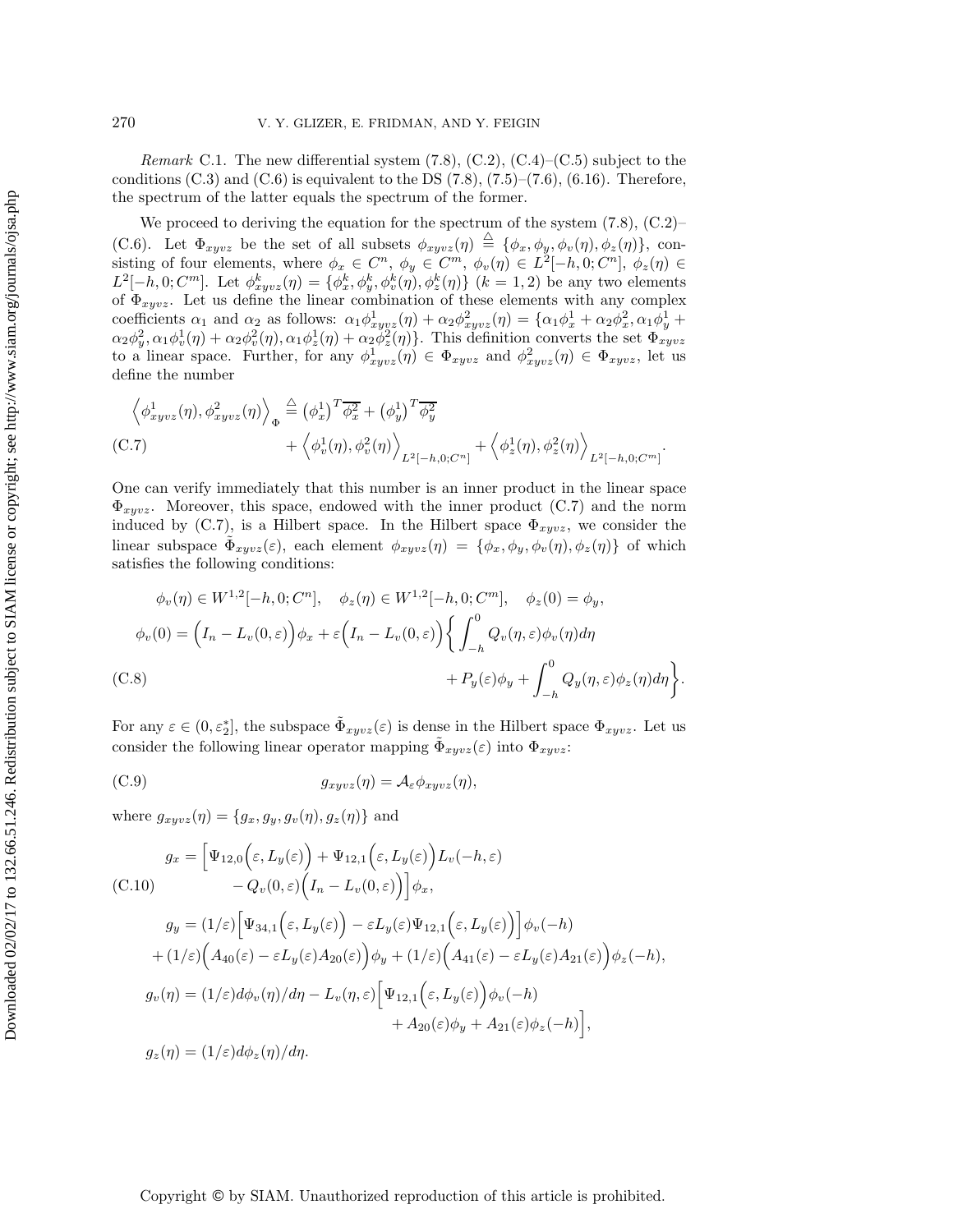*Remark* C.2. Comparing the system of equations [\(7.8\)](#page-17-3), [\(C.2\)](#page-33-1)–[\(C.6\)](#page-33-5) with the definition of the operator  $\mathcal{A}_{\varepsilon}: \tilde{\Phi}_{xyvz}(\varepsilon) \to \Phi_{xyvz}$  (see [\(C.9\)](#page-34-1)–[\(C.10\)](#page-34-2)), one can conclude that the set of eigenvalues of the latter coincides with the spectrum of the former for any  $\varepsilon \in (0, \varepsilon_2^*]$ .

Let, for any fixed  $\varepsilon \in (0, \varepsilon_2^*]$ ,  $\lambda$  be an eigenvalue of  $\mathcal{A}_{\varepsilon}$  and  $\psi_{xyvz}(\eta) = \{\psi_x, \psi_y, \psi_v(\eta),\}$  $\psi_z(\eta) \in \Phi_{xyvz}(\varepsilon)$  be an eigenfunction corresponding to  $\lambda$ . Then,  $\lambda$  and  $\psi_{xyvz}(\eta)$  satisfy the following equations:

<span id="page-35-0"></span>(C.11) 
$$
\begin{aligned} \left[\Psi_{12,0}\left(\varepsilon,L_y(\varepsilon)\right)+\Psi_{12,1}\left(\varepsilon,L_y(\varepsilon)\right)L_v(-h,\varepsilon)\\ -Q_v(0,\varepsilon)\Big(I_n-L_v(0,\varepsilon)\Big)\right]\psi_x=\lambda\psi_x, \end{aligned}
$$

<span id="page-35-4"></span>
$$
\begin{aligned}\n\left[\Psi_{34,1}\Big(\varepsilon,L_y(\varepsilon)\Big)-\varepsilon L_y(\varepsilon)\Psi_{12,1}\Big(\varepsilon,L_y(\varepsilon)\Big)\right]\psi_v(-h) \\
&+\left(A_{40}(\varepsilon)-\varepsilon L_y(\varepsilon)A_{20}(\varepsilon)\right)\psi_y \\
&+\left(A_{41}(\varepsilon)-\varepsilon L_y(\varepsilon)A_{21}(\varepsilon)\right)\psi_z(-h)=\varepsilon\lambda\psi_y,\n\end{aligned}
$$
\n(C.12)

<span id="page-35-1"></span>
$$
d\psi_v(\eta)/d\eta - \varepsilon L_v(\eta, \varepsilon) \Big[ \Psi_{12,1} \Big( \varepsilon, L_y(\varepsilon) \Big) \psi_v(-h)
$$
  
(C.13)  

$$
+ A_{20}(\varepsilon) \psi_y + A_{21}(\varepsilon) \psi_z(-h) \Big] = \varepsilon \lambda \psi_v(\eta), \quad \eta \in [-h, 0],
$$

<span id="page-35-2"></span>(C.14) 
$$
d\psi_z(\eta)/d\eta = \varepsilon \lambda \psi_z(\eta), \quad \eta \in [-h, 0], \quad \psi_z(0) = \psi_y,
$$

<span id="page-35-6"></span>
$$
\psi_v(0) = \left(I_n - L_v(0,\varepsilon)\right)\psi_x + \varepsilon \left(I_n - L_v(0,\varepsilon)\right) \left\{ \int_{-h}^0 Q_v(\eta,\varepsilon)\psi_v(\eta) d\eta \right\}.
$$
  
(C.15)  

$$
+ P_y(\varepsilon)\psi_y + \int_{-h}^0 Q_y(\eta,\varepsilon)\psi_z(\eta) d\eta \right\}.
$$

Equation [\(C.11\)](#page-35-0) can be rewritten in the form of a linear homogeneous algebraic equation with respect to  $\psi_x$ ,

(C.16) 
$$
\Lambda_{11}(\varepsilon,\lambda)\psi_x=0,
$$

where  $\Lambda_{11}(\varepsilon,\lambda)$  is given by [\(7.9\)](#page-17-1).

<span id="page-35-7"></span><span id="page-35-5"></span>Solving [\(C.13\)](#page-35-1) and the terminal-value problem [\(C.14\)](#page-35-2) yields

$$
\psi_v(\eta) = \exp\left(\varepsilon \lambda \eta\right) \psi_v(0) + M_v\left(\eta, \varepsilon, \lambda\right) \left[\Psi_{12,1}\left(\varepsilon, L_y(\varepsilon)\right) \psi_v(-h) \right] + A_{20}(\varepsilon) \psi_y + A_{21}(\varepsilon) \psi_z(-h)\right], \quad \eta \in [-h, 0],
$$

<span id="page-35-3"></span>(C.18) 
$$
\psi_z(\eta) = \exp(\varepsilon \lambda \eta) \psi_y, \quad \eta \in [-h, 0],
$$

where  $M_v(\eta, \varepsilon, \lambda)$  is introduced by [\(7.13\)](#page-18-6).

By substituting [\(C.18\)](#page-35-3) into [\(C.12\)](#page-35-4), one obtains the linear homogeneous algebraic equation with respect to  $\psi_y$  and  $\psi_v(-h)$ ,

<span id="page-35-8"></span>(C.19) 
$$
\Lambda_{22}(\varepsilon,\lambda)\psi_y + \Lambda_{23}(\varepsilon)\psi_v(-h) = 0,
$$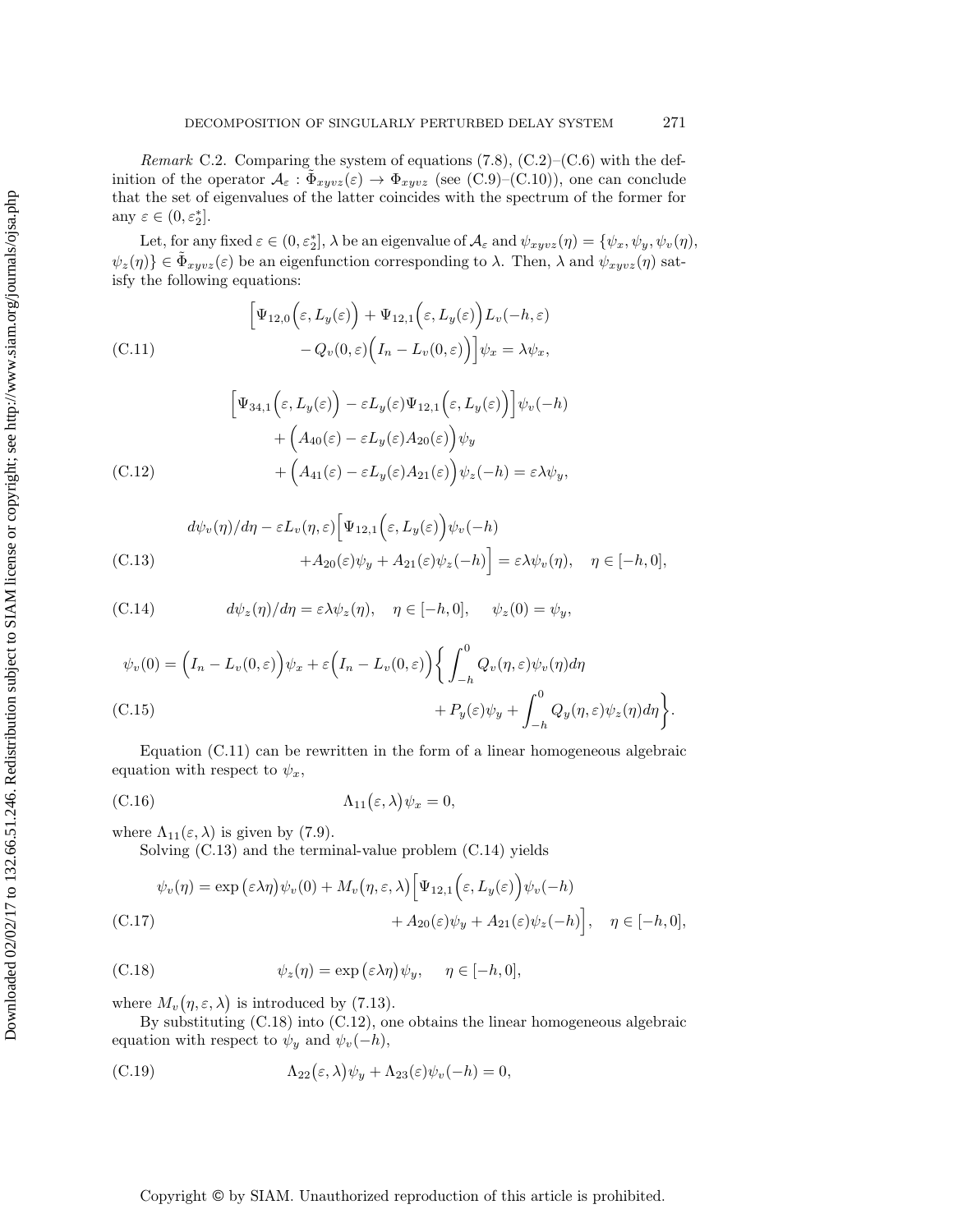where  $\Lambda_{22}(\varepsilon,\lambda)$  and  $\Lambda_{23}(\varepsilon,\lambda)$  are given in [\(7.10\)](#page-17-4).

Let us set  $\eta = -h$  in [\(C.17\)](#page-35-5) and substitute [\(C.18\)](#page-35-3) into the resulting equation. Thus, we obtain the linear homogeneous algebraic equation with respect to  $\psi_y, \psi_v(-h)$ , and  $\psi_v(0)$ ,

<span id="page-36-8"></span>(C.20) 
$$
\Lambda_{32}(\varepsilon,\lambda)\psi_y + \Lambda_{33}(\varepsilon,\lambda)\psi_v(-h) + \Lambda_{34}(\varepsilon,\lambda)\psi_v(0) = 0,
$$

where  $\Lambda_{32}(\varepsilon,\lambda)$ ,  $\Lambda_{33}(\varepsilon,\lambda)$ , and  $\Lambda_{34}(\varepsilon,\lambda)$  are given in [\(7.11\)](#page-17-5).

Finally, by substituting [\(C.17\)](#page-35-5) into [\(C.15\)](#page-35-6), one obtains one more linear homogeneous algebraic equation with respect to  $\psi_x$ ,  $\psi_y$ ,  $\psi_v(-h)$ , and  $\psi_v(0)$ :

<span id="page-36-9"></span>
$$
\Lambda_{41}(\varepsilon)\psi_x + \Lambda_{42}(\varepsilon,\lambda)\psi_y \n+ \Lambda_{43}(\varepsilon,\lambda)\psi_v(-h) + \Lambda_{44}(\varepsilon,\lambda)\psi_v(0) = 0,
$$

where  $\Lambda_{41}(\varepsilon,\lambda), \Lambda_{42}(\varepsilon,\lambda), \Lambda_{43}(\varepsilon,\lambda),$  and  $\Lambda_{44}(\varepsilon,\lambda)$  are given in [\(7.12\)](#page-17-2).

Thus, we have constructed the set of four vector linear homogeneous algebraic equations [\(C.16\)](#page-35-7), [\(C.19\)](#page-35-8), [\(C.20\)](#page-36-8), [\(C.21\)](#page-36-9) with respect to  $\psi_x, \psi_y, \psi_v(-h)$ , and  $\psi_v(0)$ . This set consists of  $3n + m$  scalar equations with respect to  $3n + m$  scalar unknowns. Moreover, the set of equations  $(C.16)$ ,  $(C.19)$ ,  $(C.20)$ ,  $(C.21)$ ,  $(C.17)$ – $(C.18)$ , with respect to  $\psi_x$ ,  $\psi_y$ ,  $\psi_v(\eta)$ ,  $\psi_z(\eta)$ , and  $\lambda$ , is equivalent to the set [\(C.11\)](#page-35-0)–[\(C.15\)](#page-35-6). Hence, the complex number  $\lambda$  is an eigenvalue of the operator  $\mathcal{A}_{\varepsilon}$  if and only if the determinant of the set  $(C.16)$ ,  $(C.19)$ ,  $(C.20)$ ,  $(C.21)$  equals zero, i.e., if and only if  $\lambda$  is a root of the equation

<span id="page-36-10"></span>(C.22) 
$$
\Delta(\varepsilon,\lambda) \stackrel{\triangle}{=} \det \begin{bmatrix} \Lambda_{11}(\varepsilon,\lambda) & 0_{n \times m} & 0_{n \times n} & 0_{n \times n} \\ 0_{m \times n} & \Lambda_{22}(\varepsilon,\lambda) & \Lambda_{23}(\varepsilon) & 0_{m \times n} \\ 0_{n \times n} & \Lambda_{32}(\varepsilon,\lambda) & \Lambda_{33}(\varepsilon,\lambda) & \Lambda_{34}(\varepsilon,\lambda) \\ \Lambda_{41}(\varepsilon) & \Lambda_{42}(\varepsilon,\lambda) & \Lambda_{43}(\varepsilon,\lambda) & \Lambda_{44}(\varepsilon,\lambda) \end{bmatrix} = 0.
$$

Since  $\Delta(\varepsilon,\lambda) = \Delta_s(\varepsilon,\lambda) \Delta_f(\varepsilon,\lambda)$ , then [\(C.22\)](#page-36-10) is equivalent to the system [\(7.14\)](#page-18-0)– [\(7.15\)](#page-18-1). This observation, along with Remarks [C.1](#page-33-6) and [C.2,](#page-34-3) directly yields the statement of the lemma.

**Acknowledgment.** The authors are grateful to Prof. Vladimir Turetsky for helpful discussion on the example section of the paper.

#### REFERENCES

- <span id="page-36-0"></span>[1] A. B. Vasil'eva, V. F. Butuzov, and L. V. Kalachev, The Boundary Function Method for Singular Perturbation Problems, SIAM Stud. Appl. Math. 14, SIAM, Philadelphia, 1995.
- <span id="page-36-1"></span>[2] P. V. KOKOTOVIC, H. K. KHALIL, AND J. O'REILLY, Singular Perturbation Methods in Control: Analysis and Design, Classics in Appl. Math. 25, SIAM, Philadelphia, 1999.
- <span id="page-36-2"></span>[3] M. G. Dmitriev and G. A. Kurina, Singular perturbations in control problems, Autom. Remote Control, 67 (2006), pp. 1–43, [https://doi.org/10.1134/S0005117906010012.](https://doi.org/10.1134/S0005117906010012)
- <span id="page-36-3"></span>[4] S. R. SHIMJITH, A. P. TIWARI, AND B. BANDYOPADHYAY, Modeling and Control of a Large Nuclear Reactor: A Three-Time-Scale Approach, Springer, Berlin, 2013.
- <span id="page-36-4"></span>[5] Y. ZHANG, D. S. NAIDU, C. CAI, AND Y. ZOU, Singular perturbations and time scales in control theories and applications: An overview 2002–2012, Int. J. Inform. System Sci., 9 (2014), pp. 1–36.
- <span id="page-36-5"></span>[6] A. NARANG-SIDDARTH AND J. VALASEK, Nonlinear Time Scale Systems in Standard and Nonstandard Forms: Analysis and Control, Adv. Des. Control 26, SIAM, Philadelphia, 2014.
- <span id="page-36-6"></span>[7] R. E. O'Malley, Historical Developments in Singular Perturbations, Springer, New York, 2014.
- <span id="page-36-7"></span>[8] C. Kuehn, Multiple Time Scale Dynamics, Springer, New York, 2015.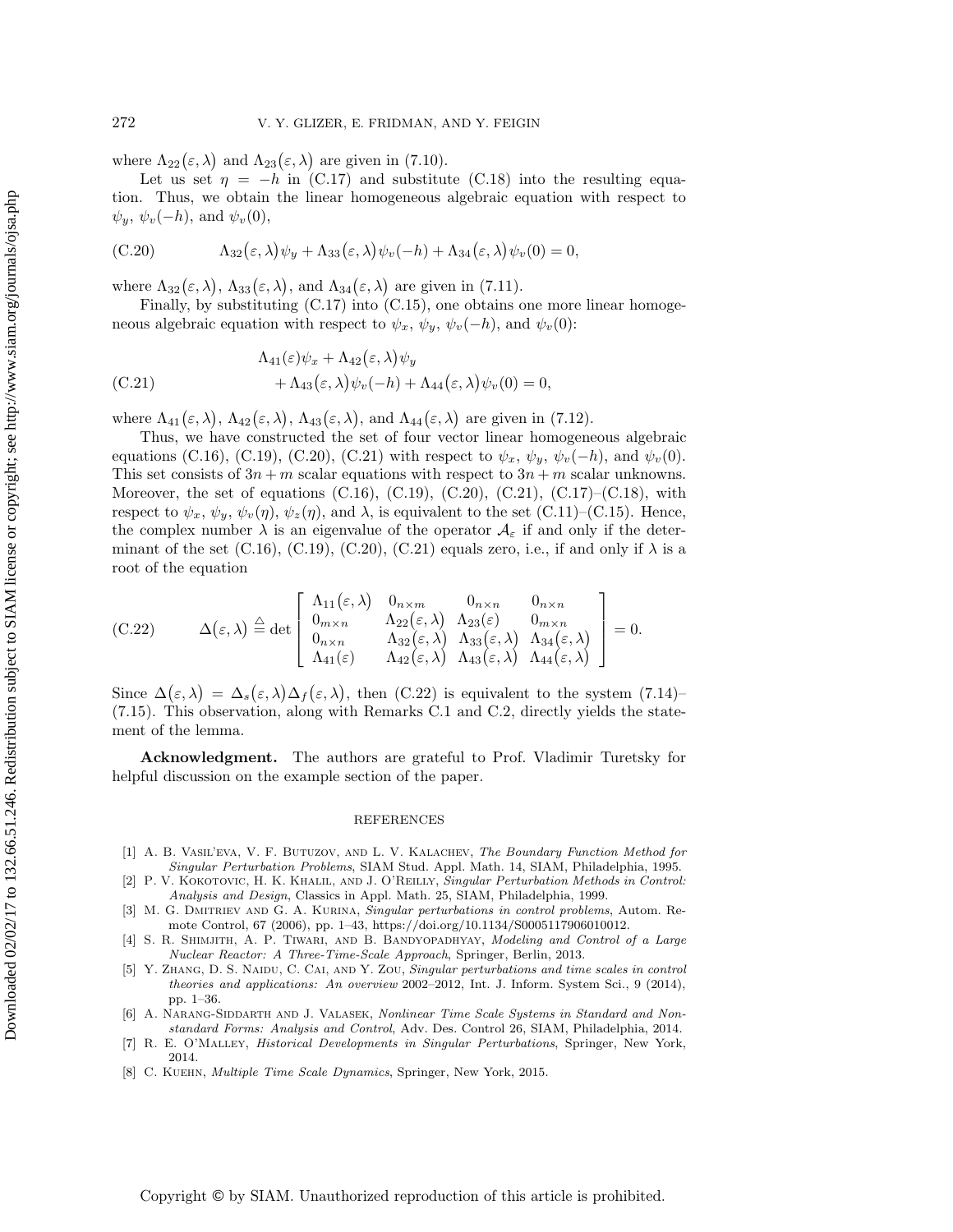- <span id="page-37-0"></span>[9] P. B. REDDY AND P. SANNUTI, Optimal control of a coupled-core nuclear reactor by singular perturbation method, IEEE Trans. Automat. Control, 20 (1975), pp. 766–769, [https://doi.](https://doi.org/10.1109/TAC.1975.1101096) [org/10.1109/TAC.1975.1101096.](https://doi.org/10.1109/TAC.1975.1101096)
- <span id="page-37-1"></span>[10] M. L. Pena, Asymptotic expansion for the initial value problem of the sunflower equation, J. Math. Anal. Appl., 143 (1989), pp. 471–479, [https://doi.org/10.1016/](https://doi.org/10.1016/0022-247X(89)90053-X) [0022-247X\(89\)90053-X.](https://doi.org/10.1016/0022-247X(89)90053-X)
- <span id="page-37-2"></span>[11] C. G. Lange and R. M. Miura, Singular perturbation analysis of boundary-value problems for differential-difference equations. V. Small shifts with layer behavior, SIAM J. Appl. Math., 54 (1994), pp. 249–272, [https://doi.org/10.1137/S0036139992228120.](https://doi.org/10.1137/S0036139992228120)
- <span id="page-37-3"></span>[12] N. STEFANOVIC AND L. PAVEL, A stability analysis with time-delay of primal-dual power control in optical networks, Automatica J. IFAC, 45 (2009), pp. 1319–1325, [https://doi.org/10.](https://doi.org/10.1016/j.automatica.2009.01.005) [1016/j.automatica.2009.01.005.](https://doi.org/10.1016/j.automatica.2009.01.005)
- <span id="page-37-4"></span>[13] N. STEFANOVIC AND L. PAVEL, A Lyapunov-Krasovskii stability analysis for game-theoretic based power control in optical links, Telecommun. Syst., 47 (2011), pp. 19–33, [https://doi.](https://doi.org/10.1007/s11235-010-9299-x) [org/10.1007/s11235-010-9299-x.](https://doi.org/10.1007/s11235-010-9299-x)
- <span id="page-37-6"></span><span id="page-37-5"></span>[14] L. PAVEL, Game Theory for Control of Optical Networks, Birkhäuser, Basel, 2012.
- [15] N. Stefanovic and L. Pavel, Robust power control of multi-link single-sink optical networks with time-delays, Automatica J. IFAC, 49 (2013), pp. 2261–2266, [https://doi.org/10.1016/](https://doi.org/10.1016/j.automatica.2013.04.009) [j.automatica.2013.04.009.](https://doi.org/10.1016/j.automatica.2013.04.009)
- <span id="page-37-7"></span>[16] V. Y. Glizer, *L*2-stabilizability conditions for a class of nonstandard singularly perturbed functional-differential systems, Dyn. Contin. Discrete Impuls. Syst. Ser. B Appl. Algorithms, 16 (2009), pp. 181–213.
- <span id="page-37-8"></span>[17] E. FRIDMAN, Robust sampled-data  $H_{\infty}$  control of linear singularly perturbed systems, IEEE Trans. Automat. Control, 51 (2006), pp. 470–475, [https://doi.org/10.1109/TAC.2005.](https://doi.org/10.1109/TAC.2005.864194) [864194.](https://doi.org/10.1109/TAC.2005.864194)
- <span id="page-37-9"></span>[18] W.-H. CHEN, S.-T. YANG, X. LU, AND Y. SHEN, Exponential stability and exponential stabilization of singularly perturbed stochastic systems with time-varying delay, Internat. J. Robust Nonlinear Control, 20 (2010), pp. 2021–2044, [https://doi.org/10.1002/rnc.1564.](https://doi.org/10.1002/rnc.1564)
- <span id="page-37-10"></span>[19] V. Y. GLIZER AND E. FRIDMAN, Stability of singularly perturbed functional-differential systems: Spectrum analysis and LMI approaches, IMA J. Math. Control Inform., 29 (2012), pp. 79– 111, [https://doi.org/10.1093/imamci/dnr027.](https://doi.org/10.1093/imamci/dnr027)
- <span id="page-37-11"></span>[20] F. Sun, L. Zhou, Q. Zhang, and Y. Shen, Stability bound analysis and synthesis for singularly perturbed systems with time-varying delay, Math. Prob. Eng., 2013 (2013), 517258.
- <span id="page-37-12"></span>[21] K.-I. KANG, K.-S. PARK, AND J.-T. LIM, Exponential stability of singularly perturbed systems with time delay and uncertainties, Internat. J. Systems Sci., 46 (2015), pp. 170–178, [https://doi.org/10.1080/00200721.2013/775391.](https://doi.org/10.1080/00200721.2013/775391)
- <span id="page-37-13"></span>[22] W.-H. Chenab, Z. Wang, D. Wei, and X. Lu, Robust sampled-data *H*<sup>∞</sup> control of uncertain singularly perturbed systems using time-dependent Lyapunov functionals, Internat. J. Systems Sci., 46 (2015), pp. 2832–2852, [https://doi.org/10.1080/00200721.2014.880193.](https://doi.org/10.1080/00200721.2014.880193)
- <span id="page-37-14"></span>[23] E. FRIDMAN, Decoupling transformation of singularly perturbed systems with small delays and its applications, Z. Angew. Math. Mech., 76 (1996), pp. 201–204.
- <span id="page-37-15"></span>[24] V. Y. GLIZER AND E. FRIDMAN, *H*<sub>∞</sub> control of linear singularly perturbed systems with small state delay, J. Math. Anal. Appl., 250 (2000), pp. 49–85, [https://doi.org/10.1006/jmaa.](https://doi.org/10.1006/jmaa.2000.6955) [2000.6955.](https://doi.org/10.1006/jmaa.2000.6955)
- <span id="page-37-16"></span>[25] Z. Baolin and M. Q. Fan, Near optimal control for singularly perturbed systems with small time-delay, in Proceedings of the 7th World Congress on Intelligent Control and Automation, Chongqing, IEEE, 2008, pp. 7212–7216, [https://doi.org/10.1109/WCICA.2008.](https://doi.org/10.1109/WCICA.2008.4594039) [4594039.](https://doi.org/10.1109/WCICA.2008.4594039)
- <span id="page-37-17"></span>[26] Z. Baolin, G. Dexin, L. Qiang, and C. Feilong, Approximation design of composite control for singularly perturbed time-delay systems via delay compensation, in Proceedings of the 29th Chinese Control Conference, Beijing, IEEE, 2010, pp. 1676–1680.
- <span id="page-37-18"></span>[27] S. Puga, M. Bonilla, S. Mondie, and M. Malabre, Singularly perturbed control law for linear time-invariant delay SISO systems, Bol. Soc. Mat. Mexicana, 20 (2014), pp 69–85, [https://doi.org/10.1007/s40590-013-0003-5.](https://doi.org/10.1007/s40590-013-0003-5)
- <span id="page-37-19"></span>[28] M. Ping and M. Guoying, *H*<sup>∞</sup> performance analysis for a class of time delayed singularly perturbed systems within finite frequency range, in Proceedings of the 33rd Chinese Control Conference, Nanjing, IEEE, 2014, pp. 6095–6098, [https://doi.org/10.1109/ChiCC.2014.](https://doi.org/10.1109/ChiCC.2014.6895986) [6895986.](https://doi.org/10.1109/ChiCC.2014.6895986)
- <span id="page-37-20"></span>[29] K. W. Chang, Singular perturbations of a general boundary value problem, SIAM J. Math. Anal., 3 (1972), pp. 520–526, [https://doi.org/10.1137/0503050.](https://doi.org/10.1137/0503050)
- <span id="page-37-21"></span>[30] D. R. Smith, Decoupling and order reduction via the Riccati transformation, SIAM Rev., 29 (1987), pp. 91–113, [https://doi.org/10.1137/1029003.](https://doi.org/10.1137/1029003)